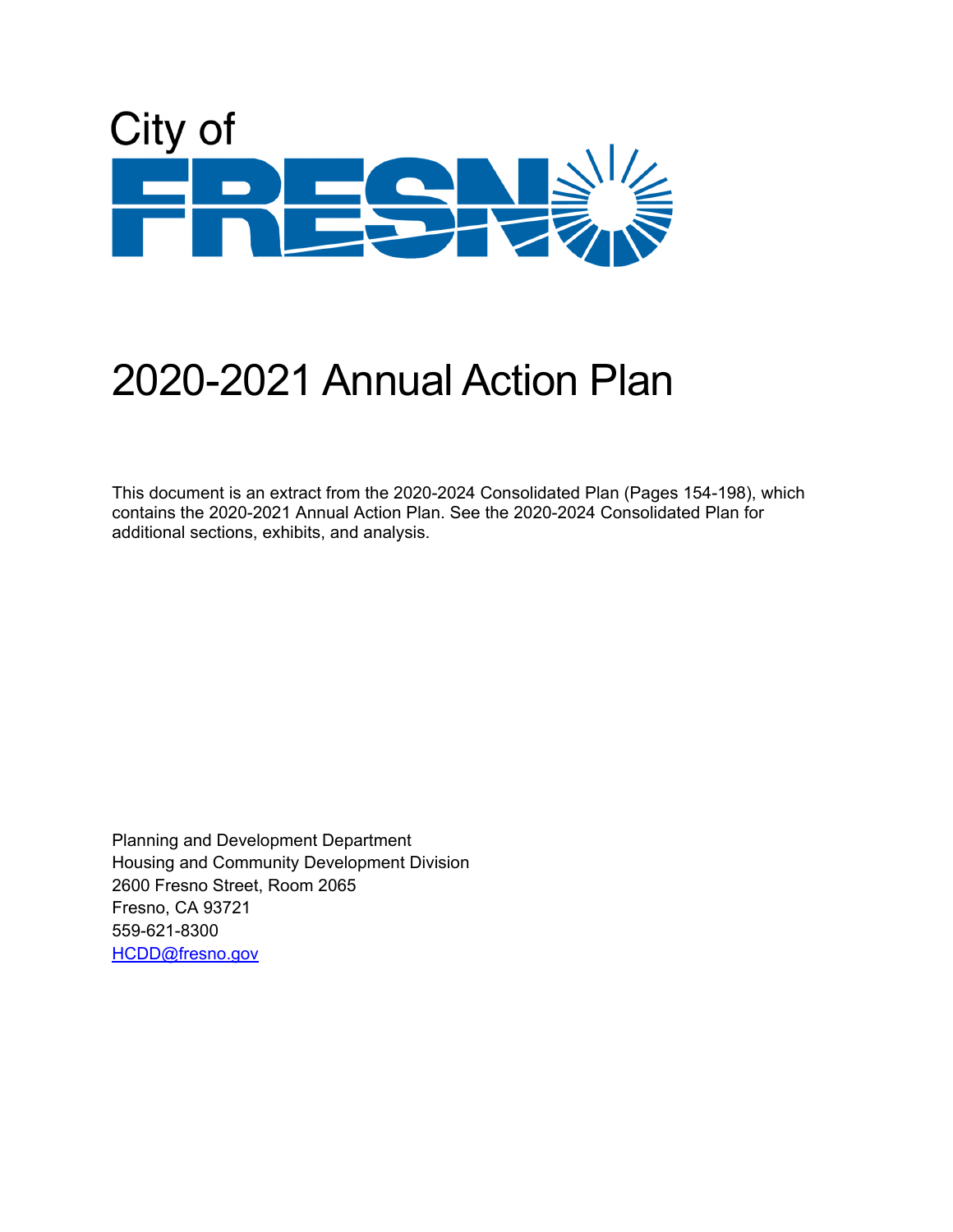# **EXPECTED RESOURCES**

# **AP-15 Expected Resources – 91.220(c)(1,2)**

#### **Introduction**

Table 55 shows the City's anticipated grant funding for the 2020 program year, along with an estimate of anticipated grant funding for the remaining years covered by this Consolidated Plan. The estimates for CDBG, HOME, ESG, and HOPWA assume level funding over the five years of the Consolidated Plan period at 100% of the 2020 allocation amounts.

Fresno has received \$15,225,650 in CARES Act funding as of June 16, 2020, with additional allocations possible. The City will receive \$4,184,132 of CDBG-CV, \$2,103,510 of ESG-CV, \$8,845,443 of ESG-CV2 and \$92,574 of HOPWA-CV funding. The city anticipates these funds will be spent during PY 2020-2021. Discussion of these funds can be found in amendments to the 2019 Annual Action Plan and subsequent CAPERs.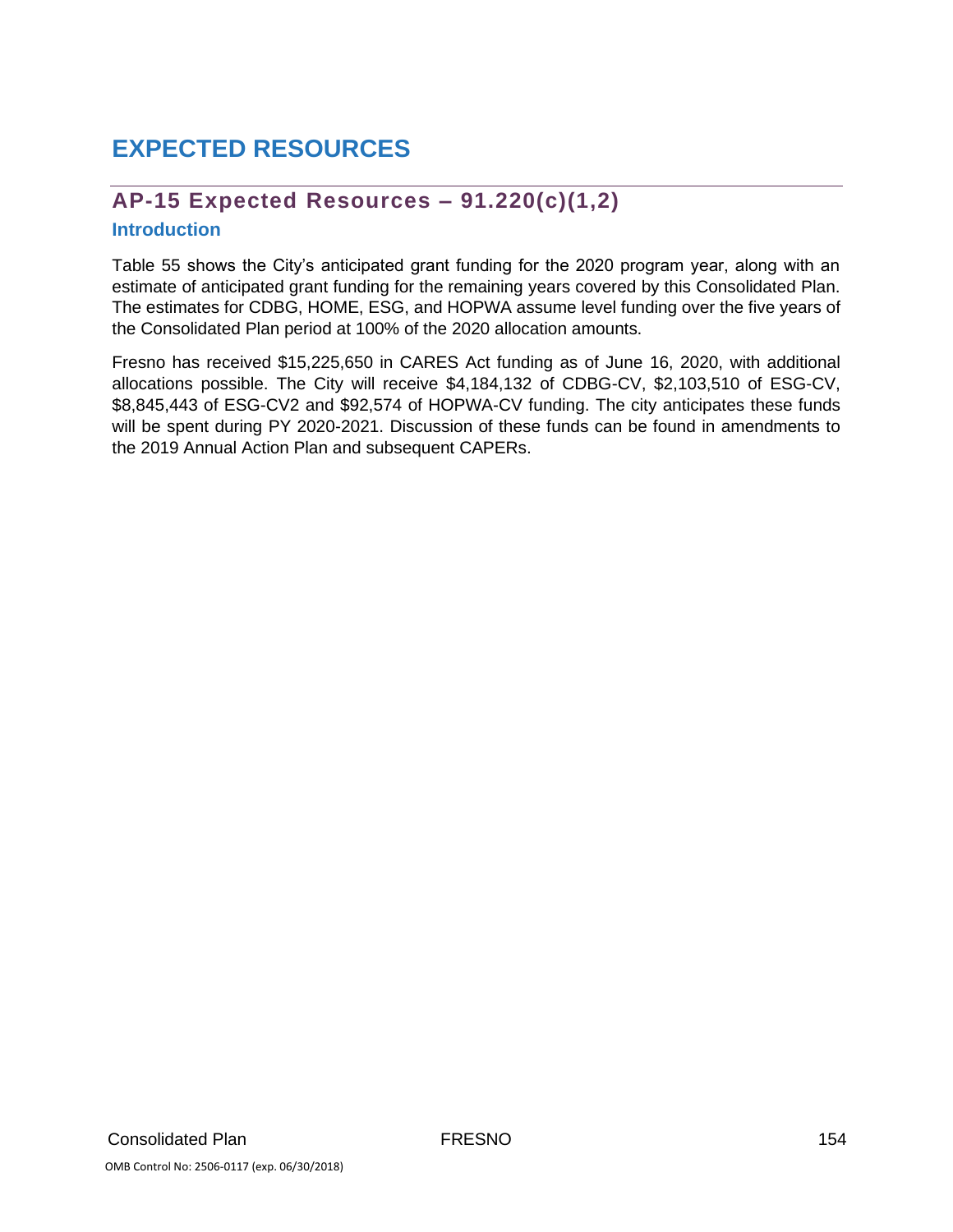# **Anticipated Resources**

#### **TABLE 55 - EXPECTED RESOURCES – PRIORITY TABLE**

|             |                                     |                                                                                                                                                                                                                                                                                                                                |                                          | <b>Expected Amount Available Year 1</b> | <b>Expected</b>                        |               |                                                                                  |                                                                                                                             |
|-------------|-------------------------------------|--------------------------------------------------------------------------------------------------------------------------------------------------------------------------------------------------------------------------------------------------------------------------------------------------------------------------------|------------------------------------------|-----------------------------------------|----------------------------------------|---------------|----------------------------------------------------------------------------------|-----------------------------------------------------------------------------------------------------------------------------|
| Program     | <b>Source</b><br>of<br><b>Funds</b> | <b>Uses of Funds</b>                                                                                                                                                                                                                                                                                                           | <b>Annual</b><br><b>Allocation:</b><br>S | Program<br>Income: \$                   | <b>Prior Year</b><br><b>Resources:</b> | <b>Total:</b> | <b>Amount</b><br><b>Available</b><br><b>Remainder of</b><br><b>ConPlan</b><br>\$ | <b>Narrative</b><br><b>Description</b>                                                                                      |
| <b>CDBG</b> | Public -<br>Federal                 | • Housing<br>Rehabilitation<br>• Senior Paint<br>Program<br>• Economic<br>Development<br>• Housing<br>• Street and<br><b>Sidewalk</b><br>Improvements<br>• Public Services<br>• Nonprofit facilities<br>$\bullet$ Park<br>Improvements<br>• Programmatic<br>Compliance<br>• Fair Housing<br><b>Education and</b><br>Assistance | \$7,112,639                              | \$125,000                               | \$12,679                               | \$7,250,318   | \$28,950,556                                                                     | Anticipated<br>funding will<br>include<br>Entitlement<br>grant funds,<br>program<br>income, and<br>prior year<br>resources. |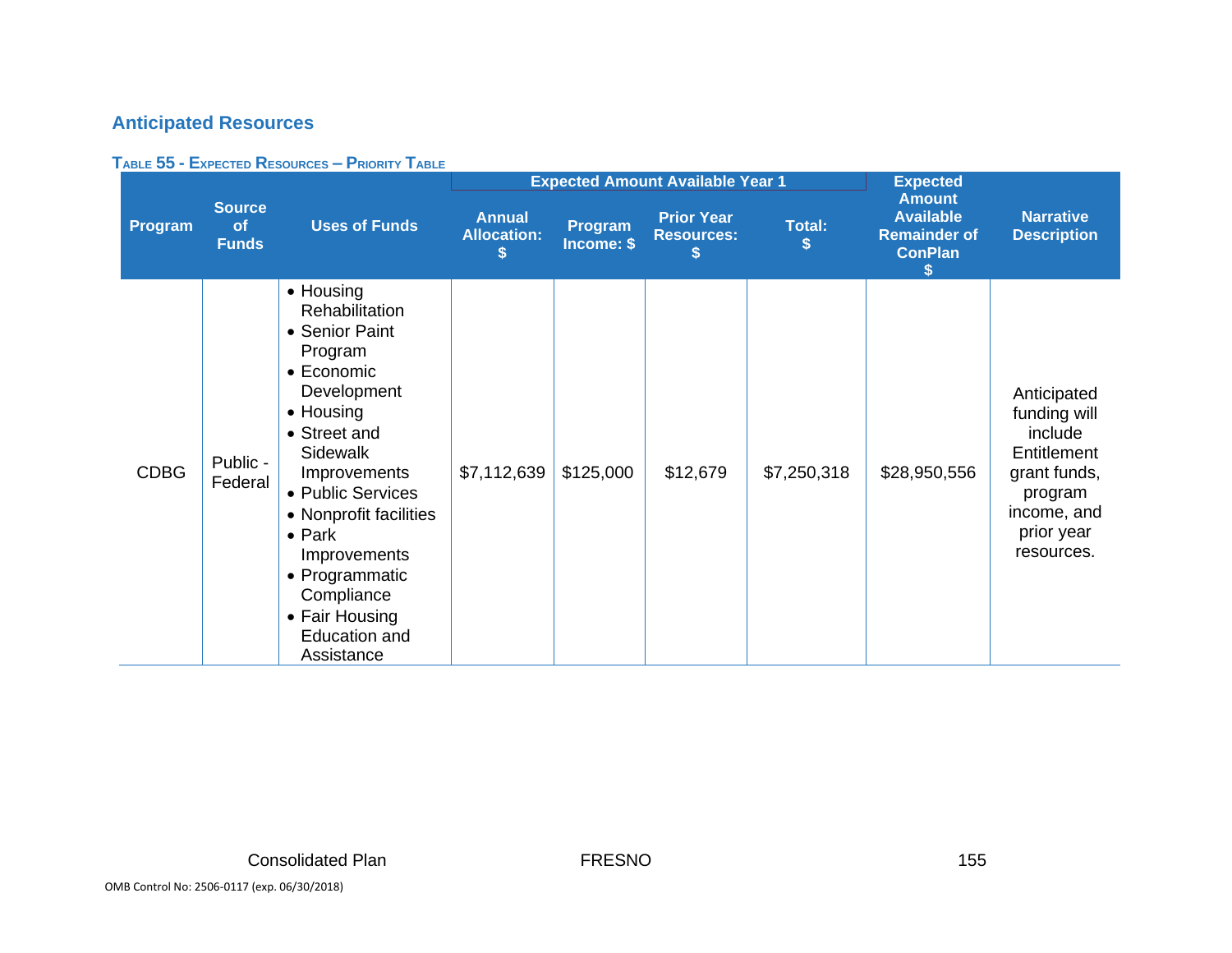|                                                |                     |                                                                                                                                                                             |                                     | <b>Expected Amount Available Year 1</b> | <b>Expected</b>                        |                    |                                                                                  |                                                                                                      |
|------------------------------------------------|---------------------|-----------------------------------------------------------------------------------------------------------------------------------------------------------------------------|-------------------------------------|-----------------------------------------|----------------------------------------|--------------------|----------------------------------------------------------------------------------|------------------------------------------------------------------------------------------------------|
| <b>Source</b><br>of<br>Program<br><b>Funds</b> |                     | <b>Uses of Funds</b>                                                                                                                                                        | <b>Annual</b><br><b>Allocation:</b> | Program<br>Income: \$                   | <b>Prior Year</b><br><b>Resources:</b> | <b>Total:</b><br>S | <b>Amount</b><br><b>Available</b><br><b>Remainder of</b><br><b>ConPlan</b><br>\$ | <b>Narrative</b><br><b>Description</b>                                                               |
| <b>HOME</b>                                    | Public -<br>Federal | • Affordable<br>Housing<br>Development or<br>Rehabilitation<br>• CHDO Set Aside<br>• Tenant-Based<br><b>Rental Assistance</b><br>• HOME Program<br>Administration           | \$3,255,075                         | \$205,000                               | \$0                                    | \$3,460,075        | \$13,840,299                                                                     | Anticipated<br>funding will<br>include<br>Entitlement<br>grant funds<br>and program<br>income.       |
| <b>ESG</b>                                     | Public -<br>Federal | • Homeless<br>Management Info<br>System<br>• Homeless<br>Prevention<br>• Outreach/<br>Emergency<br>Shelter<br>• Rapid Rehousing<br>• Homeless<br>Programs<br>Administration | \$610,018                           | N/A                                     | \$63,212                               | \$673,230          | \$2,440,072                                                                      | Anticipated<br>funding will<br>include<br>Entitlement<br>grant funds<br>and prior year<br>resources. |
| <b>HOPWA</b>                                   | Public -<br>Federal | • STRMU<br>• Short Term or<br><b>Transitional</b><br><b>Housing Facilities</b><br>$\bullet$ TBRA                                                                            | \$636,124                           | N/A                                     | \$0                                    | \$636,124          | \$2,544,496                                                                      | Anticipated<br>funding<br>consists of<br>Entitlement<br>grant funds.                                 |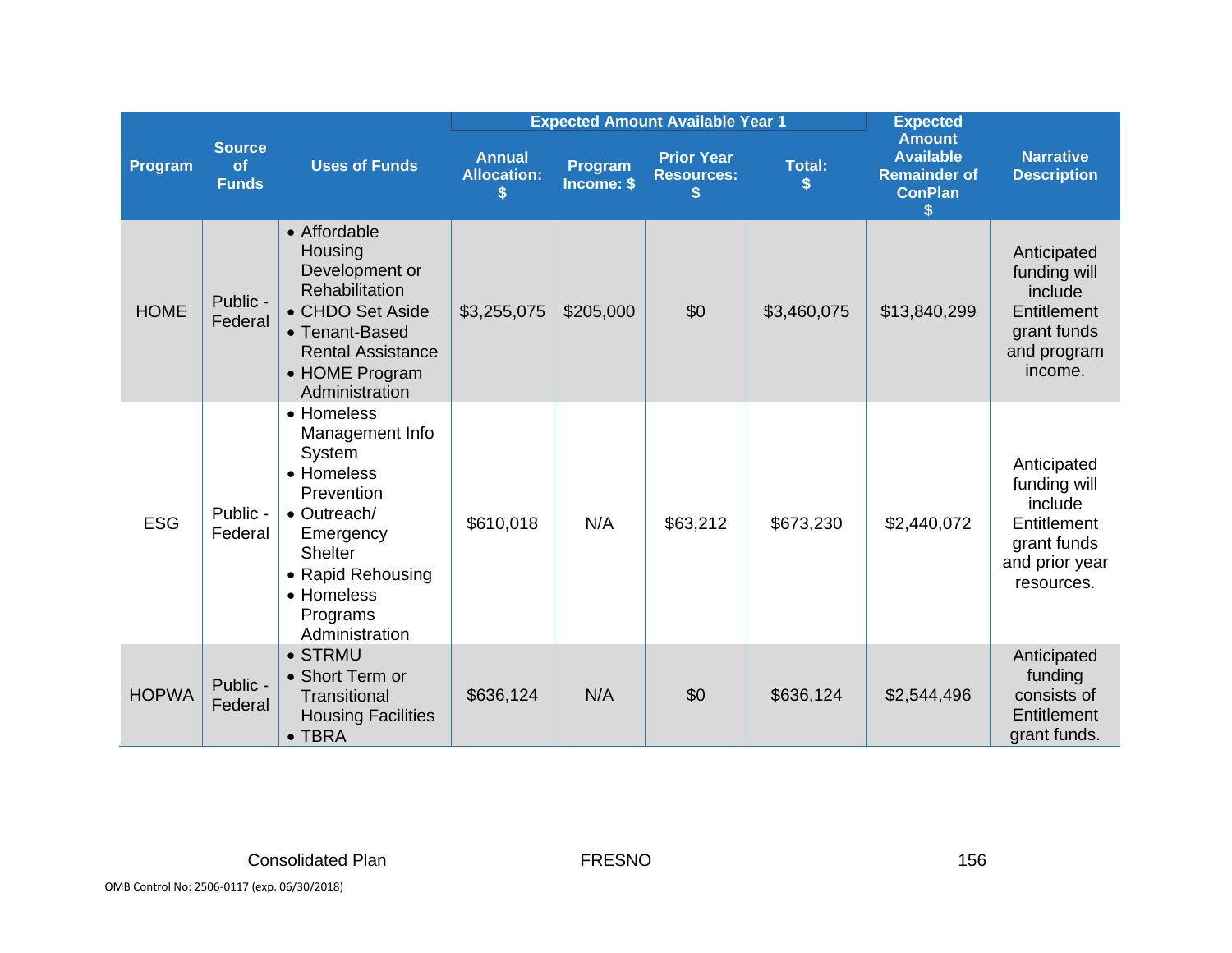# **Explain how federal funds will leverage those additional resources (private, state and local funds), including a description of how matching requirements will be satisfied**

Leverage, in the context of entitlement funding, means bringing in other local, state, federal, and private-sector financial resources to maximize the reach and impact of the City's HUD funded programs. Like many other federal agencies, HUD encourages its grant recipients to strategically leverage additional funds in order to achieve greater results. Leverage is also a way to increase project efficiencies and benefit from economies of scale that often come with combining sources of funding for similar or expanded scopes.

In addition to the entitlement dollars listed in Table 55, the federal government has several other funding programs for community development and affordable housing activities. These include: Fair Housing Initiatives Program; Lead Based Paint; Choice Neighborhoods; the Supportive Housing Program; Section 202, Section 811; Youthbuild; the Housing Choice Voucher Program; the Affordable Housing Program (AHP) through the Federal Home Loan Bank, and others. It should be noted that in most cases the City would not be the applicant for these funding sources as many of these programs offer assistance to affordable housing developers and nonprofits rather than local jurisdictions.

In California, the Department of Housing and Community Development (HCD) and the California Housing Finance Agency (CalHFA) administer a variety of statewide public affordable housing programs that offer assistance to nonprofit affordable housing developers. Examples of HCD's programs include the Multifamily Housing Program (MHP), Affordable Housing Innovation Fund (AHIF), Building Equity and Growth in Neighborhoods Program (BEGIN), and CalHOME. Many HCD programs have historically been funded by one-time State bond issuances and, as such, are subject to limited availability of funding. CalHFA offers multiple mortgage loan programs, down payment assistance programs, and funding for the construction, acquisition, and rehabilitation of affordable ownership units.

The National Housing Trust Fund (HTF) is a new affordable housing production program that will complement existing federal, state and local efforts to increase and preserve the supply of decent, safe, and sanitary affordable housing for extremely low- and very low-income households, including homeless families.<sup>27</sup> States and state‐designated entities are eligible grantees for the HTF. HUD will allocate HTF funds by formula annually. A state must use at least 80 percent of each annual grant for rental housing; up to 10 percent for homeownership; and up to 10 percent for the grantee's reasonable administrative and planning costs.

The State also administers the federal Low Income Housing Tax Credits program, a widely used financing source for affordable housing projects. As with the other federal grant programs discussed above, the City of Fresno would not apply for these funding sources. Rather, local affordable housing developers could apply for funding through these programs for particular developments in the City.

<sup>27</sup> HUD Exchange. "Housing Trust Fund." https://www.hudexchange.info/htf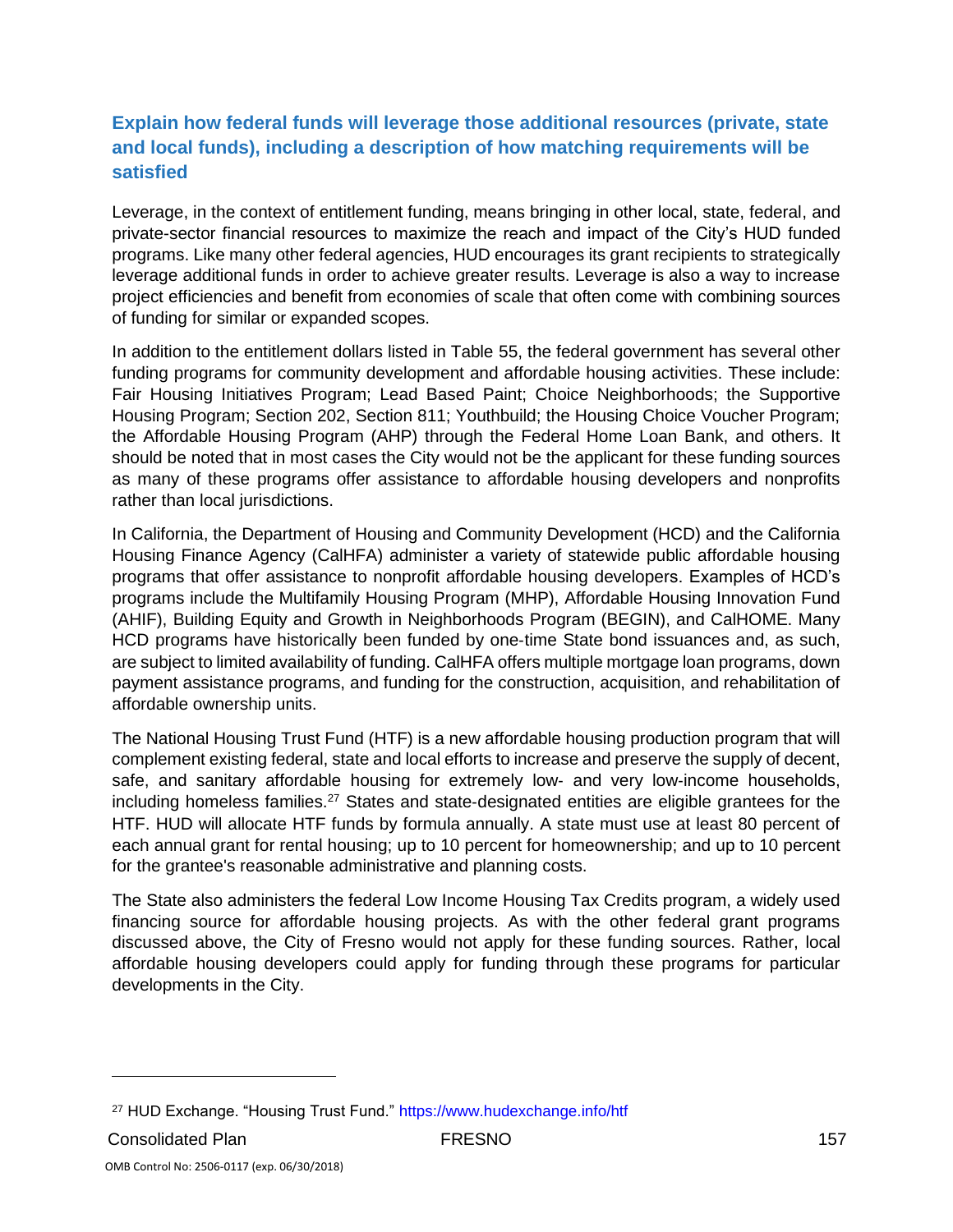Over the Consolidated Plan cycle, there are several specific sources of additional funding, particularly related to homelessness, already identified and planned for use within the greater Fresno community. These sources include:

- HUD funding to the Fresno-Madera Continuum of Care estimated at \$10.7 million per year based on 2018 figures (estimate is based on 46% of the CoC's total award representing the City's share of the Fresno and Madera County populations);
- CalHome funding of \$2 million for mobile home rehabilitation;
- Homeless Housing, Assistance, and Prevention Program (HHAPP) funding through a onetime state bond issue (\$6.15 million for the City of Fresno and \$2.95 million for the Fresno-Madera CoC).

As a recipient of HOME and ESG funding, the City is required to generate matching funds. For the HOME Program, the City is required to match twenty-five percent of all project expenditures. In recent years, and for PY 2020, HUD has waived the City's HOME match requirement based on fiscal distress criteria. In PY 2020, the City will continue to seek HOME match funds to contribute to future year match liabilities. Examples of matching funds under the HOME Program include private financing and interest subsidies from homebuyer and residential rehabilitation programs.

ESG requires a 100% match of program funds. The City generally passes this matching requirement on to the service providers receiving ESG funds from the City. ESG providers meet this requirement through the use of private donations, state and other federal grants, and/or volunteer hours.

### **If appropriate, describe publicly owned land or property located within the jurisdiction that may be used to address the needs identified in the plan**

The City maintains a list of vacant city-owned real estate parcels that could potentially be used for opportunities arising in connection with needs identified in this plan. The current list consists of 176 parcels. Of those, 150 (approximately 204 total acres) are located south of Shields Avenue and 7 (totaling 18 acres) are within what the City terms "High Opportunity Areas". City staff are currently assessing the list of vacant parcels against the priorities and objectives of the draft strategic plan and will provide additional information on anticipated use of any of these city-owned properties in the final report.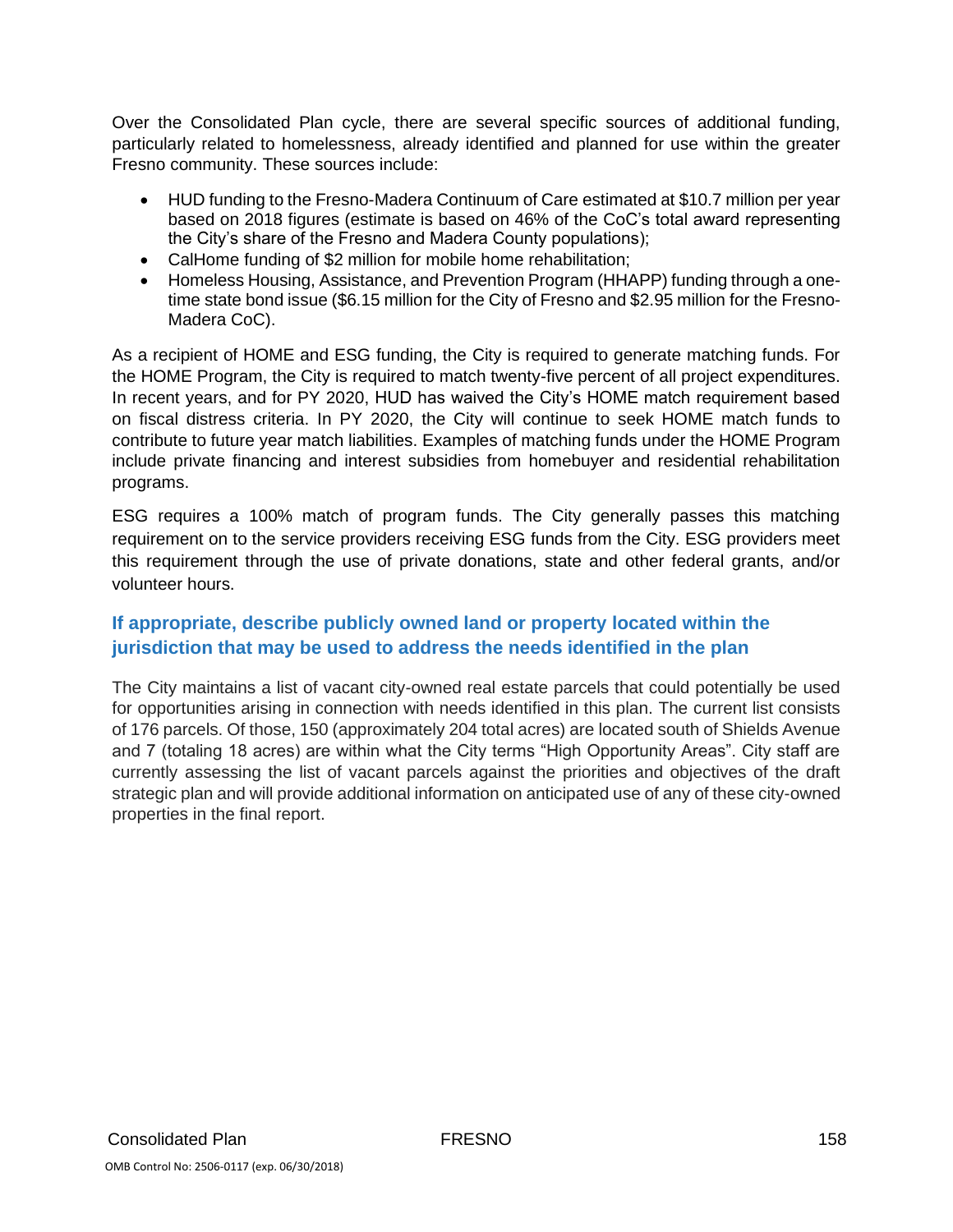# **ANNUAL GOALS AND OBJECTIVES**

# **AP-20 Annual Goals and Objectives**

# **Goals Summary Information**

#### **TABLE 56 – GOALS SUMMARY**

| <b>Sort</b><br>Order <sup>'</sup> | <b>Goal Name</b>                                                | <b>Start</b><br>Year | End<br>Year | Category                                                                                      | Geographic<br>Area | <b>Needs</b><br>Addressed                                           | <b>Funding</b>                               | <b>Goal Outcome Indicator</b>                                                                                                                                                                                                                                       |
|-----------------------------------|-----------------------------------------------------------------|----------------------|-------------|-----------------------------------------------------------------------------------------------|--------------------|---------------------------------------------------------------------|----------------------------------------------|---------------------------------------------------------------------------------------------------------------------------------------------------------------------------------------------------------------------------------------------------------------------|
|                                   | Homelessness<br>and the<br>Prevention of<br><b>Homelessness</b> | 2020                 | 2024        | <b>Homeless</b>                                                                               | Citywide           | <b>Homelessness</b>                                                 | ESG:<br>\$627,479<br>HOPWA:<br>\$617,040     | <b>Tenant-Based Rental</b><br>$\bullet$<br>Assistance/Rapid Rehousing:<br>180 households assisted<br>• Homeless Person Overnight<br>Shelter: 500 persons assisted<br>• Public service activities for<br>low/moderate-income housing<br>benefit: 36 persons assisted |
| $\overline{2}$                    | Safe and<br>Affordable<br>Housing                               | 2020                 | 2024        | Affordable<br>Housing                                                                         | Citywide           | Affordable<br>Housing                                               | CDBG:<br>\$1,378,001<br>HOME:<br>\$3,114,068 | • Rental Units Constructed /<br>Rehabilitated: 26 household<br>housing units<br>Homeowner Housing Added /<br>$\bullet$<br>Rehabilitated: 54 household<br>housing units                                                                                              |
| 3                                 | <b>Public</b><br>Infrastructure<br>and Facilities               | 2020                 | 2024        | Non-Housing<br>Community<br>Development<br>Non-<br><b>Homeless</b><br>Special<br><b>Needs</b> | Citywide           | Public<br>Infrastructure<br>and City-<br>Owned<br><b>Facilities</b> | CDBG:<br>\$3,095,105                         | Public Facility or Infrastructure<br>$\bullet$<br>Activities other than<br>Low/Moderate Income Housing<br>Benefit: 10,000 persons assisted                                                                                                                          |

OMB Control No: 2506-0117 (exp. 06/30/2018)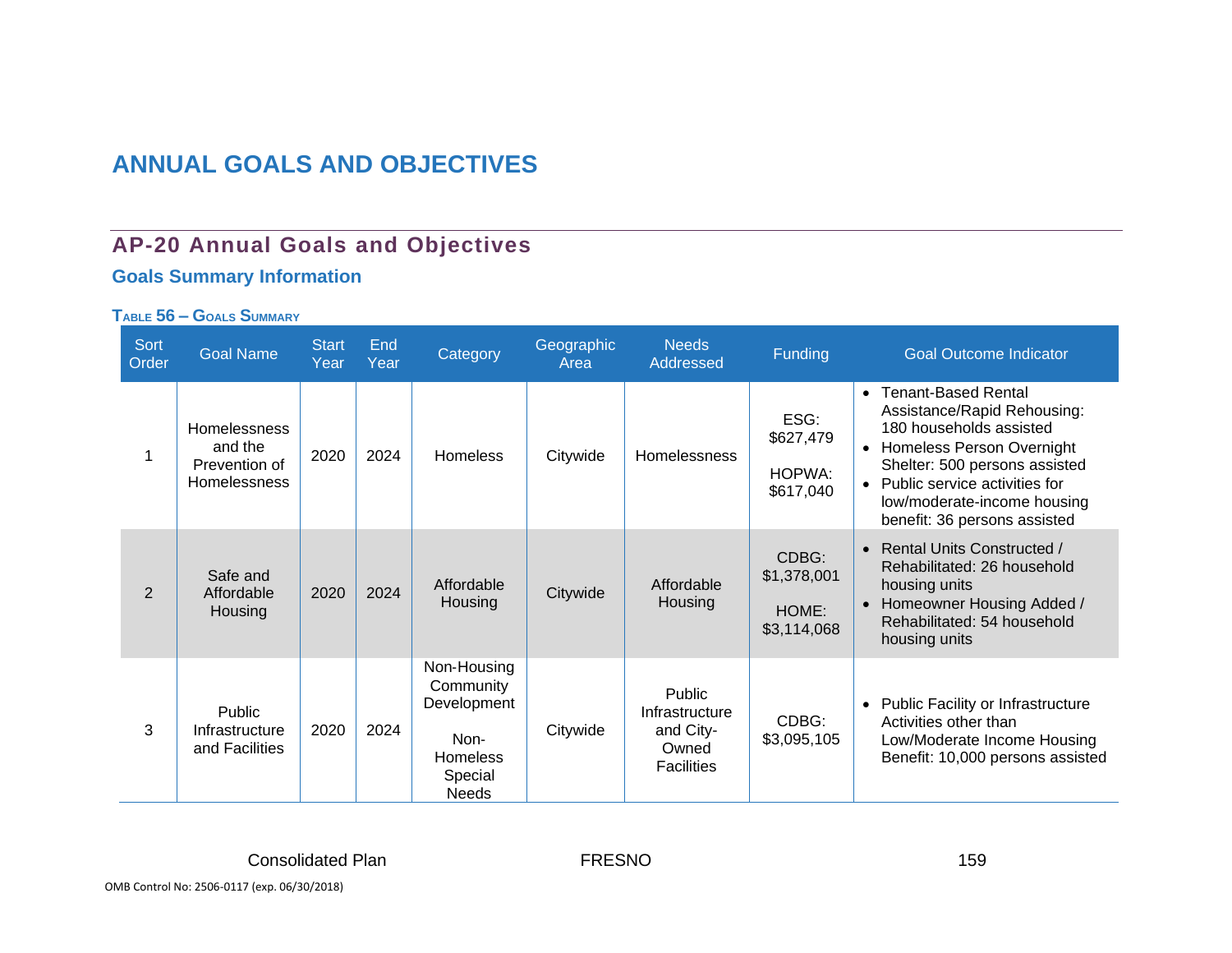| <b>Sort</b><br>Order | <b>Goal Name</b>                 | <b>Start</b><br>Year | End<br>Year | Category                                                                                      | Geographic<br>Area | <b>Needs</b><br>Addressed    | Funding                                                                                     | <b>Goal Outcome Indicator</b>                                                                                                                                                            |
|----------------------|----------------------------------|----------------------|-------------|-----------------------------------------------------------------------------------------------|--------------------|------------------------------|---------------------------------------------------------------------------------------------|------------------------------------------------------------------------------------------------------------------------------------------------------------------------------------------|
| $\overline{4}$       | Community<br><b>Services</b>     | 2020                 | 2024        | Non-Housing<br>Community<br>Development<br>Non-<br><b>Homeless</b><br>Special<br><b>Needs</b> | Citywide           | Community<br><b>Services</b> | CDBG:<br>\$1,101,900                                                                        | • Public service activities other<br>than Low/Moderate Income<br>Housing Benefit: 2,260<br>• Micro-enterprise assistance:<br>40 persons assisted                                         |
| 5                    | Fair Housing                     | 2020                 | 2024        | Other: Fair<br>Housing                                                                        | Citywide           | Promote Fair<br>Housing      | CDBG:<br>\$50,000                                                                           | $\bullet$ N/A                                                                                                                                                                            |
| 6                    | Compliance                       | 2020                 | 2024        | Other:<br>Administration                                                                      | Citywide           | Programmatic<br>Compliance   | CDBG:<br>\$1,397,529<br>HOME:<br>\$346,008<br>ESG:<br>\$45,751<br><b>HOPWA:</b><br>\$19,084 | • Full compliance with adopted<br>Consolidated Plan, Annual<br>Action Plans, Citizen<br>Participation Plans, and all other<br>applicable regulations (Federal,<br>State, Local, and HUD) |
| $\overline{7}$       | Section 108<br>Loan<br>Repayment | 2020                 | 2024        | Other:<br>Section 108<br>Loan<br>Repayment                                                    | Citywide           | N/A                          | CDBG:<br>\$227,783                                                                          | • Construction of a Community<br>Center                                                                                                                                                  |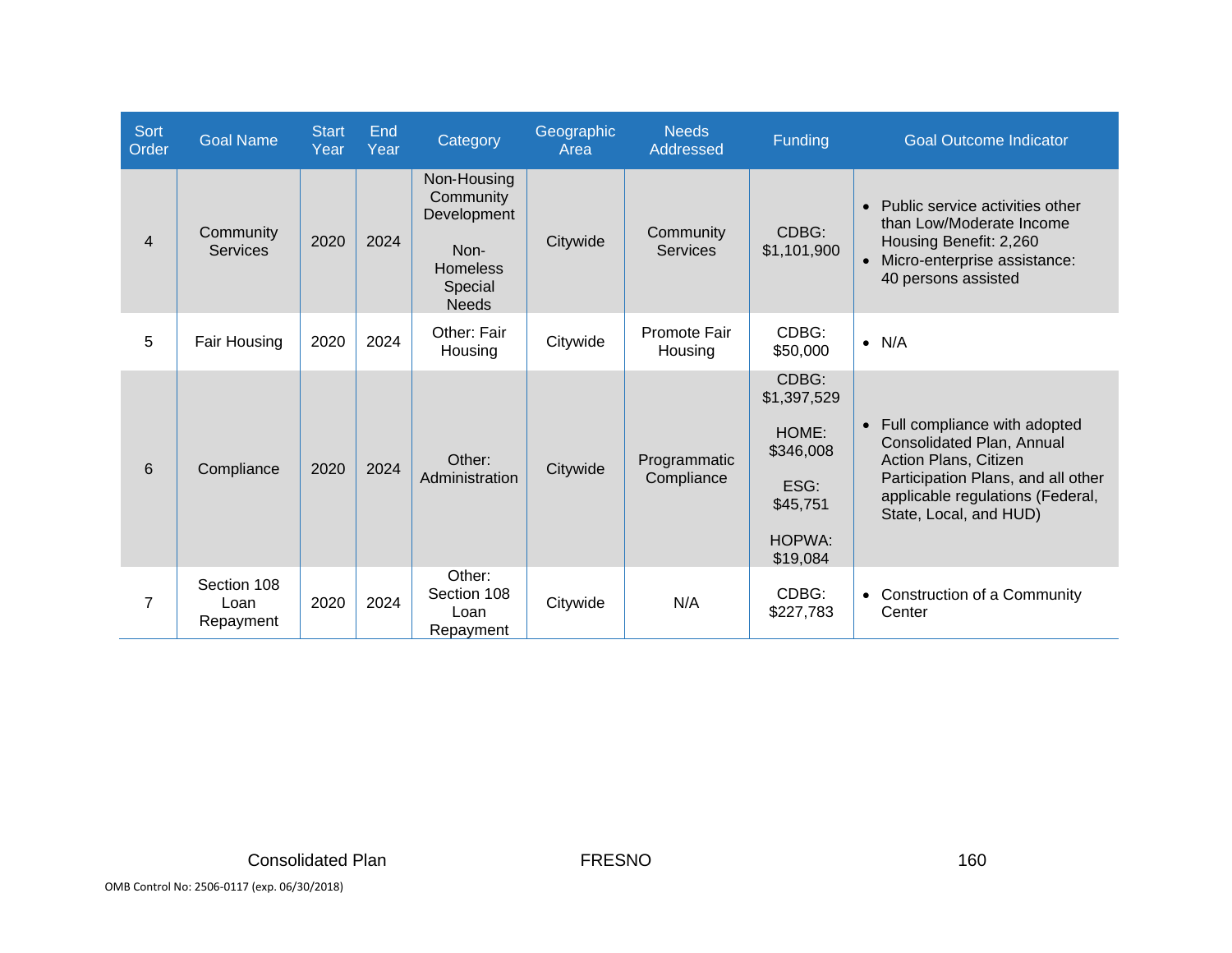### **Goal Descriptions**

#### **Goal 1: Homelessness and the Prevention of Homelessness**

Provide assistance for the homeless and those at risk of becoming homeless through safe lowbarrier shelter options, housing first collaborations, and associated supportive services.

#### **Goal 2: Safe and Affordable Housing**

Improve access to affordable housing for low‐income and special needs households by partnering with interested developers to increase development of low-income and affordable housing in high opportunity areas, and by promoting the preservation and rehabilitation of existing affordable housing units.

#### **Goal 3: Public Infrastructure and Facilities**

Promote quality of life and neighborhood revitalization through improvements to current public infrastructure and facilities, and by closing gaps in areas with aging, lower quality, or nonexistent public infrastructure and facilities.

#### **Goal 4: Community Services**

Provide services to low‐income and special needs households that develop human capital and improve quality of life.

#### **Goal 5: Fair Housing**

Provide services to residents and housing providers to advance fair housing.

#### **Goal 6: Compliance**

Plan and administer funding for community development, housing, and homelessness activities with improved transparency, increased community involvement, and full compliance with federal regulations.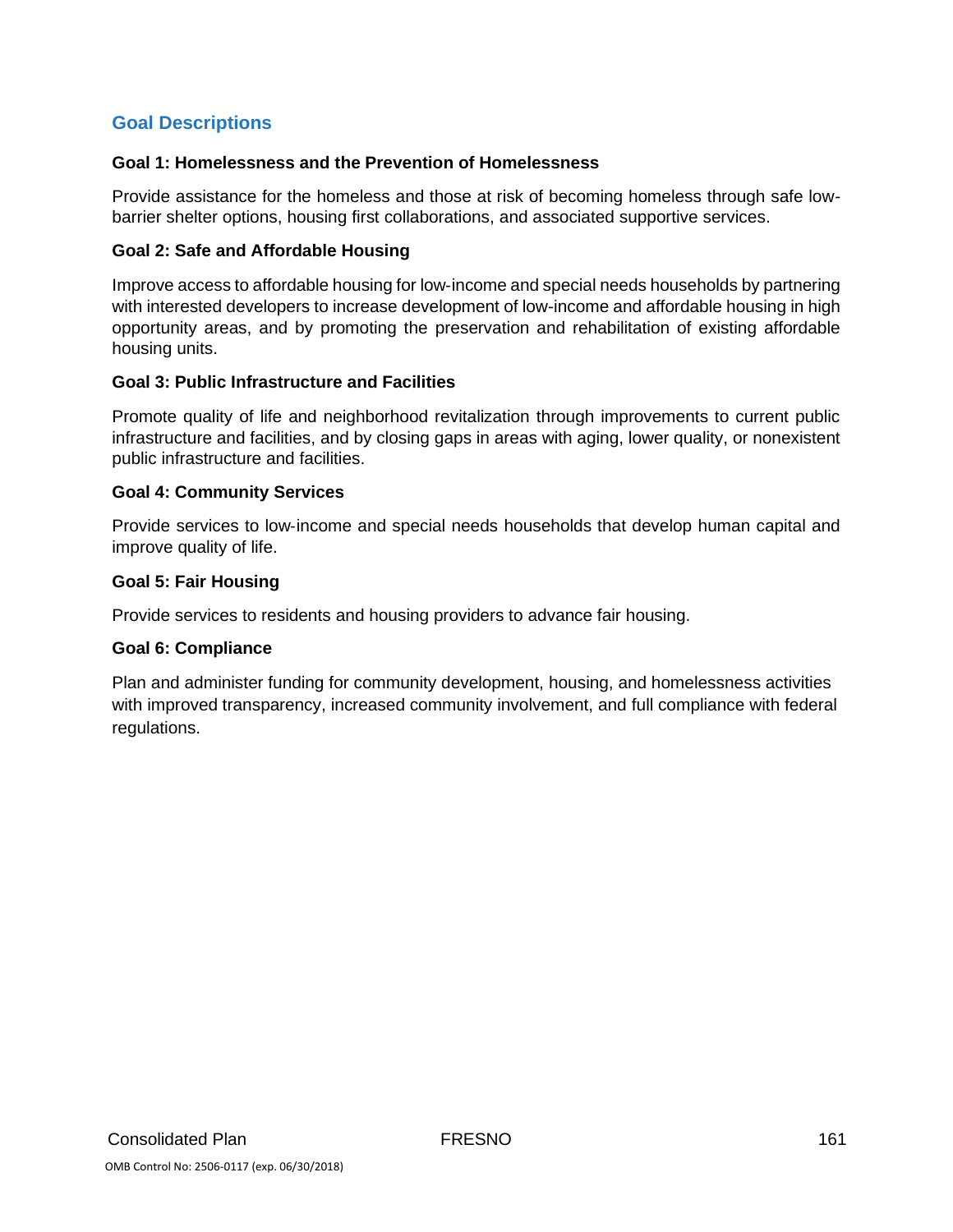# **PROJECTS**

# **AP-35 Projects – 91.220(d)**

#### **Introduction**

The City of Fresno expects to implement activities under 18 different projects over the 2020 program year toward addressing priority needs. These projects include rehabilitation and development of affordable housing; the delivery of services to residents, particularly to students and seniors; assistance to people experiencing homelessness; support to households in danger of becoming homeless; improvements to parks, sidewalks, and other public facilities; and funding for fair housing activities. These projects are identified in the table below, with additional detail provided in AP-38.

#### **Projects**

#### **TABLE 57 – PROJECT INFORMATION**

| #              | <b>Project Name</b>                                                    |
|----------------|------------------------------------------------------------------------|
| 1              | <b>Housing Rehabilitation</b>                                          |
| 2              | Housing Rehabilitation Program Delivery                                |
| 3              | Senior Paint Program                                                   |
| $\overline{4}$ | Affordable Housing Development or Rehabilitation                       |
| 5              | <b>Community Housing Development Organization Set-Aside</b>            |
| 6              | <b>Tenant-Based Rental Assistance</b>                                  |
| 7              | Non-Profit Public Services                                             |
| 8              | PARCS After School Program                                             |
| 9              | <b>PARCS Senior Hot Meals Program</b>                                  |
| 10             | <b>Emergency Solutions Grant (ESG)</b>                                 |
| 11             | Housing Opportunities for Persons with HIV/AIDS                        |
| 12             | Neighborhood Street and Sidewalk Improvements                          |
| 13             | CDBG Program Administration and Planning                               |
| 14             | <b>HOME Program Administration</b>                                     |
| 15             | Housing Opportunities for Persons with HIV/AIDS Program Administration |
| 16             | Fair Housing                                                           |
| 17             | Section 108 Repayment                                                  |
| 18             | Micro-Enterprise Assistance                                            |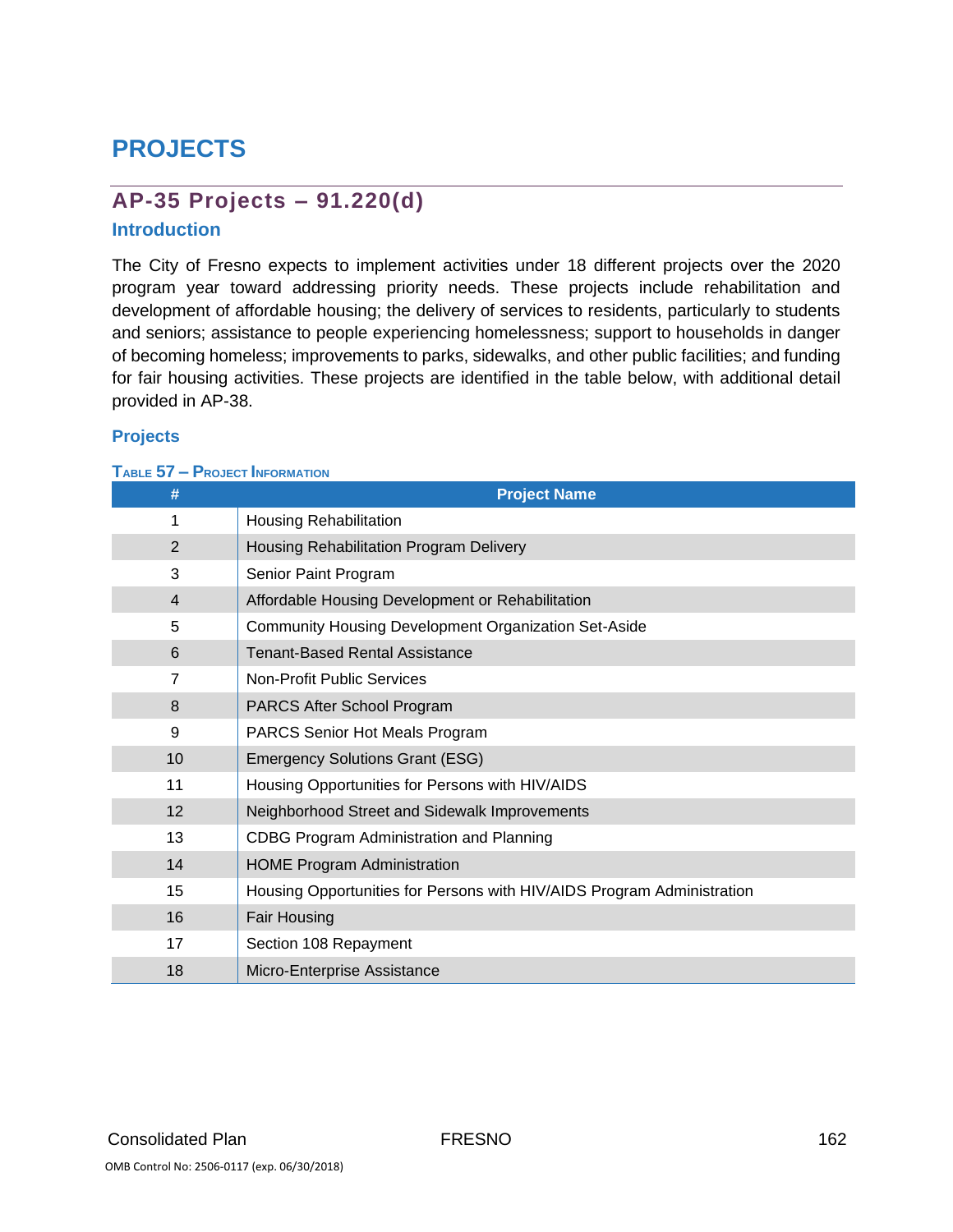#### **Describe the reasons for allocation priorities and any obstacles to addressing underserved needs**

The City's allocation priorities reflect its focus on highest-priority needs identified through data analysis, extensive community engagement, public survey results, consultation with stakeholders, and reviews of other plans and studies developed for Fresno and its region. The key strategic priorities that emerged from the Consolidated Plan process and that these projects are designed to address are listed below:

#### Homelessness

The 500 respondents to the Fresno Housing and Community Needs Survey ranked the City's homelessness needs above all other types of needs surveyed. Additionally, public meeting participants frequently discussed needs related to homelessness. These included needs for more low-barrier shelter space, case management for people experiencing homelessness, job and skills training, drug/alcohol counseling, and shelters for LGBTQ people that are not coupled to requirements for religious participation.

#### Affordable Housing

More than one in three Fresno households (36%) is cost burdened, spending more than 30% of its income on housing expenses; nearly a quarter of the city's households (22%) spend more than 50%. Cost burdening is particularly pervasive among renters, who make up more 75% of the city's cost burdened households. Compounding the housing affordability issue is the fact that housing prices have increased far more steeply than household income, meaning that a housing supply that meets all of Fresno's affordability needs today will be insufficient to do so in the future. Public meeting participants and stakeholders interviewed as part of the development of the Consolidated Plan identified a wide variety of needs related to housing affordability in Fresno. For many, the issue was primarily related to expanding the supply and improving the quality of rental housing. Other needs identified in public meeting breakout groups and ranked highly by survey respondents included energy efficiency improvements, rental assistance, homebuyer assistance, and housing for specific subpopulations (large families, seniors, people with disabilities).

#### Public Infrastructure

Other than homelessness-related needs, street, road, and sidewalk improvements were ranked more highly than any other needs queried in the public survey.

#### Public Facilities

In public meetings and through the Community Need Scorecard exercise, meeting participants tended to rank parks, gymnasiums, outdoor recreation space, and youth centers among the highest priorities. The priority is also supported by survey results, where these types of city-owned facilities were given priority just behind street, road, and sidewalk improvements.

#### Community Services

Stakeholders and public meeting participants, including groups of seniors and teens, were instrumental in identifying these high-priority community services needs. The Community Need Scorecard exercise used in public meeting settings generally shows these types of needs as lower priority than those related to homelessness and affordable housing, yet many of the activity types included in the description of this priority were nonetheless ranked highly by survey respondents.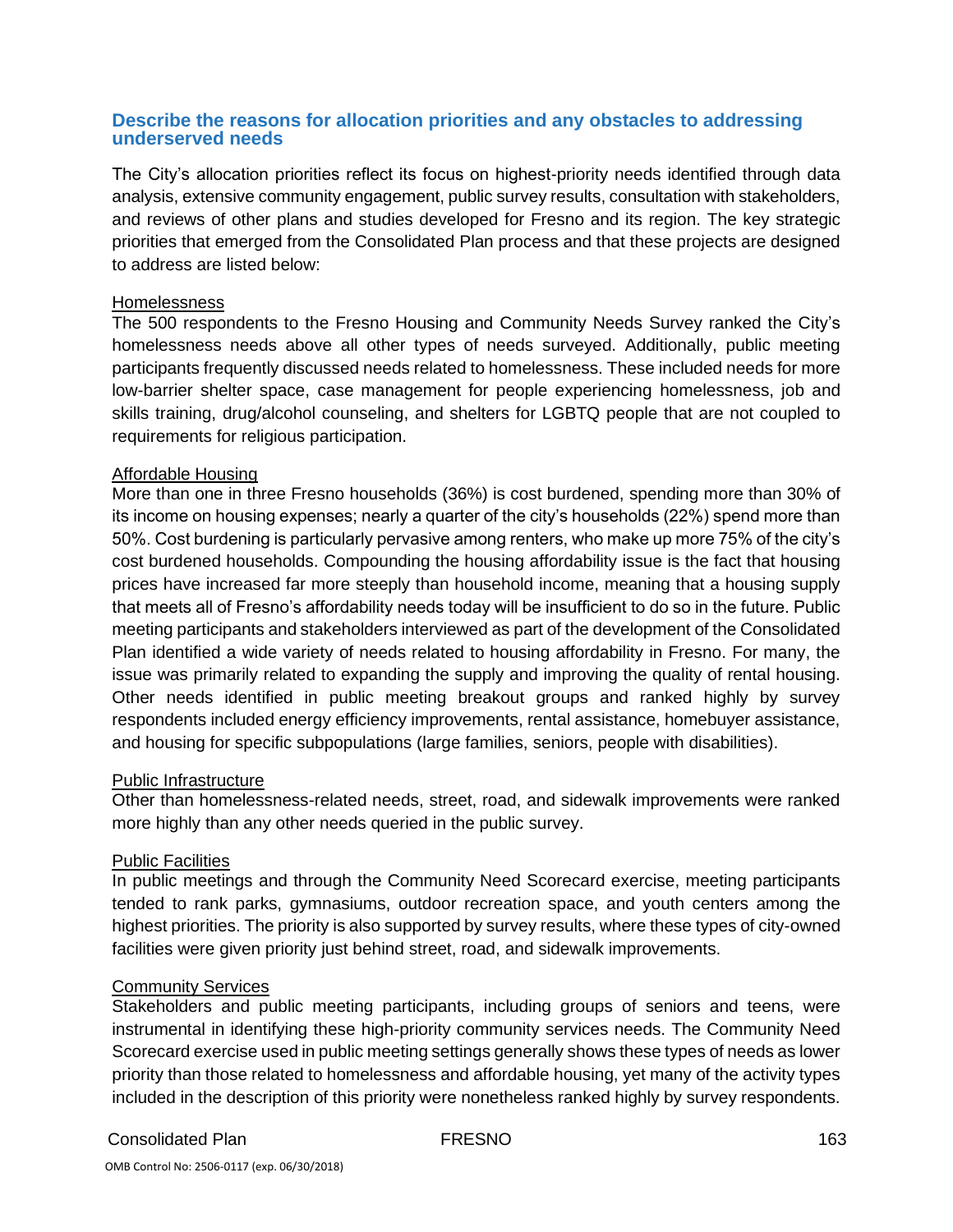The top five public services needs ranked by survey respondents included drug abuse and crime prevention, child abuse prevention, afterschool services, employment training, and neighborhood deterioration. These needs were frequently named in public meeting settings as well.

#### Fair Housing

Survey responses reveal a gap in the community's understanding of fair housing and a need for greater education and enforcement around this subject. While 64% of respondents reported knowing their fair housing rights, fewer than half (45%) knew where to file a complaint of housing discrimination. Further, 20% of respondents (91 individuals) said they had experienced some form of housing discrimination since living in Fresno, with more than four in five of those instances going unreported. Stakeholder interviews further support this priority and particularly indicate wrongful evictions as a fair housing issue to be addressed.

#### Programmatic Compliance

These are necessary administrative costs associated with ensuring effective coordination and delivery of services to Fresno residents. The City of Fresno is committed to ensuring compliance with federal regulations.

The City does not anticipate any obstacles to completing the projects it has identified for the 2020 program year.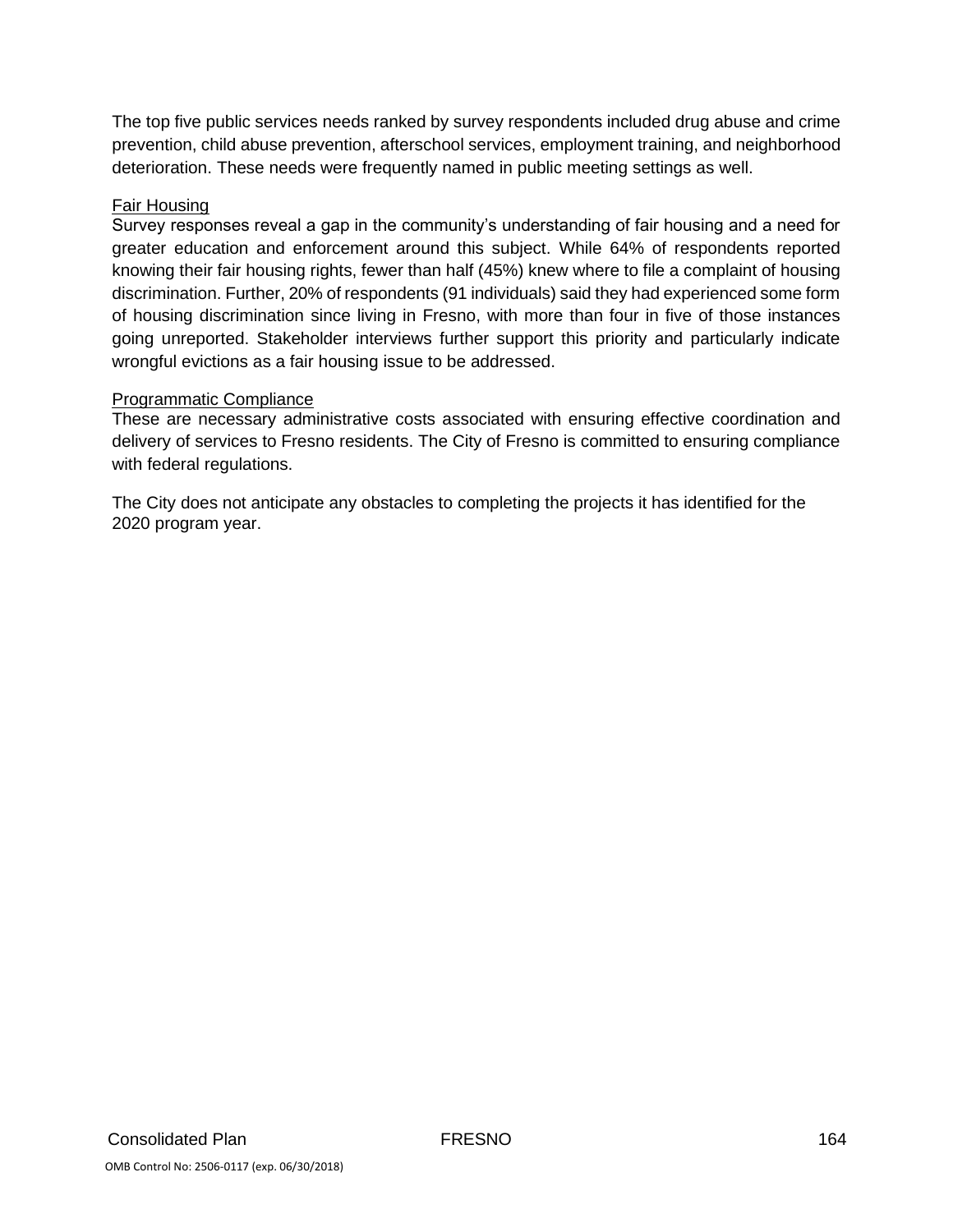# **AP-38 Project Summary**

# **Project Summary Information**

| $\mathbf{1}$ | <b>Project Name</b>                                                                        | Housing Rehabilitation                                                                                |
|--------------|--------------------------------------------------------------------------------------------|-------------------------------------------------------------------------------------------------------|
|              | <b>Target Area</b>                                                                         | Citywide                                                                                              |
|              | <b>Goals Supported</b>                                                                     | Safe and Affordable Housing                                                                           |
|              | <b>Needs Addressed</b>                                                                     | Affordable Housing                                                                                    |
|              | <b>Funding</b>                                                                             | CDBG: \$1,028,001                                                                                     |
|              | Description                                                                                | Address the home repair, building systems, and housing rehabilitation needs of low-income homeowners. |
|              | <b>Target Date</b>                                                                         | 06/30/2021                                                                                            |
|              | Estimate the number and type of<br>persons that will benefit from<br>the proposed activity | 39 low-income units                                                                                   |
|              | <b>Location Description</b>                                                                | Available to income eligible homeowners throughout the City.                                          |
|              | <b>Planned Activities</b>                                                                  | 21A: General Administration - 24 CFR 570.206<br>NA: National Objective not applicable                 |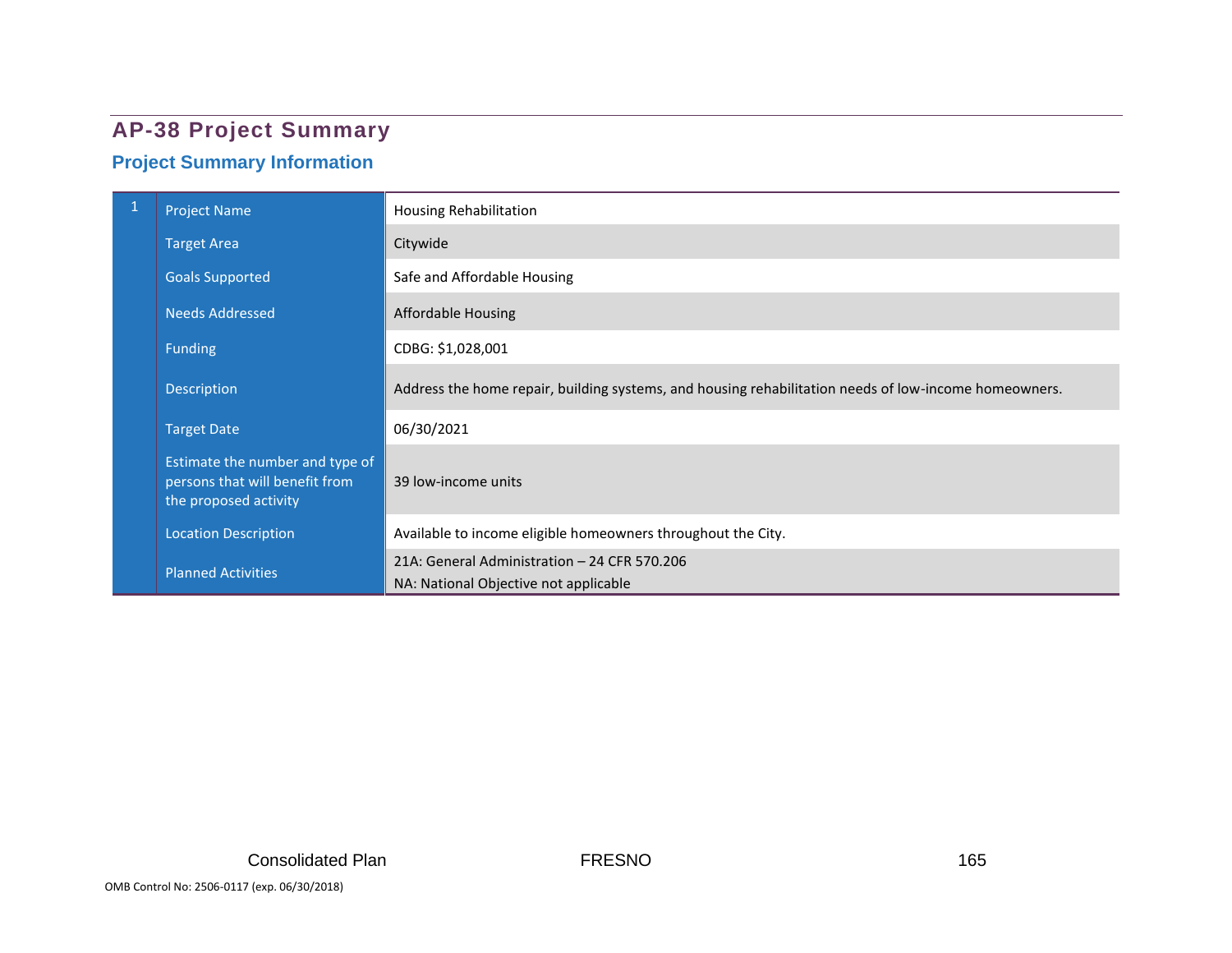| $\overline{2}$ | <b>Project Name</b>                                                                        | Housing Rehabilitation Program Delivery                                                                                     |
|----------------|--------------------------------------------------------------------------------------------|-----------------------------------------------------------------------------------------------------------------------------|
|                | <b>Target Area</b>                                                                         | Citywide                                                                                                                    |
|                | <b>Goals Supported</b>                                                                     | Safe and Affordable Housing                                                                                                 |
|                | <b>Needs Addressed</b>                                                                     | <b>Affordable Housing</b>                                                                                                   |
|                | <b>Funding</b>                                                                             | CDBG: \$200,000                                                                                                             |
|                | Description                                                                                | CDBG funds will pay for the delivery costs associated with housing rehabilitation targeted to income-eligible<br>households |
|                | <b>Target Date</b>                                                                         | 06/30/2021                                                                                                                  |
|                | Estimate the number and type of<br>persons that will benefit from<br>the proposed activity | N/A                                                                                                                         |
|                | <b>Location Description</b>                                                                | 2600 Fresno Street, Room 3065, Fresno CA 93721                                                                              |
|                | <b>Planned Activities</b>                                                                  | 14H: Rehabilitation Administration (24 CFR 570.202)<br>LMH: Low Mod Housing national objective (24 CFR<br>570.208(a)(3)     |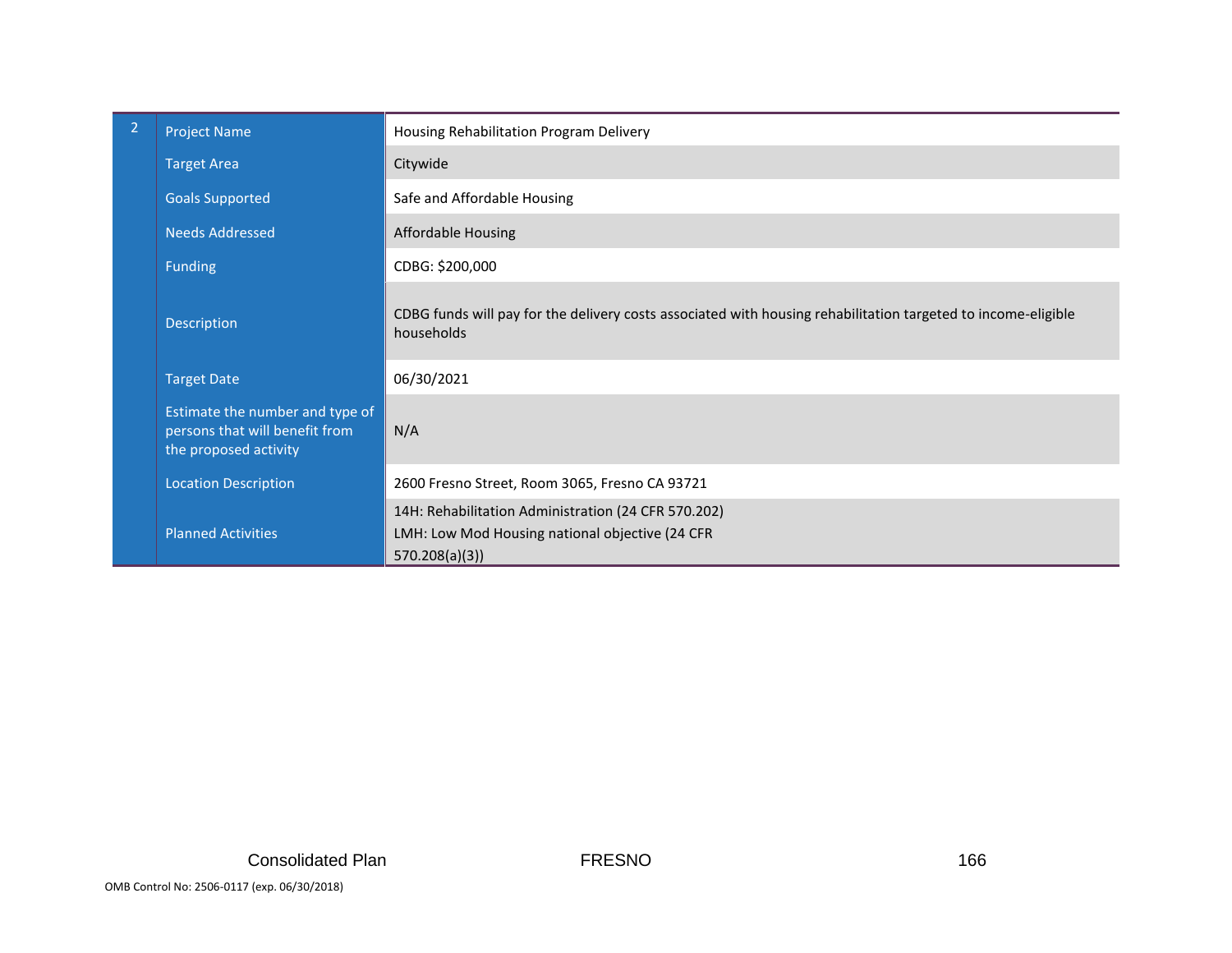| 3 | <b>Project Name</b>                                                                        | Senior Paint Program                                                                                                                                                                                                                                                                                                                                                                                            |
|---|--------------------------------------------------------------------------------------------|-----------------------------------------------------------------------------------------------------------------------------------------------------------------------------------------------------------------------------------------------------------------------------------------------------------------------------------------------------------------------------------------------------------------|
|   | <b>Target Area</b>                                                                         | Citywide                                                                                                                                                                                                                                                                                                                                                                                                        |
|   | <b>Goals Supported</b>                                                                     | Safe and Affordable Housing                                                                                                                                                                                                                                                                                                                                                                                     |
|   | <b>Needs Addressed</b>                                                                     | <b>Affordable Housing</b>                                                                                                                                                                                                                                                                                                                                                                                       |
|   | <b>Funding</b>                                                                             | CDBG: \$150,000                                                                                                                                                                                                                                                                                                                                                                                                 |
|   | Description                                                                                | CDBG funds will pay for a licensed lead-certified painting contractor to paint the exterior of the home and may<br>include minor repairs, (i.e., screens, broken window panes, loose or damaged gutters, etc.) provided there are<br>enough funds available after deducting the cost of the paint project. This program serves low-income seniors<br>(62 years of age or older) who own and occupy their homes. |
|   | <b>Target Date</b>                                                                         | 06/30/2021                                                                                                                                                                                                                                                                                                                                                                                                      |
|   | Estimate the number and type of<br>persons that will benefit from<br>the proposed activity | 15 low mod income senior households                                                                                                                                                                                                                                                                                                                                                                             |
|   | <b>Location Description</b>                                                                | 2600 Fresno Street, Room 2065, Fresno CA 93721                                                                                                                                                                                                                                                                                                                                                                  |
|   | <b>Planned Activities</b>                                                                  | 14A: Single-Unit Residential Rehabilitation (24 CFR 570.202)<br>LMH: Low Mod Housing national objective (24 CFR 570.208(a)(3))                                                                                                                                                                                                                                                                                  |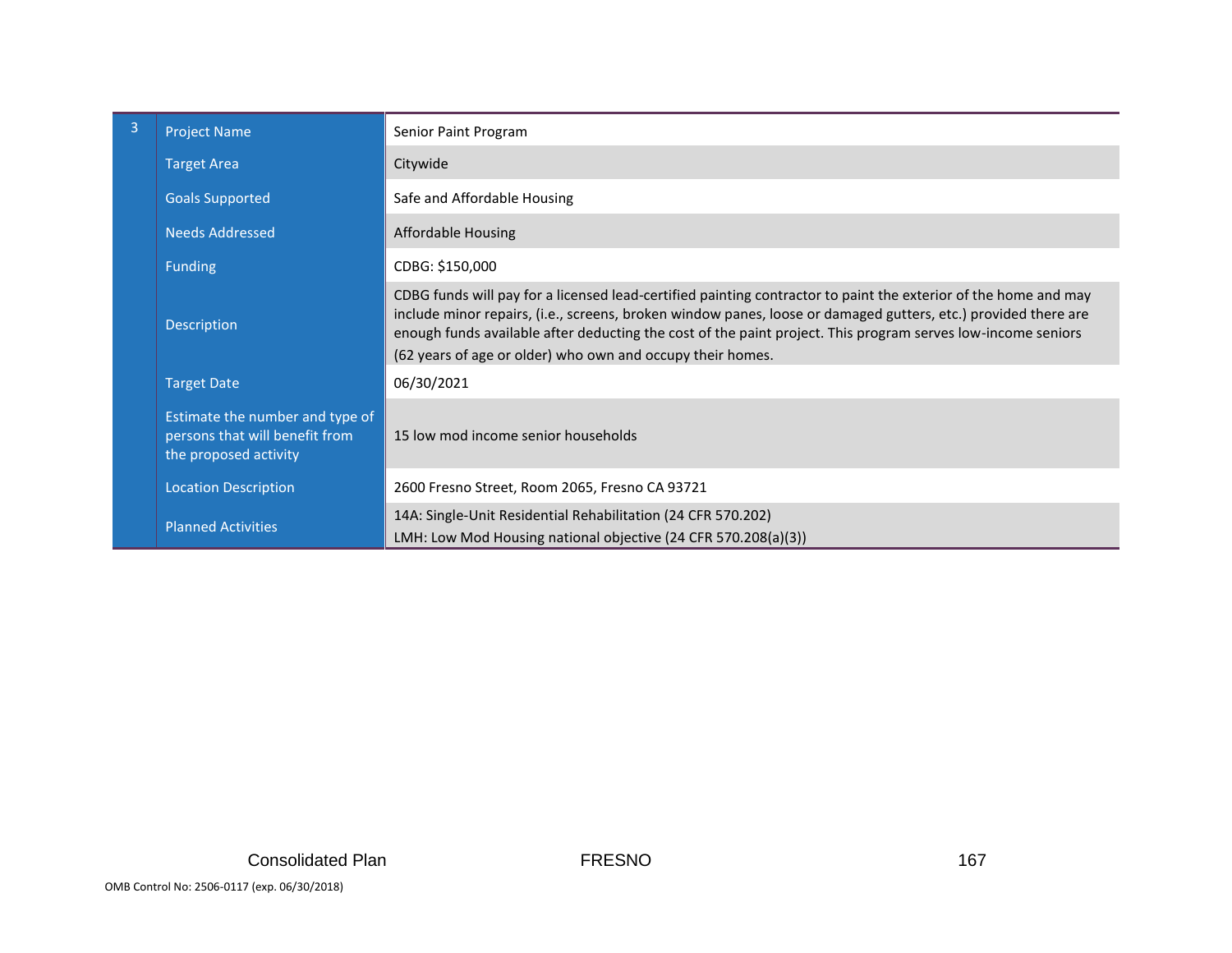| 4 | <b>Project Name</b>                                                                        | Affordable Housing Development or Rehabilitation                                                                                                                                |
|---|--------------------------------------------------------------------------------------------|---------------------------------------------------------------------------------------------------------------------------------------------------------------------------------|
|   | <b>Target Area</b>                                                                         | Citywide                                                                                                                                                                        |
|   | <b>Goals Supported</b>                                                                     | Safe and Affordable Housing                                                                                                                                                     |
|   | Needs Addressed                                                                            | Affordable Housing                                                                                                                                                              |
|   | <b>Funding</b>                                                                             | HOME: \$1,914,018                                                                                                                                                               |
|   | <b>Description</b>                                                                         | HOME funds will be loaned to local affordable housing developers to finance the development or rehabilitation<br>of rental housing projects affordable to low-income households |
|   | <b>Target Date</b>                                                                         | 06/30/2023                                                                                                                                                                      |
|   | Estimate the number and type of<br>persons that will benefit from<br>the proposed activity | 24 new housing units                                                                                                                                                            |
|   | <b>Location Description</b>                                                                | <b>TBD</b>                                                                                                                                                                      |
|   | <b>Planned Activities</b>                                                                  | Development/Rehabilitation of Rental Housing                                                                                                                                    |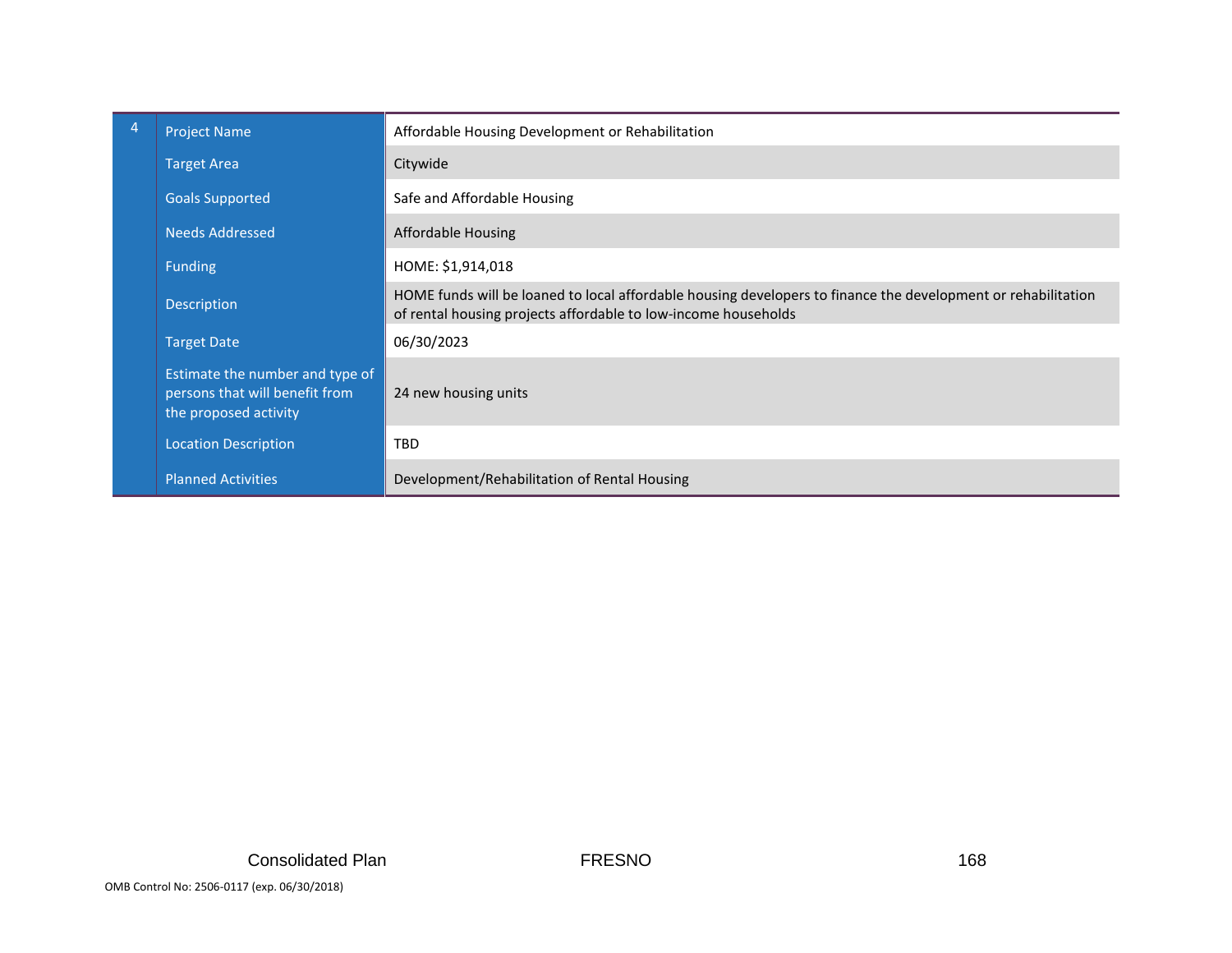| 5 | <b>Project Name</b>                                                                        | Community Housing Development Organization Set-Aside                                                                                                                                                                        |
|---|--------------------------------------------------------------------------------------------|-----------------------------------------------------------------------------------------------------------------------------------------------------------------------------------------------------------------------------|
|   | <b>Target Area</b>                                                                         | Citywide                                                                                                                                                                                                                    |
|   | <b>Goals Supported</b>                                                                     | Safe and Affordable Housing                                                                                                                                                                                                 |
|   | <b>Needs Addressed</b>                                                                     | Affordable Housing                                                                                                                                                                                                          |
|   | <b>Funding</b>                                                                             | HOME: \$488,261                                                                                                                                                                                                             |
|   | Description                                                                                | HOME funds will be loaned to a qualified Community Housing Development Organization (CHDO) to finance the<br>development of housing affordable to low-income households. Developments may be either rental or<br>homebuyer. |
|   | <b>Target Date</b>                                                                         | 06/30/2023                                                                                                                                                                                                                  |
|   | Estimate the number and type of<br>persons that will benefit from<br>the proposed activity | 2 new single-family housing units                                                                                                                                                                                           |
|   | <b>Location Description</b>                                                                | <b>TBD</b>                                                                                                                                                                                                                  |
|   | <b>Planned Activities</b>                                                                  | Rental Housing Development or Homebuyer Housing Development                                                                                                                                                                 |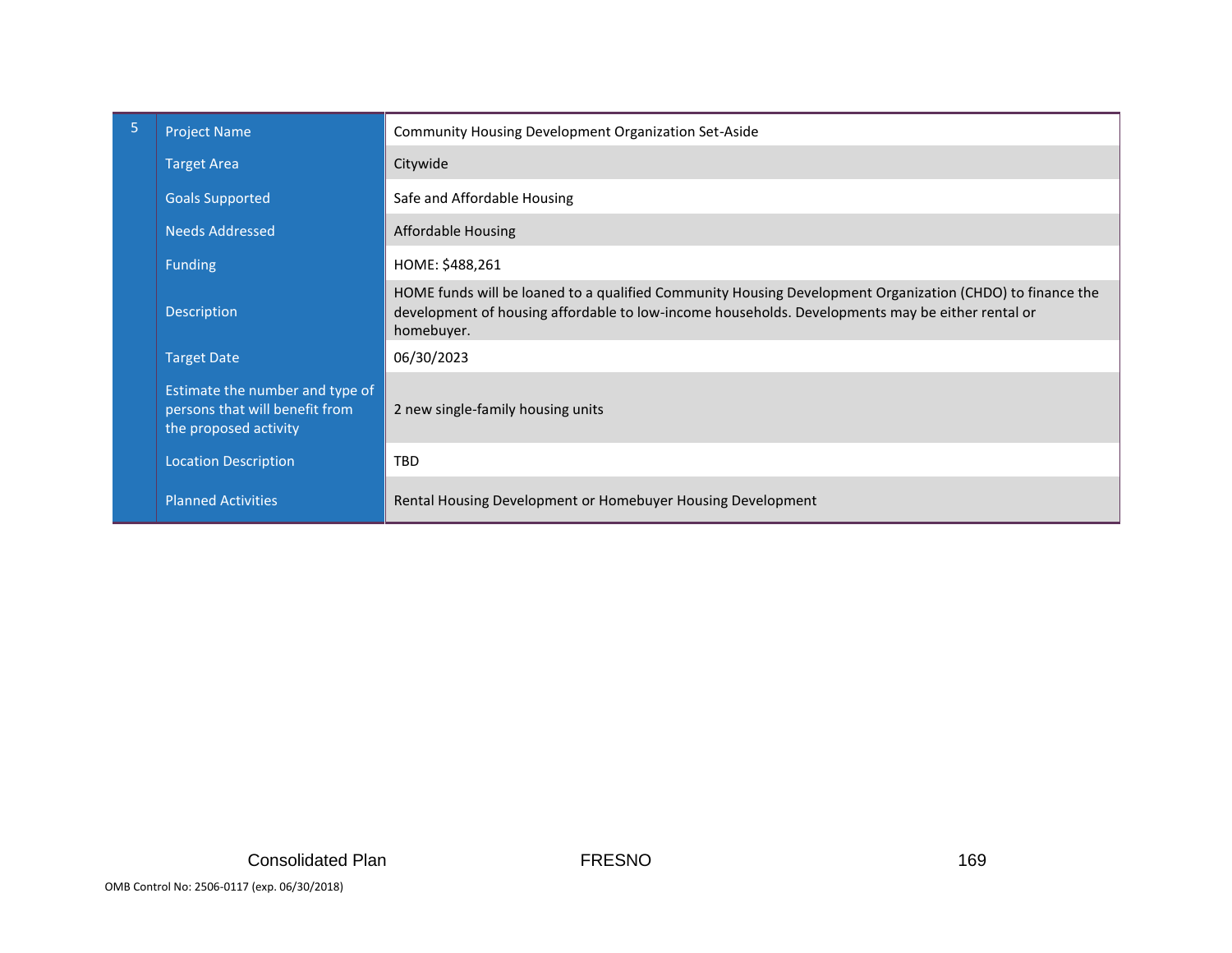| 6 | <b>Project Name</b>                                                                        | Tenant-Based Rental Assistance                                                                                                 |
|---|--------------------------------------------------------------------------------------------|--------------------------------------------------------------------------------------------------------------------------------|
|   | <b>Target Area</b>                                                                         | Citywide                                                                                                                       |
|   | <b>Goals Supported</b>                                                                     | Safe and Affordable Housing                                                                                                    |
|   | <b>Needs Addressed</b>                                                                     | <b>Affordable Housing</b>                                                                                                      |
|   | <b>Funding</b>                                                                             | HOME: \$711,789                                                                                                                |
|   | Description                                                                                | HOME funds will be used to subsidize private market units for homeless and low-income households to increase<br>affordability. |
|   | <b>Target Date</b>                                                                         | 06/30/2021                                                                                                                     |
|   | Estimate the number and type of<br>persons that will benefit from<br>the proposed activity | 65 low-income households                                                                                                       |
|   | <b>Location Description</b>                                                                | Citywide                                                                                                                       |
|   | <b>Planned Activities</b>                                                                  | <b>Tenant-Based Rental Assistance</b>                                                                                          |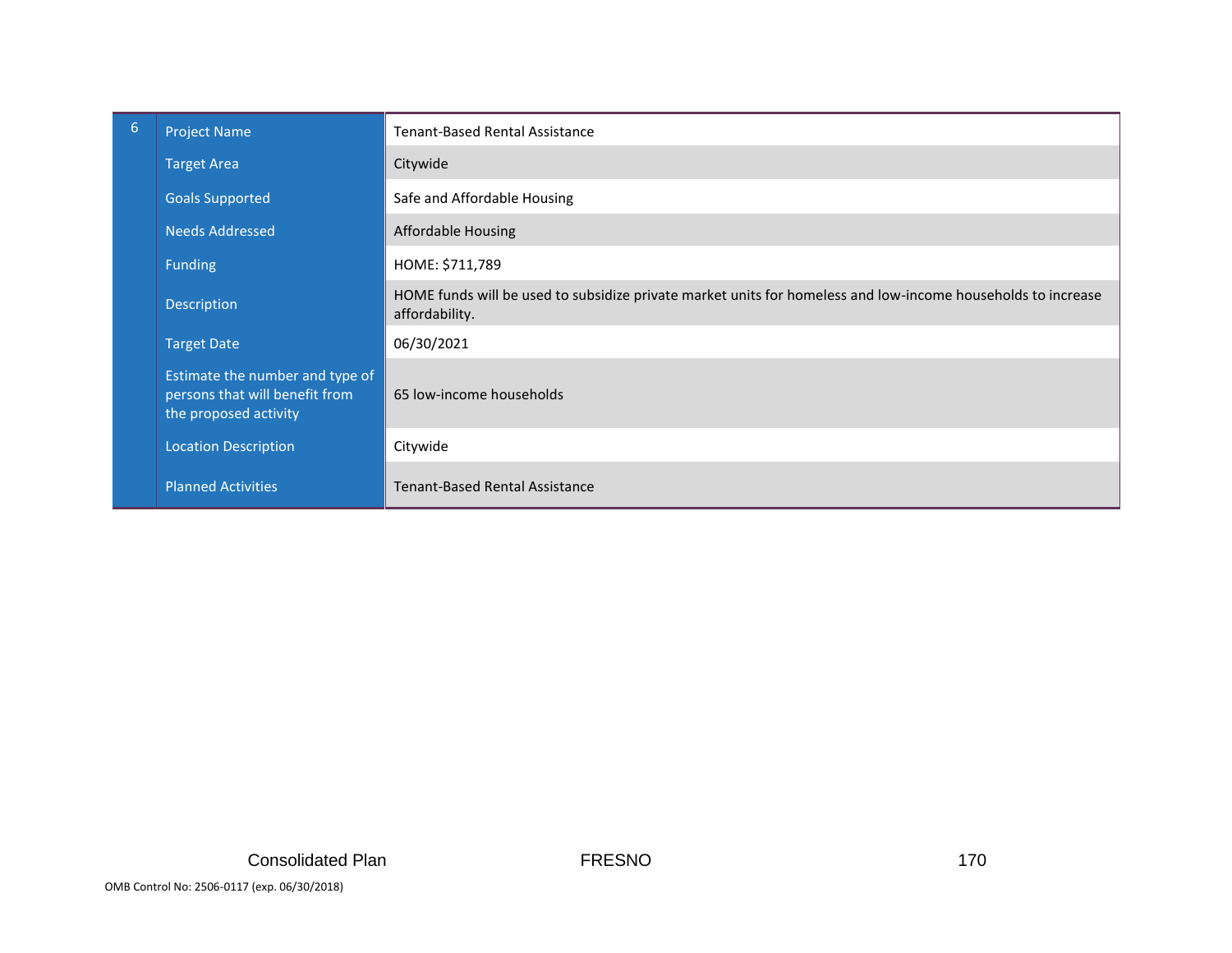| <b>Project Name</b>                                                                        | Non-Profit Public Services                                                                                                          |
|--------------------------------------------------------------------------------------------|-------------------------------------------------------------------------------------------------------------------------------------|
| <b>Target Area</b>                                                                         | Citywide                                                                                                                            |
| <b>Goals Supported</b>                                                                     | <b>Community Services</b>                                                                                                           |
| <b>Needs Addressed</b>                                                                     | <b>Community Services</b>                                                                                                           |
| <b>Funding</b>                                                                             | CDBG: \$161,000                                                                                                                     |
| Description                                                                                | CDBG funds will be provided to local non-profits to support programs that serve predominantly low and<br>moderate income clientele. |
| <b>Target Date</b>                                                                         | 06/30/2021                                                                                                                          |
| Estimate the number and type of<br>persons that will benefit from<br>the proposed activity | 560 persons                                                                                                                         |
| <b>Location Description</b>                                                                | <b>TBD</b>                                                                                                                          |
| <b>Planned Activities</b>                                                                  | <b>TBD</b>                                                                                                                          |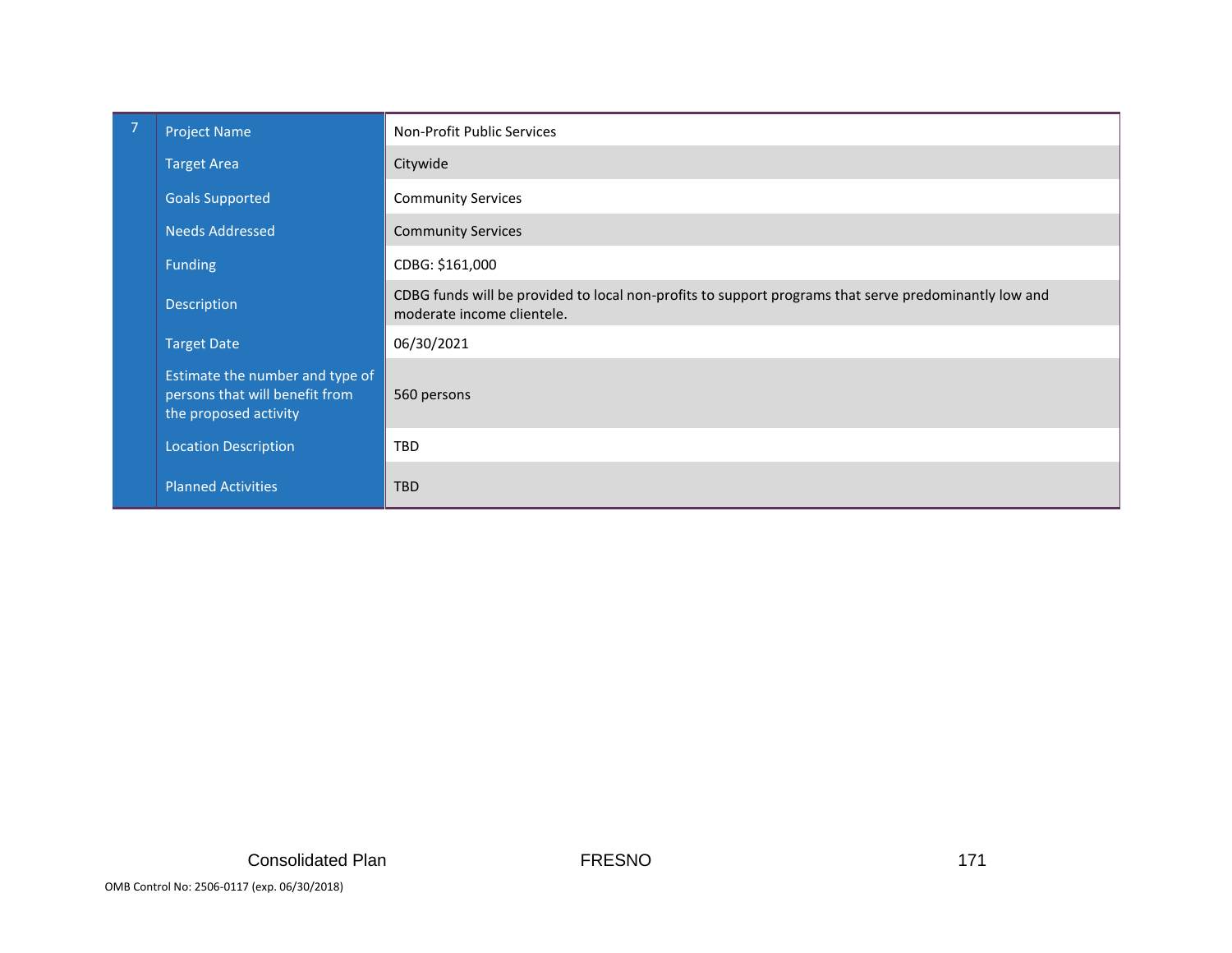| 8                                                                                                                                                       | <b>Project Name</b>                                                                        | PARCS After School Program                                                                                                                                                                                                                                                                                                                                                                                                                                           |  |
|---------------------------------------------------------------------------------------------------------------------------------------------------------|--------------------------------------------------------------------------------------------|----------------------------------------------------------------------------------------------------------------------------------------------------------------------------------------------------------------------------------------------------------------------------------------------------------------------------------------------------------------------------------------------------------------------------------------------------------------------|--|
|                                                                                                                                                         | <b>Target Area</b>                                                                         | Citywide                                                                                                                                                                                                                                                                                                                                                                                                                                                             |  |
|                                                                                                                                                         | <b>Goals Supported</b>                                                                     | <b>Community Services</b>                                                                                                                                                                                                                                                                                                                                                                                                                                            |  |
|                                                                                                                                                         | <b>Needs Addressed</b>                                                                     | <b>Community Services</b>                                                                                                                                                                                                                                                                                                                                                                                                                                            |  |
|                                                                                                                                                         | <b>Funding</b>                                                                             | CDBG: \$718,100                                                                                                                                                                                                                                                                                                                                                                                                                                                      |  |
|                                                                                                                                                         | Description                                                                                | Programs after school on weekdays and Saturday programming for targeted neighborhood community centers to<br>provide enrichment activities, homework assistance, career development, socialization, crime & drug prevention,<br>and meal supplements for low and very low-income youth                                                                                                                                                                               |  |
|                                                                                                                                                         | <b>Target Date</b>                                                                         | 06/30/2021                                                                                                                                                                                                                                                                                                                                                                                                                                                           |  |
|                                                                                                                                                         | Estimate the number and type of<br>persons that will benefit from<br>the proposed activity | 700 youth                                                                                                                                                                                                                                                                                                                                                                                                                                                            |  |
|                                                                                                                                                         | <b>Location Description</b>                                                                | Various community centers in low/mod income areas<br>Dickey Youth Development Center<br>1.<br>Einstein Neighborhood Center<br>2.<br>Fink White Neighborhood Center<br>3.<br>Frank H. Ball Neighborhood Center<br>4.<br>Holmes Neighborhood Center<br>5.<br>Lafayette Neighborhood Center<br>6.<br>Maxie L Parks Community Center<br>7 <sub>1</sub><br>Quigley Neighborhood Center<br>8.<br><b>Romain Community Center</b><br>9.<br>10. Ted C. Wills Community Center |  |
| 05D: Youth Services - 24 CFR 570.201(e)<br><b>Planned Activities</b><br>LMC: Limited Clientele - 24 CFR 570.208(a)(2) using Nature/Location Presumption |                                                                                            |                                                                                                                                                                                                                                                                                                                                                                                                                                                                      |  |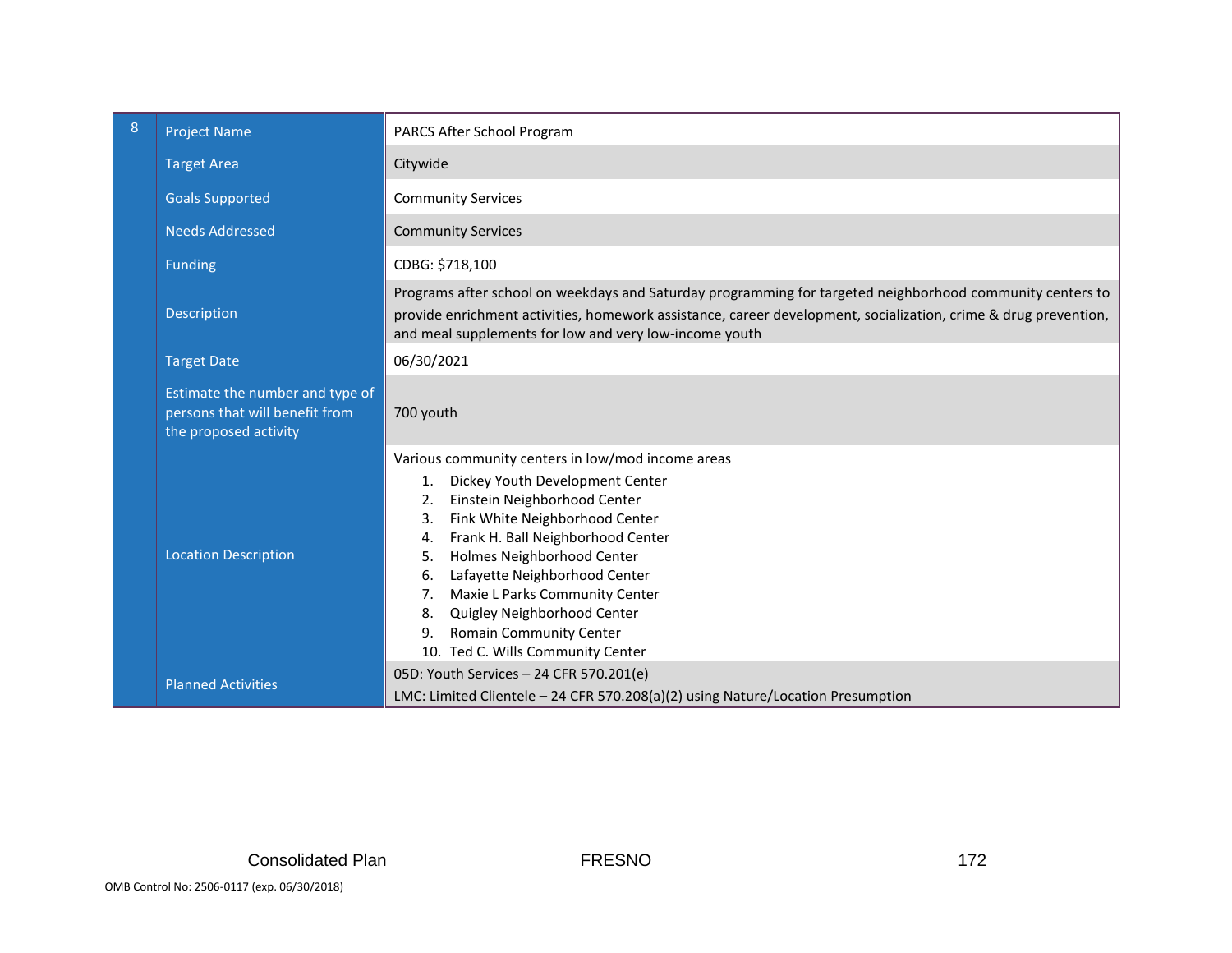| $\overline{9}$ | <b>Project Name</b>                                                                        | PARCS Senior Hot Meal Program                                                                                                                                                                                                                                                                    |  |
|----------------|--------------------------------------------------------------------------------------------|--------------------------------------------------------------------------------------------------------------------------------------------------------------------------------------------------------------------------------------------------------------------------------------------------|--|
|                | <b>Target Area</b>                                                                         | Citywide                                                                                                                                                                                                                                                                                         |  |
|                | <b>Goals Supported</b>                                                                     | <b>Community Services</b>                                                                                                                                                                                                                                                                        |  |
|                | <b>Needs Addressed</b>                                                                     | <b>Community Services</b>                                                                                                                                                                                                                                                                        |  |
|                | <b>Funding</b>                                                                             | CDBG: \$187,800                                                                                                                                                                                                                                                                                  |  |
|                | Description                                                                                | Weekday enrichment programming for limited clientele in targeted neighborhood community centers;<br>compliments senior meal activity.                                                                                                                                                            |  |
|                | <b>Target Date</b>                                                                         | 06/30/2021                                                                                                                                                                                                                                                                                       |  |
|                | Estimate the number and type of<br>persons that will benefit from<br>the proposed activity | 1,000 seniors                                                                                                                                                                                                                                                                                    |  |
|                | <b>Location Description</b>                                                                | Various locations include:<br>Lafayette Neighborhood Center<br>Mary Ella Brown Community Center<br>2.<br>Mosqueda Community Center<br>3.<br>Pinedale Community Center<br>4.<br>Senior Citizens Village<br>5.<br>Ted C. Wills Community Center<br>6.<br><b>Inspiration Park</b><br>7 <sub>1</sub> |  |
|                | <b>Planned Activities</b>                                                                  | 05C: Senior Services - 24 CFR 570.201(e)<br>LMC: Limited Clientele - 24 CFR 570.208(a)(2) - Presumed Benefit                                                                                                                                                                                     |  |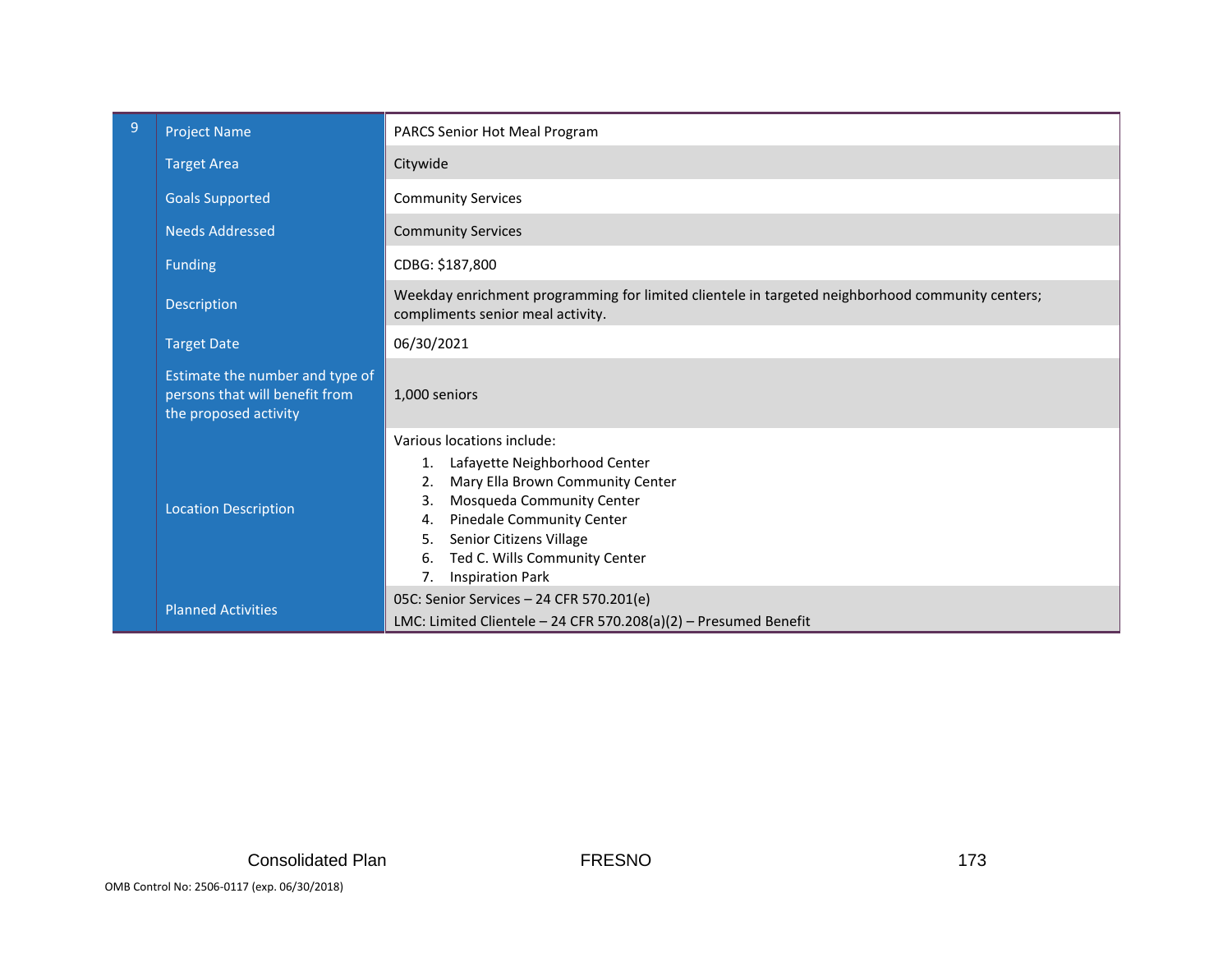| 10                                                                                                                                                                                                                             | <b>Project Name</b>         | <b>Emergency Solutions Grant (ESG)</b>          |  |
|--------------------------------------------------------------------------------------------------------------------------------------------------------------------------------------------------------------------------------|-----------------------------|-------------------------------------------------|--|
|                                                                                                                                                                                                                                | <b>Target Area</b>          | Citywide                                        |  |
|                                                                                                                                                                                                                                | <b>Goals Supported</b>      | Homelessness and the Prevention of Homelessness |  |
|                                                                                                                                                                                                                                | <b>Needs Addressed</b>      | <b>Homelessness</b>                             |  |
|                                                                                                                                                                                                                                | <b>Funding</b>              | ESG: \$673,230                                  |  |
| ESG funds will be used to provide:<br>1. Street outreach and emergency shelter: \$227,248<br>Description<br>Homelessness Prevention: \$33,918<br>2.<br>Rapid Rehousing: \$366,313<br>3.<br>4. Program Administration: \$45,751 |                             |                                                 |  |
|                                                                                                                                                                                                                                | <b>Target Date</b>          | 06/30/2021                                      |  |
| 10 Units of homeless prevention<br>Estimate the number and type of<br>persons that will benefit from<br>480 persons provided overnight shelter<br>the proposed activity<br>95 units of rapid rehousing                         |                             |                                                 |  |
|                                                                                                                                                                                                                                | <b>Location Description</b> | <b>TBD</b>                                      |  |
|                                                                                                                                                                                                                                | <b>Planned Activities</b>   | <b>TBD</b>                                      |  |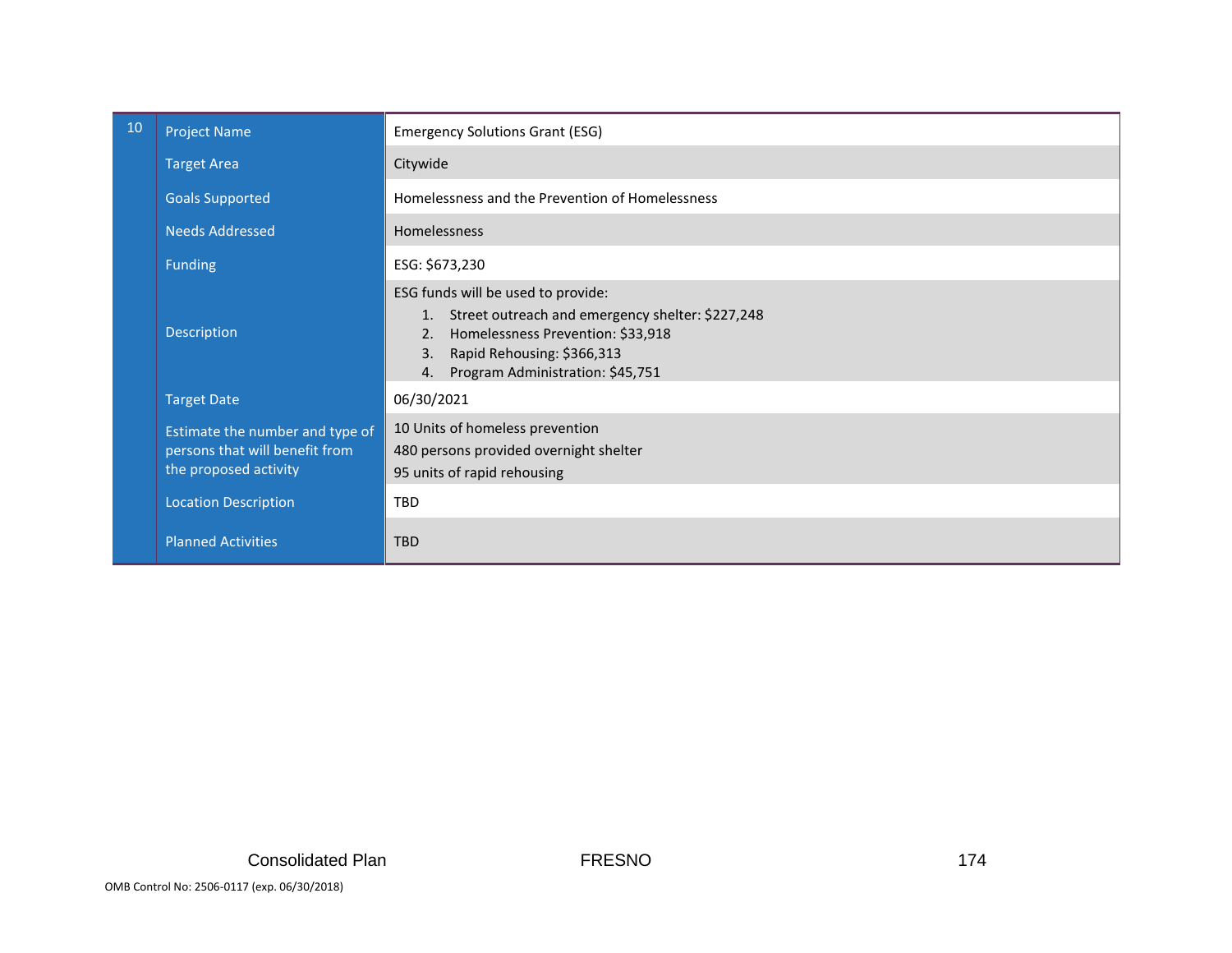| 11 | <b>Project Name</b>                                                                                                                                                                                                                           | Housing Opportunities for Persons with HIV/AIDS                                                                                                                                                                                                                                                                                           |  |
|----|-----------------------------------------------------------------------------------------------------------------------------------------------------------------------------------------------------------------------------------------------|-------------------------------------------------------------------------------------------------------------------------------------------------------------------------------------------------------------------------------------------------------------------------------------------------------------------------------------------|--|
|    | <b>Target Area</b>                                                                                                                                                                                                                            | Citywide                                                                                                                                                                                                                                                                                                                                  |  |
|    | <b>Goals Supported</b>                                                                                                                                                                                                                        | Homelessness and the Prevention of Homelessness                                                                                                                                                                                                                                                                                           |  |
|    | Needs Addressed                                                                                                                                                                                                                               | <b>Homelessness</b>                                                                                                                                                                                                                                                                                                                       |  |
|    | Funding                                                                                                                                                                                                                                       | HOPWA: \$617,040                                                                                                                                                                                                                                                                                                                          |  |
|    | Description                                                                                                                                                                                                                                   | HOPWA funds will be used to provide housing assistance and housing-related supportive services for persons<br>living with AIDS/HIV and their families. HOPWA funds will be used for supportive services, housing information<br>and referral services, tenant-based rental assistance, short-term rent, mortgage, and utility assistance. |  |
|    | <b>Target Date</b>                                                                                                                                                                                                                            | 06/30/2021                                                                                                                                                                                                                                                                                                                                |  |
|    | Estimate the number and type of<br>66 persons (20 persons/households assisted with TBRA, 20 persons with housing in a short-term facility, and 26<br>persons that will benefit from<br>persons/households with STRMU<br>the proposed activity |                                                                                                                                                                                                                                                                                                                                           |  |
|    | <b>Location Description</b>                                                                                                                                                                                                                   | <b>TBD</b>                                                                                                                                                                                                                                                                                                                                |  |
|    | <b>Planned Activities</b>                                                                                                                                                                                                                     | <b>TBD</b>                                                                                                                                                                                                                                                                                                                                |  |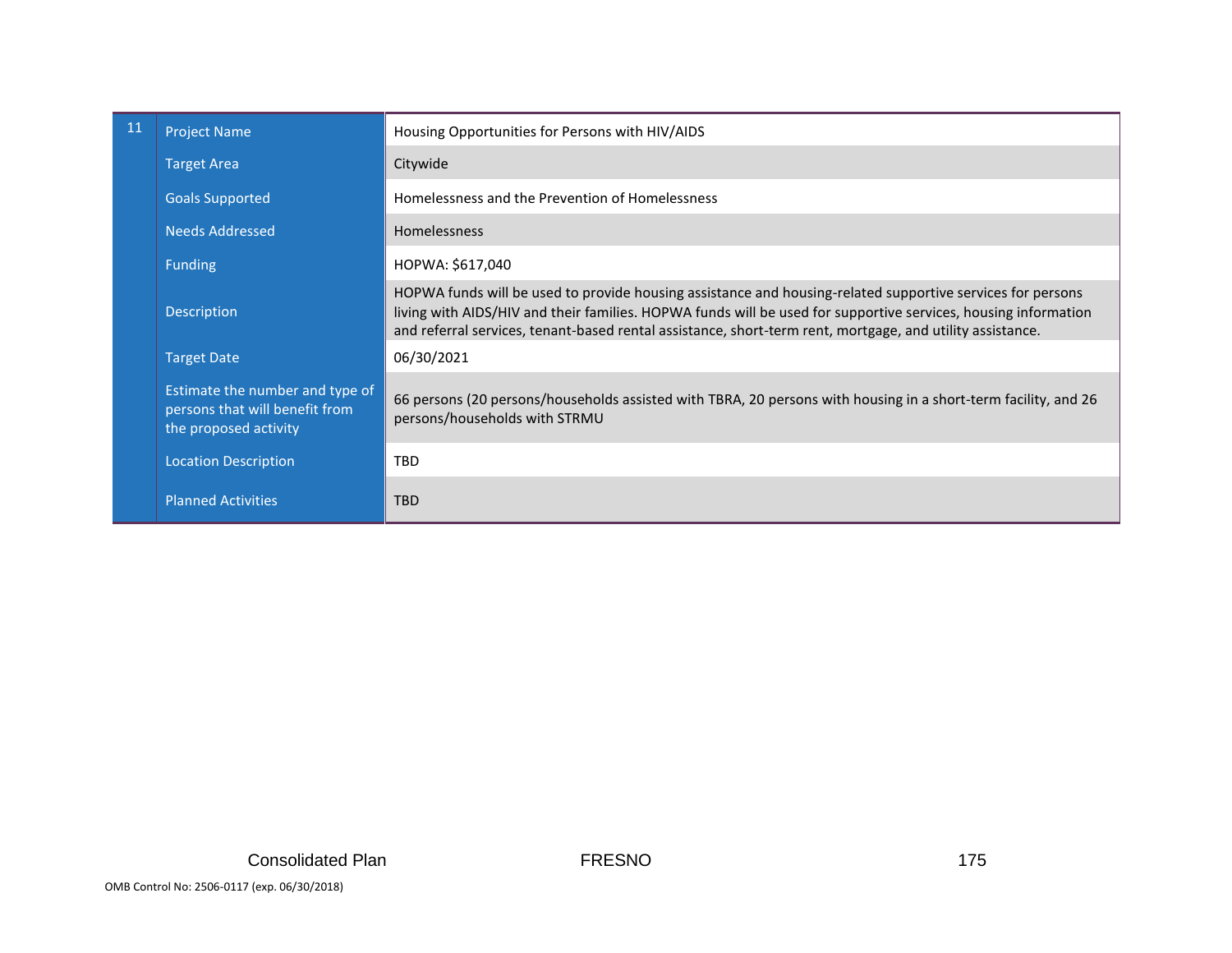| 12 | <b>Project Name</b>                                                                        | Neighborhood Street and Sidewalk Improvements                                                                                                                                                                                                                                                                                                                                                                                                                                    |  |
|----|--------------------------------------------------------------------------------------------|----------------------------------------------------------------------------------------------------------------------------------------------------------------------------------------------------------------------------------------------------------------------------------------------------------------------------------------------------------------------------------------------------------------------------------------------------------------------------------|--|
|    | <b>Target Area</b>                                                                         | Citywide                                                                                                                                                                                                                                                                                                                                                                                                                                                                         |  |
|    | <b>Goals Supported</b>                                                                     | <b>Public Infrastructure and Facilities</b>                                                                                                                                                                                                                                                                                                                                                                                                                                      |  |
|    | <b>Needs Addressed</b>                                                                     | Public Infrastructure and City-Owned Facilities                                                                                                                                                                                                                                                                                                                                                                                                                                  |  |
|    | <b>Funding</b>                                                                             | CDBG: \$3,095,105                                                                                                                                                                                                                                                                                                                                                                                                                                                                |  |
|    | Description                                                                                | Yosemite Middle School Complete Streets (year one of multi-year project) \$300,000<br>1.<br>Highway City Neighborhood Street Reconstruction (year one of multi-year project) \$615,000<br>2.<br>West Fresno Elementary & MLK Neighborhood Street Improvements \$1,200,000<br>3.<br>Burroughs Elementary Neighborhood Street Reconstruction \$801,105<br>4.<br>Ericson Elementary Neighborhood Street Reconstruction (year one of multi-year project) \$179,000<br>5 <sub>1</sub> |  |
|    | <b>Target Date</b>                                                                         | 06/30/2021                                                                                                                                                                                                                                                                                                                                                                                                                                                                       |  |
|    | Estimate the number and type of<br>persons that will benefit from<br>the proposed activity | 10,000 persons residing in selected residential service areas                                                                                                                                                                                                                                                                                                                                                                                                                    |  |
|    | <b>Location Description</b>                                                                | Proposed areas are listed in the description section                                                                                                                                                                                                                                                                                                                                                                                                                             |  |
|    | <b>Planned Activities</b>                                                                  | 03K: Street Improvements - 24 CFR 570.201(c)<br>LMA - Low Moderate Income Areas - 24 CFR 570.208(a)                                                                                                                                                                                                                                                                                                                                                                              |  |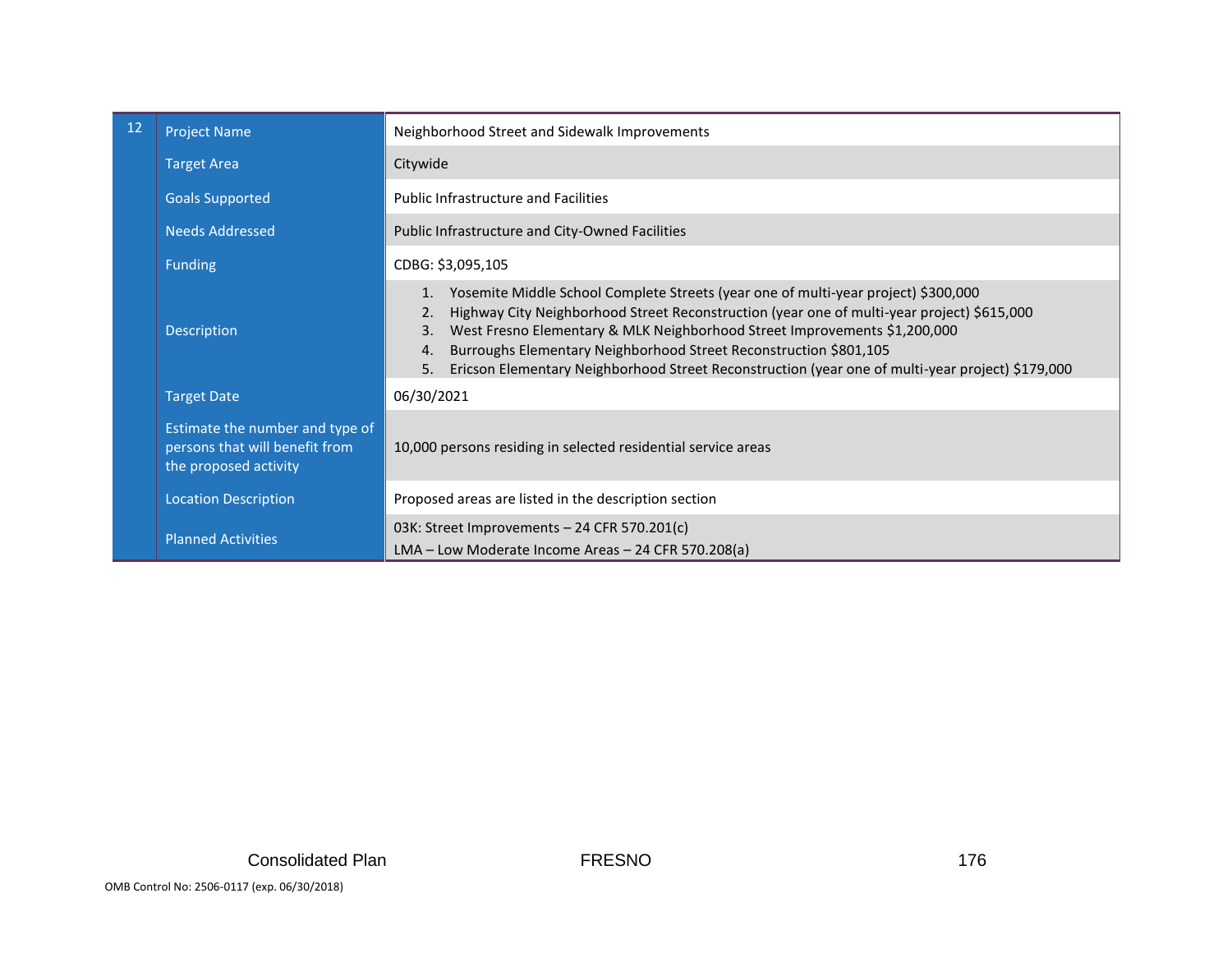| 13                                                                                                                        | <b>Project Name</b>         | <b>CDBG Program Administration and Planning</b>                                       |  |
|---------------------------------------------------------------------------------------------------------------------------|-----------------------------|---------------------------------------------------------------------------------------|--|
|                                                                                                                           | <b>Target Area</b>          | Citywide                                                                              |  |
|                                                                                                                           | <b>Goals Supported</b>      | Compliance                                                                            |  |
|                                                                                                                           | <b>Needs Addressed</b>      | Programmatic Compliance                                                               |  |
|                                                                                                                           | <b>Funding</b>              | CDBG: \$1,397,529                                                                     |  |
|                                                                                                                           | Description                 | Grant Monitoring and Administration, Historic Preservation, Environmental Assessments |  |
|                                                                                                                           | <b>Target Date</b>          | 06/30/2021                                                                            |  |
| Estimate the number and type of<br>persons that will benefit from<br>N/A<br>the proposed activity                         |                             |                                                                                       |  |
|                                                                                                                           | <b>Location Description</b> | 2600 Fresno Street, Fresno CA 93721                                                   |  |
| Objective not applicable 21A: General Administration - 24 CFR 570.206<br><b>Planned Activities</b><br><b>NA: National</b> |                             |                                                                                       |  |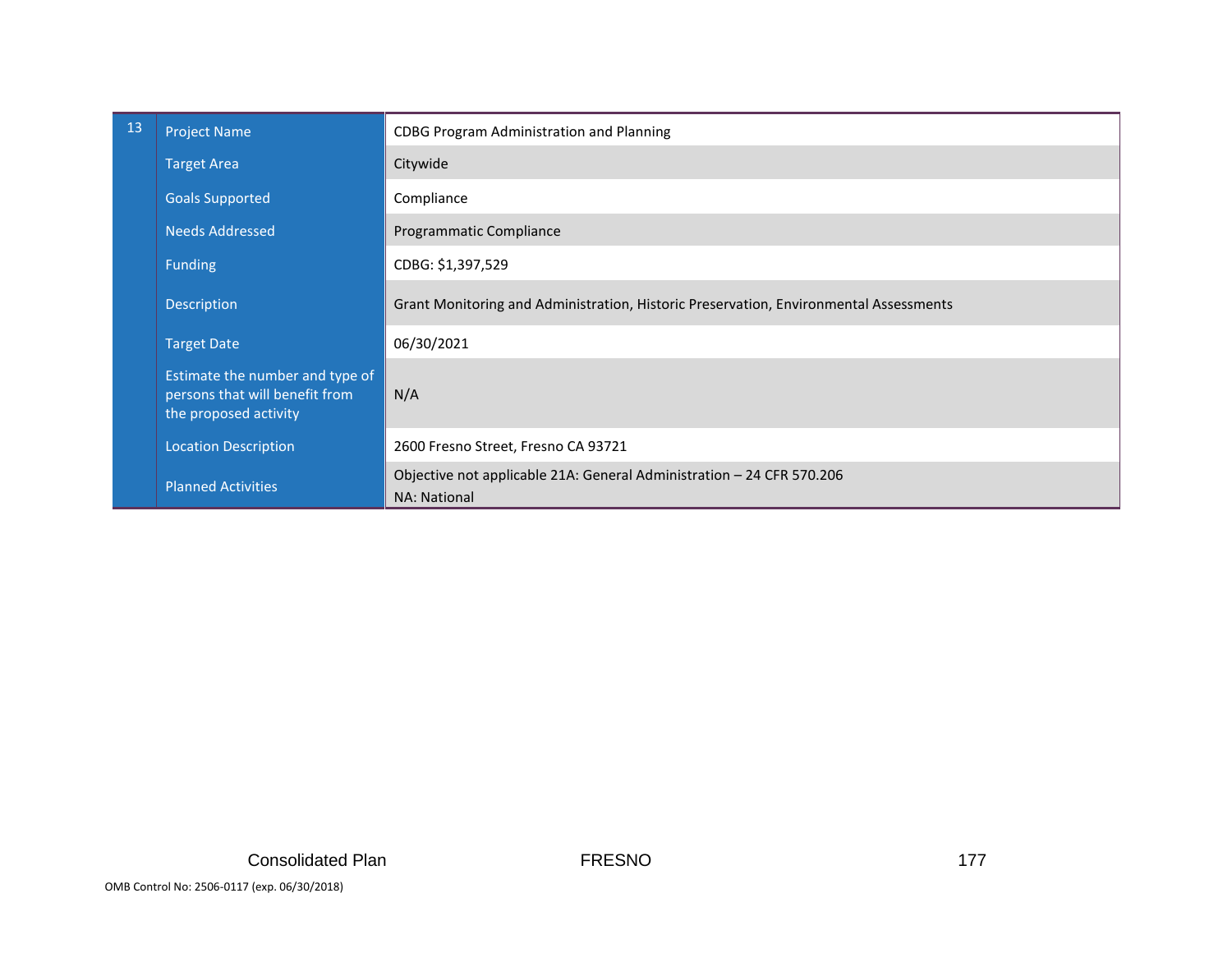| 14                                                                                                        | <b>Project Name</b>                                                                                          | <b>HOME Program Administration</b>         |  |
|-----------------------------------------------------------------------------------------------------------|--------------------------------------------------------------------------------------------------------------|--------------------------------------------|--|
|                                                                                                           | <b>Target Area</b>                                                                                           | Citywide                                   |  |
|                                                                                                           | <b>Goals Supported</b>                                                                                       | Compliance                                 |  |
|                                                                                                           | <b>Needs Addressed</b>                                                                                       | Programmatic Compliance                    |  |
|                                                                                                           | <b>Funding</b>                                                                                               | HOME: \$346,008                            |  |
|                                                                                                           | Description                                                                                                  | <b>Grant Monitoring and Administration</b> |  |
|                                                                                                           | <b>Target Date</b>                                                                                           | 06/30/2021                                 |  |
|                                                                                                           | Estimate the number and type of<br>persons that will benefit from<br>Not applicable<br>the proposed activity |                                            |  |
|                                                                                                           | <b>Location Description</b><br>2600 Fresno Street, Fresno CA 93721                                           |                                            |  |
| <b>Planned Activities</b><br>General Administration and Oversight of the Program and HOME-Funded Projects |                                                                                                              |                                            |  |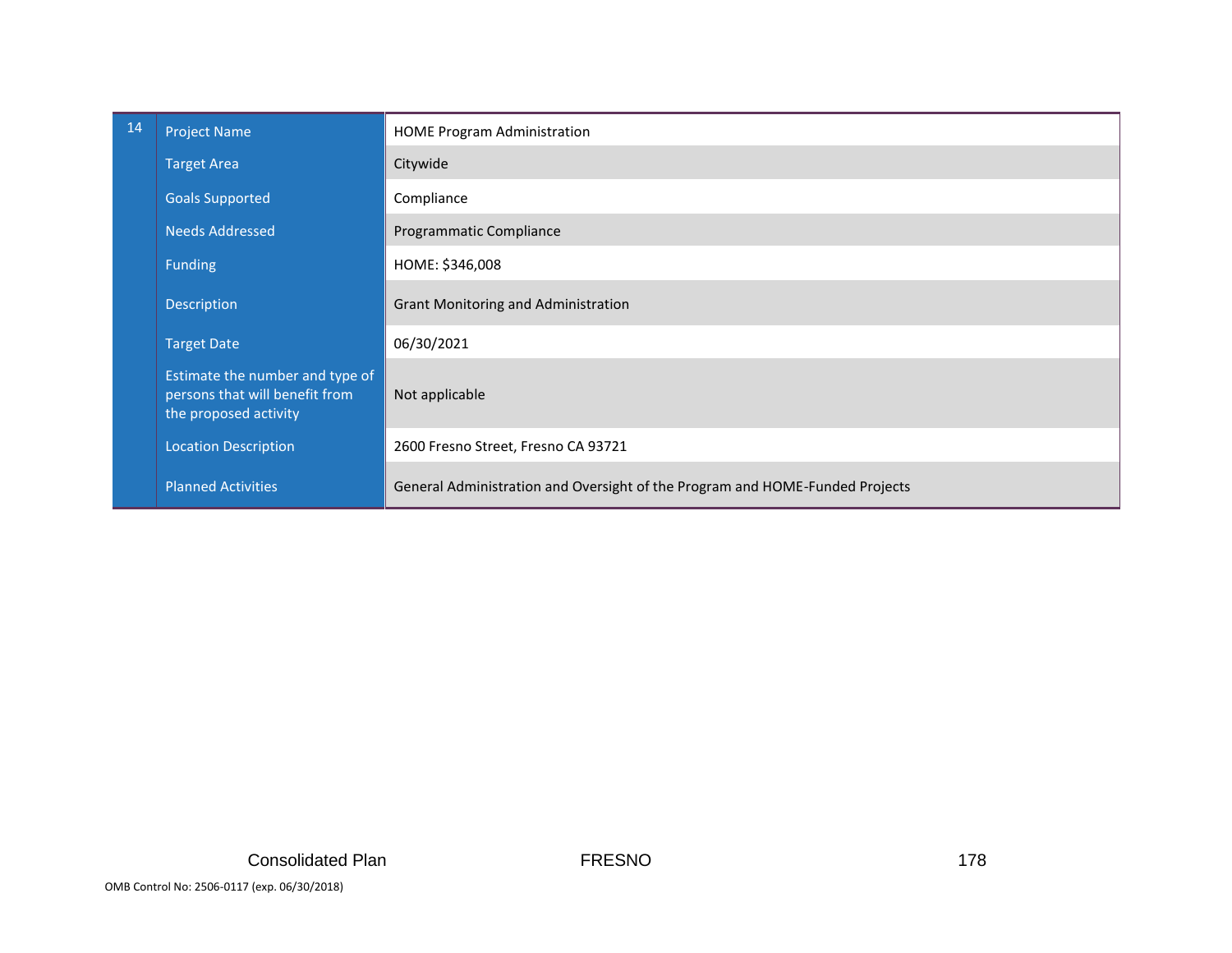| <b>15</b>                                                       | <b>Project Name</b>                                                                                          | Housing Opportunities for Persons with HIV/AIDS Program Administration                                       |  |
|-----------------------------------------------------------------|--------------------------------------------------------------------------------------------------------------|--------------------------------------------------------------------------------------------------------------|--|
|                                                                 | <b>Target Area</b>                                                                                           | Citywide                                                                                                     |  |
|                                                                 | <b>Goals Supported</b>                                                                                       | Compliance                                                                                                   |  |
|                                                                 | Needs Addressed                                                                                              | Programmatic Compliance                                                                                      |  |
|                                                                 | <b>Funding</b>                                                                                               | HOPWA: \$19,084                                                                                              |  |
| Description<br>projects.                                        |                                                                                                              | HOPWA funds will be used for administrative and compliance oversight activities associated with HOPWA funded |  |
|                                                                 | <b>Target Date</b>                                                                                           | 06/30/2021                                                                                                   |  |
|                                                                 | Estimate the number and type of<br>persons that will benefit from<br>Not applicable<br>the proposed activity |                                                                                                              |  |
|                                                                 | <b>Location Description</b>                                                                                  | 2600 Fresno Street, Fresno CA 93721                                                                          |  |
| <b>Planned Activities</b><br>Grant administration and oversight |                                                                                                              |                                                                                                              |  |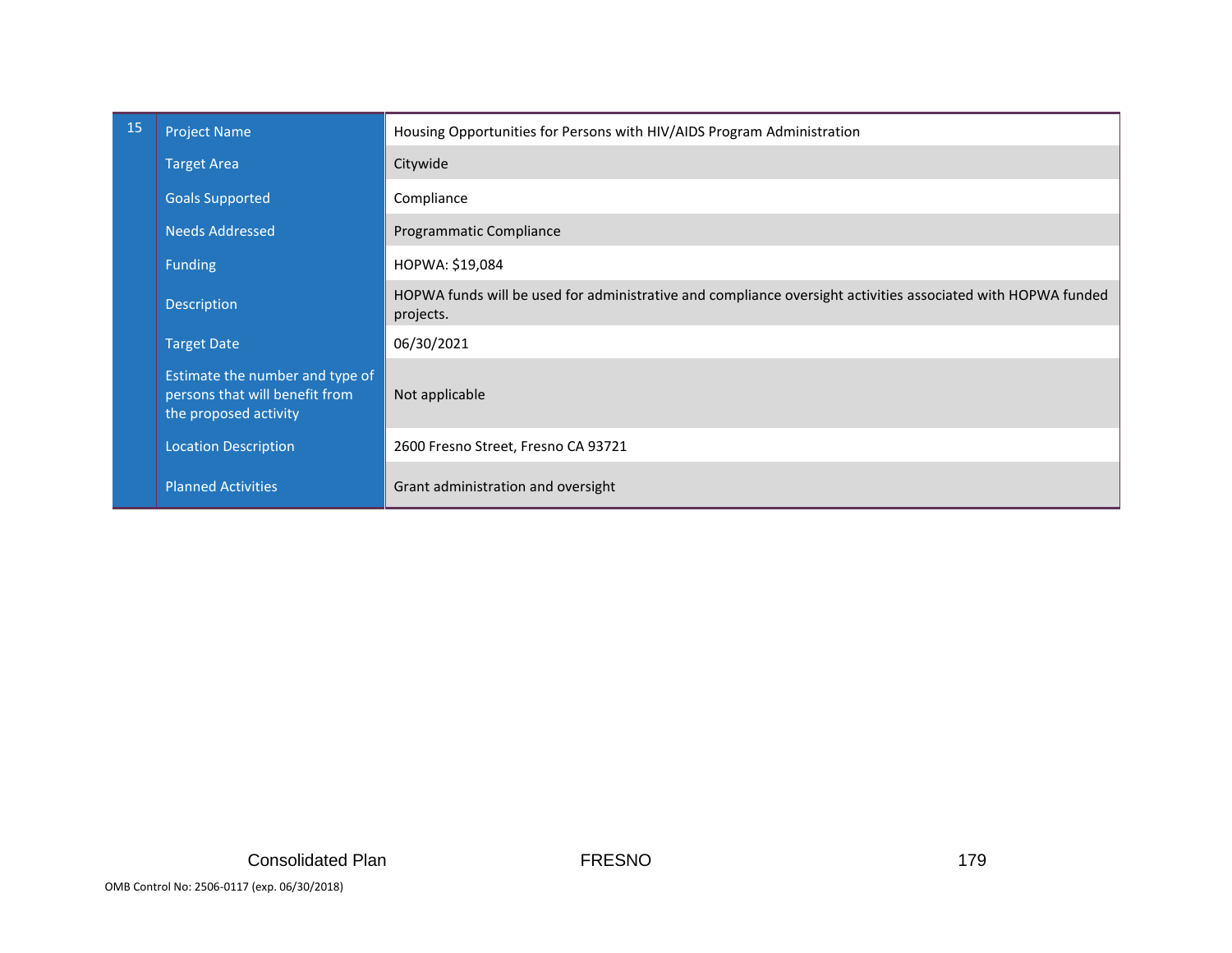| 16 | <b>Project Name</b>                                                                                      | <b>Fair Housing</b>                                                                                         |
|----|----------------------------------------------------------------------------------------------------------|-------------------------------------------------------------------------------------------------------------|
|    | <b>Target Area</b>                                                                                       | Citywide                                                                                                    |
|    | <b>Goals Supported</b>                                                                                   | <b>Fair Housing</b>                                                                                         |
|    | <b>Needs Addressed</b>                                                                                   | <b>Promote Fair Housing</b>                                                                                 |
|    | <b>Funding</b>                                                                                           | CDBG: \$50,000                                                                                              |
|    | Description                                                                                              | CDBG funds will be used to support fair housing outreach and education to ensure fair housing opportunities |
|    | <b>Target Date</b>                                                                                       | 06/30/2021                                                                                                  |
|    | Estimate the number and type of<br>persons that will benefit from<br><b>TBD</b><br>the proposed activity |                                                                                                             |
|    | <b>Location Description</b>                                                                              | <b>TBD</b>                                                                                                  |
|    | <b>Planned Activities</b>                                                                                | <b>TBD</b>                                                                                                  |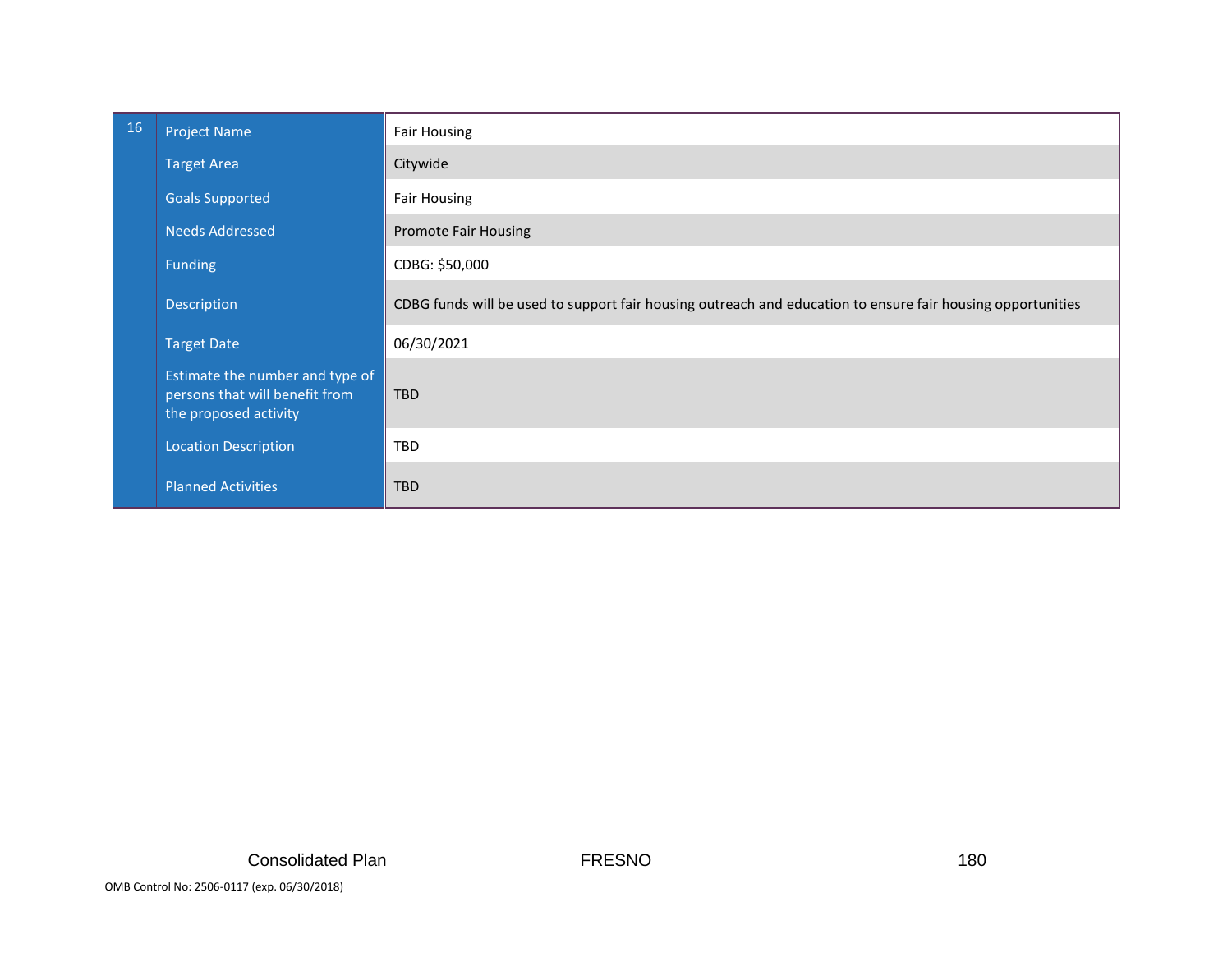| 17                                                                                                | <b>Project Name</b>         | Section 108 Loan Repayment                                                                         |  |
|---------------------------------------------------------------------------------------------------|-----------------------------|----------------------------------------------------------------------------------------------------|--|
|                                                                                                   | <b>Target Area</b>          | Citywide                                                                                           |  |
|                                                                                                   | <b>Goals Supported</b>      | <b>Public Infrastructure and Facilities</b>                                                        |  |
|                                                                                                   | <b>Needs Addressed</b>      | Public Infrastructure and City-Owned Facilities                                                    |  |
|                                                                                                   | <b>Funding</b>              | CDBG: \$227,783                                                                                    |  |
|                                                                                                   | Description                 | CDBG funds will be used to pay Section 108 debt service for the construction of a Community Center |  |
|                                                                                                   | <b>Target Date</b>          | 06/30/2021                                                                                         |  |
| Estimate the number and type of<br>persons that will benefit from<br>N/A<br>the proposed activity |                             |                                                                                                    |  |
|                                                                                                   | <b>Location Description</b> | 2600 Fresno Street, Fresno CA                                                                      |  |
|                                                                                                   | <b>Planned Activities</b>   | 19F: Section 108 Planned Repayment<br>NA: National Objective not applicable to 108 repayment       |  |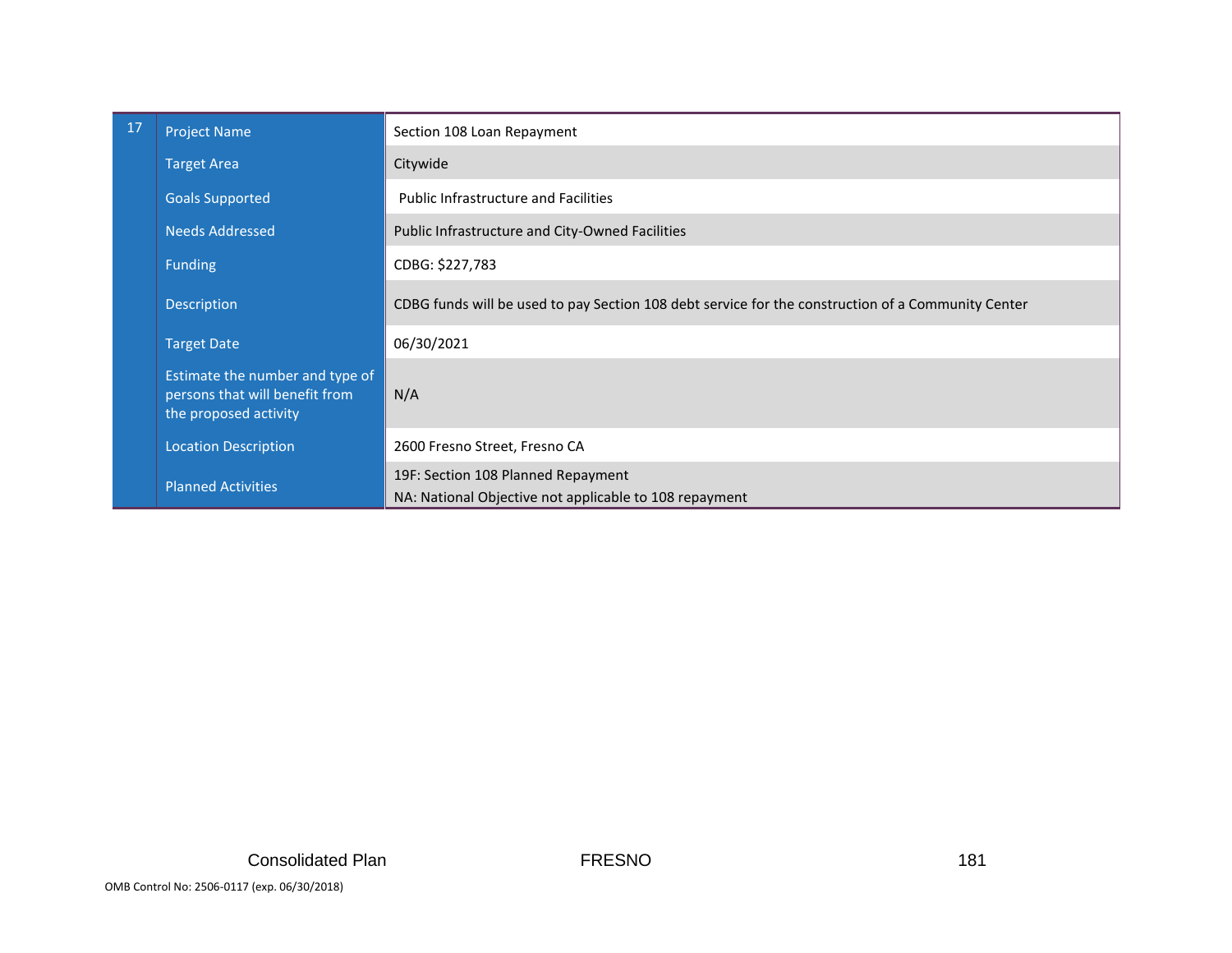| 18 | <b>Project Name</b>                                                                        | Micro-Enterprise Assistance |
|----|--------------------------------------------------------------------------------------------|-----------------------------|
|    | <b>Target Area</b>                                                                         | Citywide                    |
|    | <b>Goals Supported</b>                                                                     | <b>Community Services</b>   |
|    | <b>Needs Addressed</b>                                                                     | <b>Community Services</b>   |
|    | <b>Funding</b>                                                                             | CDBG: \$35,000              |
|    | Description                                                                                | <b>TBD</b>                  |
|    | <b>Target Date</b>                                                                         | 06/30/2021                  |
|    | Estimate the number and type of<br>persons that will benefit from<br>the proposed activity | 40 persons assisted         |
|    | <b>Location Description</b>                                                                | TBD                         |
|    | <b>Planned Activities</b>                                                                  | <b>TBD</b>                  |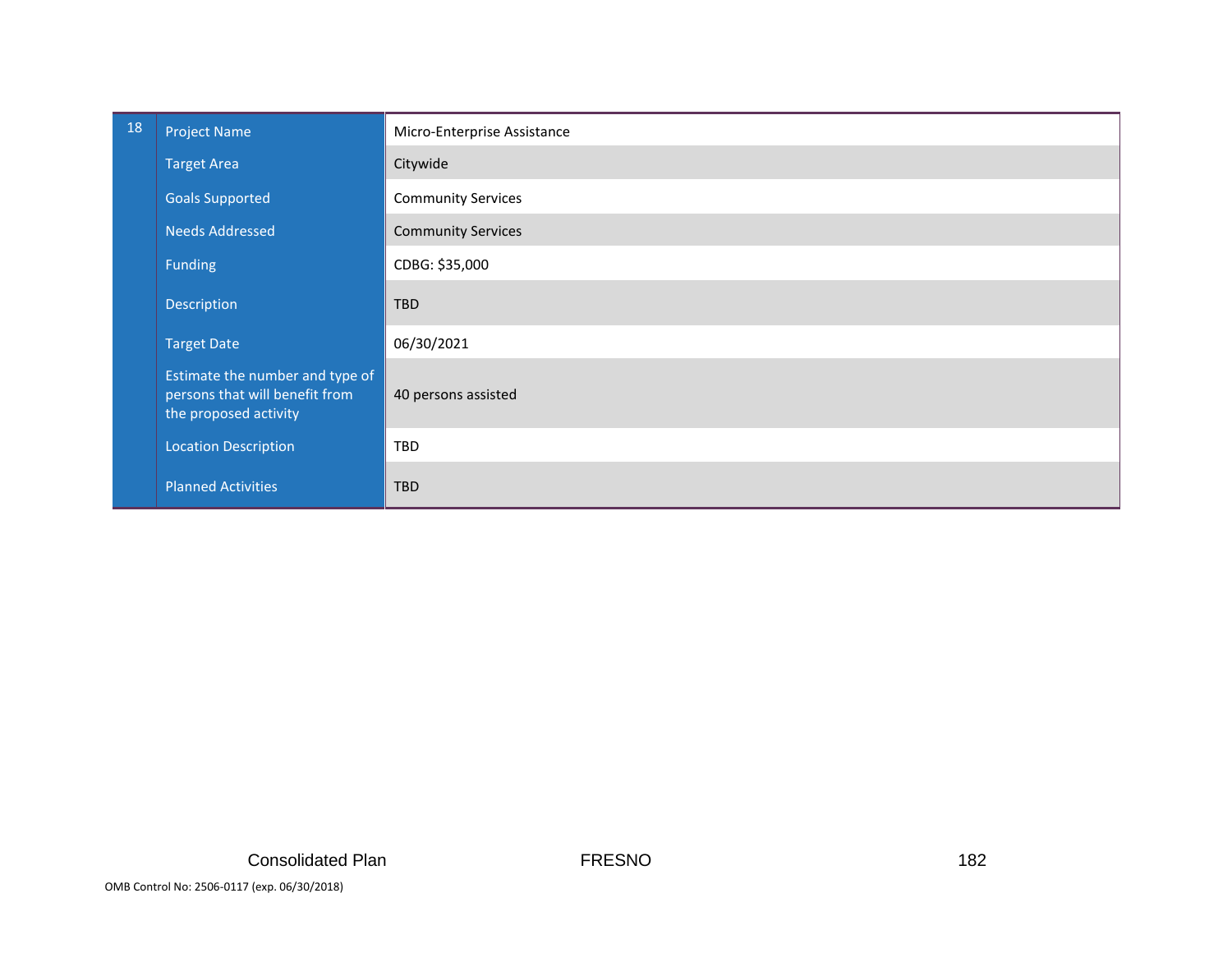# **AP-50 Geographic Distribution – 91.220(f)**

### **Description of the geographic areas of the entitlement (including areas of lowincome and minority concentration) where assistance will be directed**

The Consolidated Plan generally allocates CDBG, HOME, and ESG dollars according to low‐and moderate‐income (LMI) census tracts without specification of target areas. The City's LMI areas include much of south Fresno as well as neighborhoods such as El Dorado Park, Herndon Town, Highway City, Manchester, and Pinedale.

#### **Geographic Distribution**

Not applicable. The City has not established specific target areas to focus the investment of entitlement funds.

**TABLE 58 - GEOGRAPHIC DISTRIBUTION**

| <b>Target Area</b> | <b>Percentage of Funds</b> |
|--------------------|----------------------------|
|                    |                            |

### **Rationale for the priorities for allocating investments geographically**

The Consolidated Plan does not formally identify any specific target areas, however input from stakeholders and members of the public has strongly suggested a particular need for investment in south Fresno communities. Southwest and southeast Fresno were frequently described as having the greatest need for public infrastructure and improvements (such as sidewalks and park space) as well as for programs and services to strengthen human capital (such as job training and afterschool programming). The City will spread resources throughout the City, with the understanding that most funding will go toward the improvement of predominantly low- and moderate-income residential areas to include south Fresno.

HUD generally awards HOPWA funds on a regional basis to the largest city within a HOPWA-eligible region. Fresno therefore receives and administers HOPWA funding for the entirety of Fresno County, known as its "Eligible Metropolitan Statistical Area" or EMSA. The City is required to serve eligible persons living anywhere within the EMSA and not just within City limits.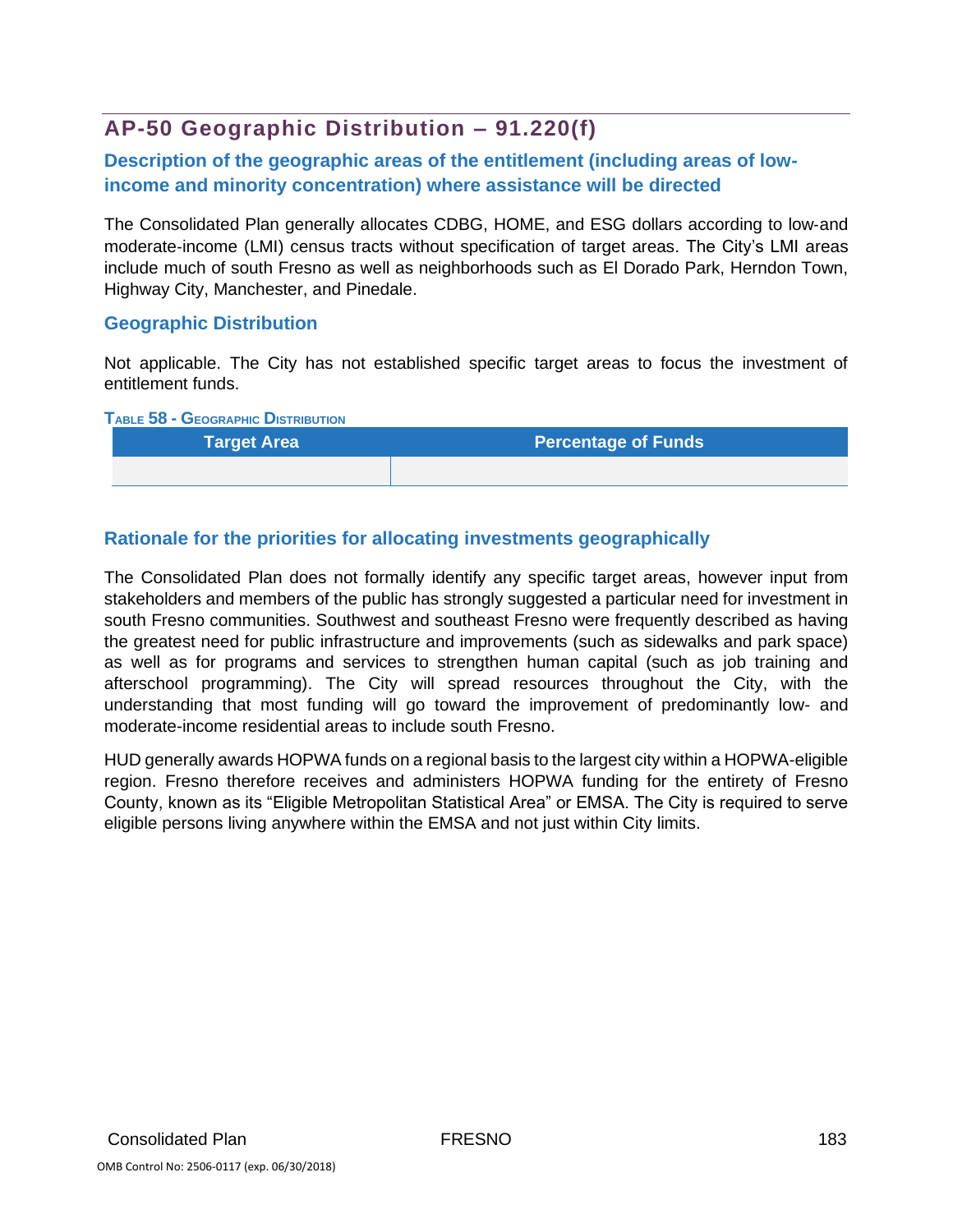# **AFFORDABLE HOUSING**

# **AP-55 Affordable Housing – 91.220(g)**

### **Introduction**

Although entitlement dollars are limited, the City does anticipate expending a significant portion of its federal allocation dollars on the preservation and provision of affordable housing. Over the 2020 program year, the City of Fresno estimates that it will support a total of 260 low- and moderateincome households through rental assistance and the construction and rehabilitation of affordable housing units. Of these 260 households, 180 are expected to be experiencing homelessness and assisted with a tenant-based housing voucher. Of the remaining 80 households 26 are expected to be able to access newly constructed affordable housing and 54 will have their homes rehabilitated.

#### TABLE 59 - ONE YEAR GOALS FOR AFFORDABLE HOUSING BY SUPPORT REQUIREMENT

| One Year Goals for the Number of Households to be Supported |     |  |
|-------------------------------------------------------------|-----|--|
| <b>Homeless</b>                                             | 180 |  |
| Non-Homeless                                                | 80  |  |
| Special-Needs                                               | 0   |  |
| Total                                                       | 260 |  |

#### **TABLE 60 - ONE YEAR GOALS FOR AFFORDABLE HOUSING BY SUPPORT TYPE**

| One Year Goals for the Number of Households Supported Through |                |  |
|---------------------------------------------------------------|----------------|--|
| <b>Rental Assistance</b>                                      | 180            |  |
| The Production of New Units                                   | 26             |  |
| <b>Rehab of Existing Units</b>                                | 54             |  |
| <b>Acquisition of Existing Units</b>                          | $\overline{0}$ |  |
| Total                                                         | 260            |  |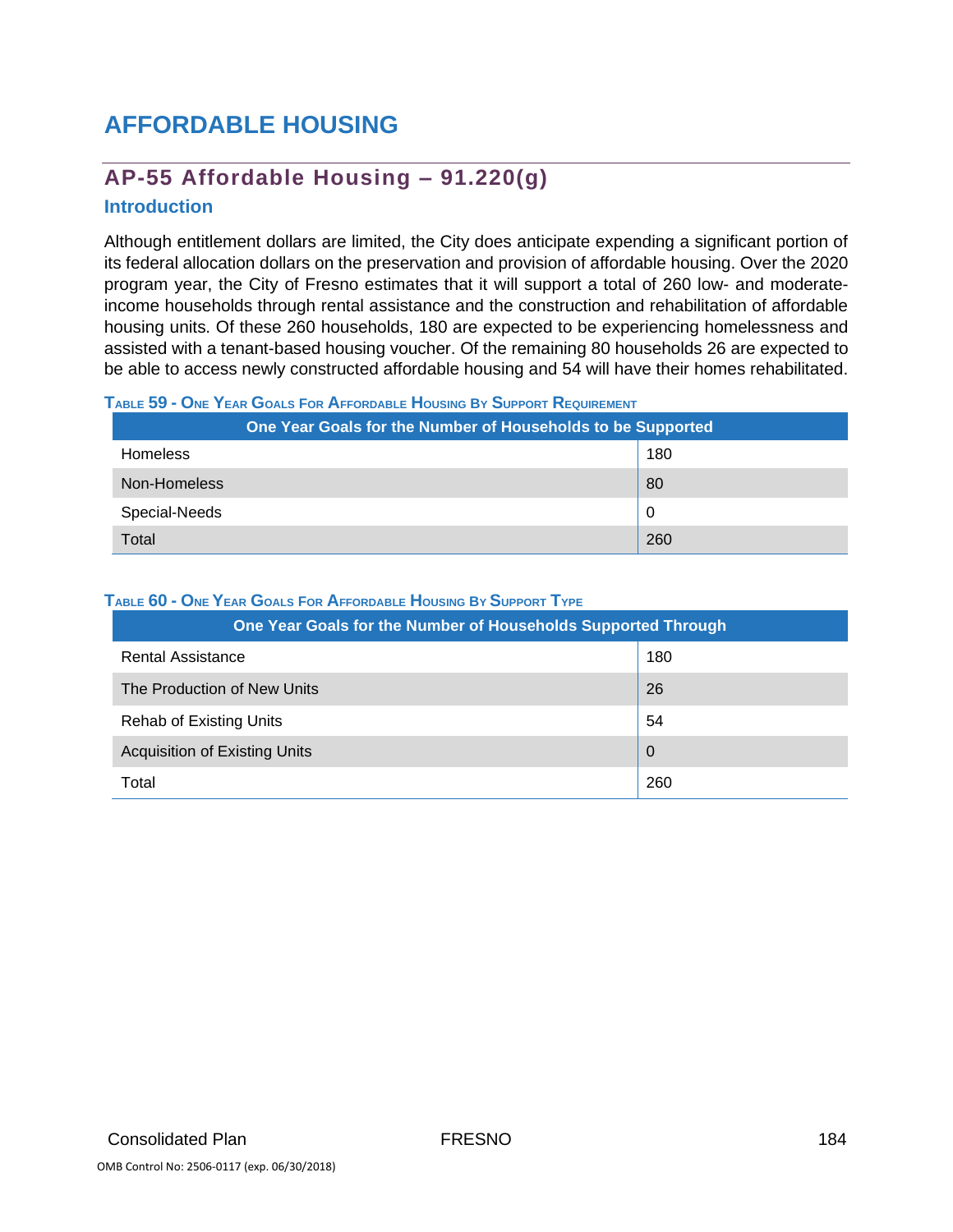# **AP-60 Public Housing – 91.220(h)**

#### **Introduction**

Fresno residents are served by the Housing Authority of the City of Fresno (FH). HUD PIC data reports that there are 651 units of conventional public housing and another 98 units designated for elderly and/or disabled households through the Section 202 and 811 programs. The FH 2020 Annual PHA Plan identifies 506 traditional public housing units, many of which will undergo demolition, disposition, or conversion to RAD in coming years.

#### **Actions planned during the next year to address the needs to public housing**

The FH is continually planning for and working toward improvements to its housing and communities in order to provide its residents with quality housing options. In it's 2020 Annual Plan, the FH contemplates several mixed-finance developments that would potentially draw upon a variety of financing options, including Public Housing Capital Funds, rental subsidy, Project Based Vouchers, Project Based Rental Assistance Vouchers, and/or Public Housing Operating reserves. In some cases, the FH has planned for the demolition of housing that is obsolete; where public housing units are demolished, the FH will replace them with housing of better quality elsewhere within the city. The FH 2020 Annual Plan states that three of the city's public housing sites are being considered for disposition and conversion to a different low-income housing type or community facility. These three sites are Pacific Gardens, Yosemite Village – Phase 2, and Fairview Heights Terrace. Seventy-four of the units at Yosemite Village – Phase 2 are also being considered for demolition or disposition to be converted to a Low-Income Housing Tax Credit site. Three sites are also planned for conversion under the RAD program between 2019 and 2021: Yosemite Village (69 units), Parc Grove II (31 units), and Pacific Gardens (22 units). Conversion of these sites under the RAD program may include either demolition, rehabilitation or new construction at these sites.

# **Actions to encourage public housing residents to become more involved in management and participate in homeownership**

The FH offers a number of activities for residents to increase their involvement in management and set them on the path to homeownership. As identified in its 2020 Annual PHA Plan, the FH conducts a financial literacy course through its Faith and Finance Program. The housing authority has also partnered with Self Help Enterprises to create a homeownership class and financial literacy workshop for residents with higher incomes. FH partners with Habitat for Humanity to help residents achieve homeownership.

### **If the PHA is designated as troubled, describe the manner in which financial assistance will be provided or other assistance**

Not applicable – the Fresno Housing Authority is not designated as "troubled."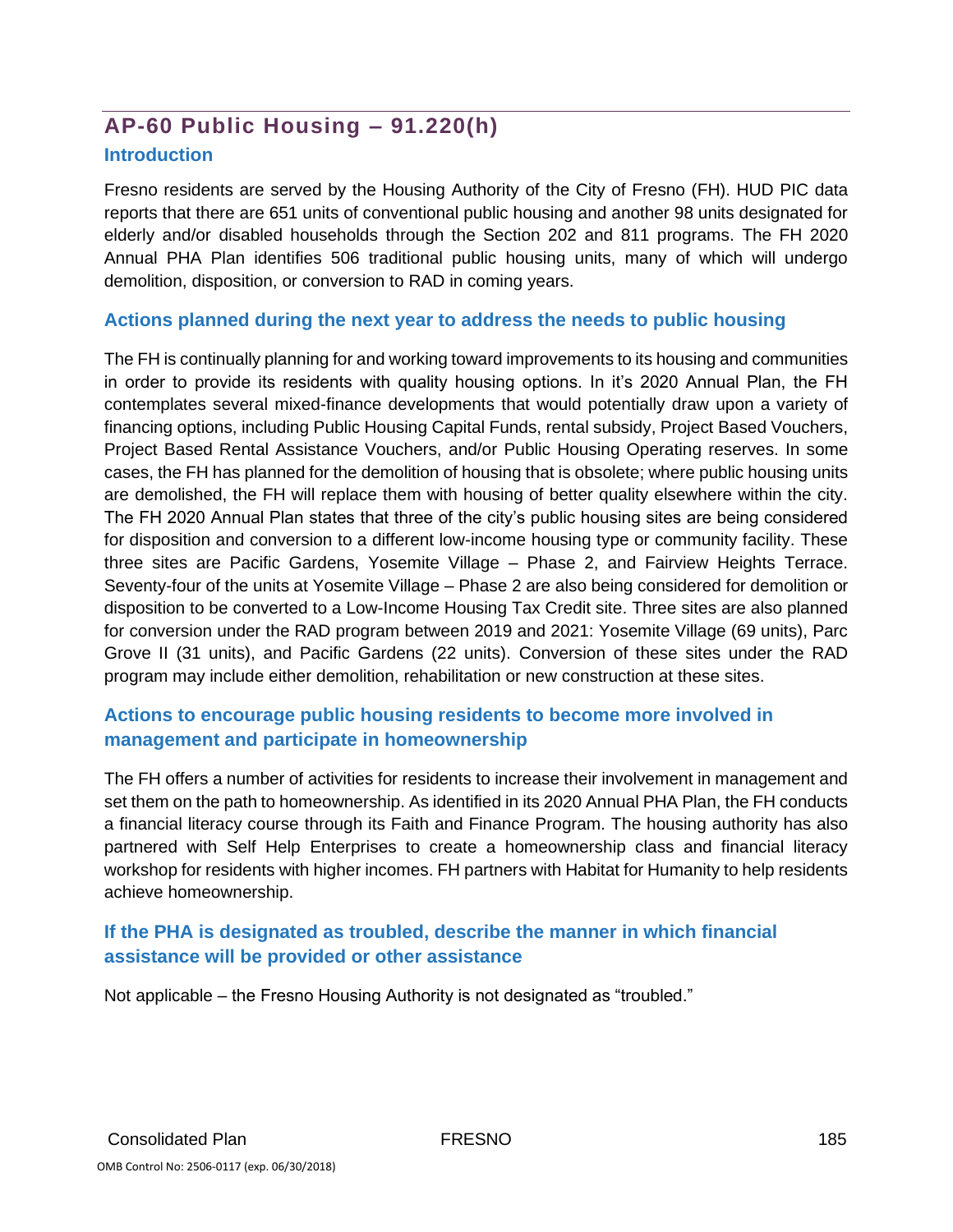# **AP-65 Homeless and Other Special Needs Activities – 91.220(i) Introduction**

The City of Fresno is covered by the Fresno Madera Continuum of Care, a network of service providers covering Fresno and Madera counties. The Fresno Madera Continuum of Care brings together housing and service providers to meet the needs of individuals and families experiencing homelessness.

**Describe the jurisdictions one-year goals and actions for reducing and ending homelessness including:**

### **Reaching out to homeless persons (especially unsheltered persons) and assessing their individual needs**

Over the next year, the Fresno Madera Continuum of Care and other homeless housing and service providers in the city of Fresno will continue reaching out to homeless persons, including unsheltered persons, through street outreach, day centers, and emergency shelter services. For the 2020 program year, the City will fund organizations and/or projects for a variety of activities, including street outreach and needs assessment, through the Emergency Solutions Grants program.

# **Addressing the emergency shelter and transitional housing needs of homeless persons**

During the 2020 program year, the City will fund nonprofit organizations and/or projects for the following emergency shelter and transitional housing activities:

- Emergency shelter and supportive services
- Rapid rehousing services

**Helping homeless persons (especially chronically homeless individuals and families, families with children, veterans and their families, and unaccompanied youth) make the transition to permanent housing and independent living, including shortening the period of time that individuals and families experience homelessness, facilitating access for homeless individuals and families to affordable housing units, and preventing individuals and families who were recently homeless from becoming homeless again**

During the 2020 program year, the City of Fresno will prioritize the funding of permanent housing for people experiencing homelessness. In determining allocation of CDBG and ESG, the City will prioritize low-barrier permanent housing and optional supportive services for individuals and families living in permanent housing, consistent with a Housing First approach.

The City will fund nonprofit organizations for the following activities to prevent homelessness and to support people experiencing homelessness make the transition to permanent housing: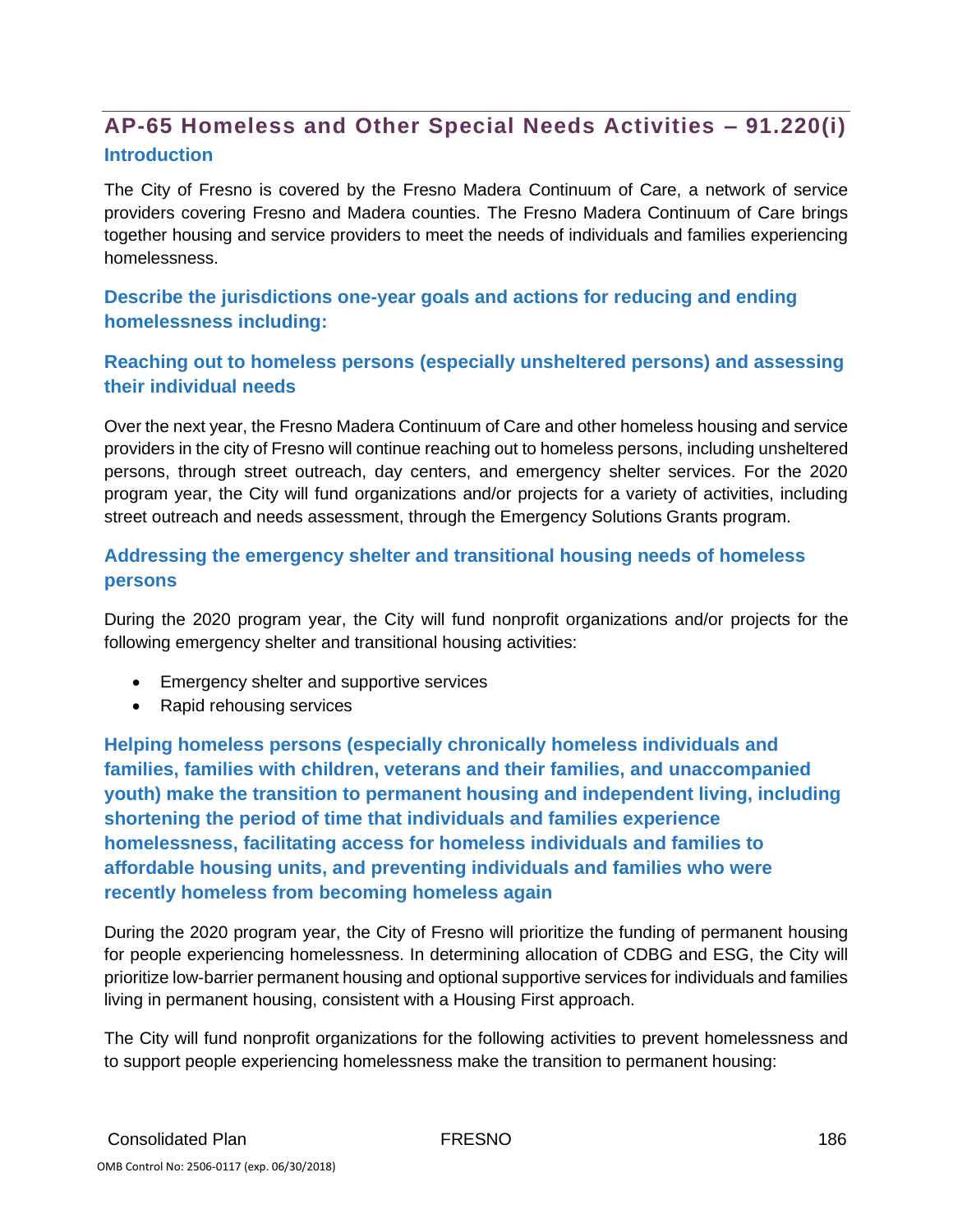- Homelessness prevention
- Rapid Rehousing

The City will also work to increase the availability of affordable housing in the city by using HOME funds to support the development of affordable housing, including housing for seniors and people with disabilities, and to provide housing rehabilitation for low-income homeowners.

Finally, the City will take steps to implement the strategies in its Analysis of Impediments to Fair Housing Choice, which includes strategies to support housing affordability in the city.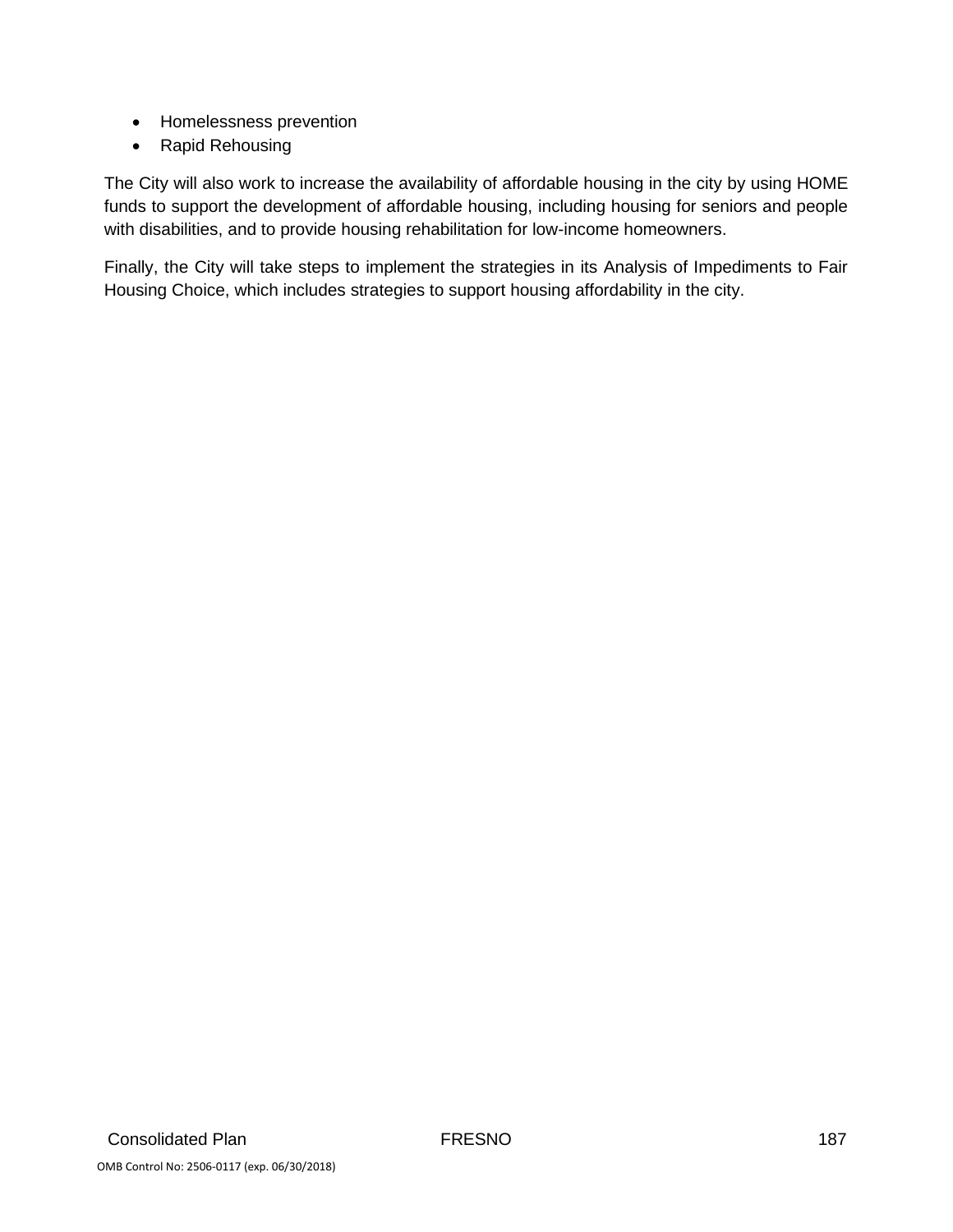**Helping low-income individuals and families avoid becoming homeless, especially extremely low-income individuals and families and those who are: being discharged from publicly funded institutions and systems of care (such as health care facilities, mental health facilities, foster care and other youth facilities, and corrections programs and institutions); or, receiving assistance from public or private agencies that address housing, health, social services, employment, education, or youth needs**

Over the next year, housing and service providers in the City of Fresno will continue to work together to prevent homelessness in populations who are vulnerable to or at risk of homelessness. The City will support the following homelessness prevention programs during the 2020 program year:

• Homelessness prevention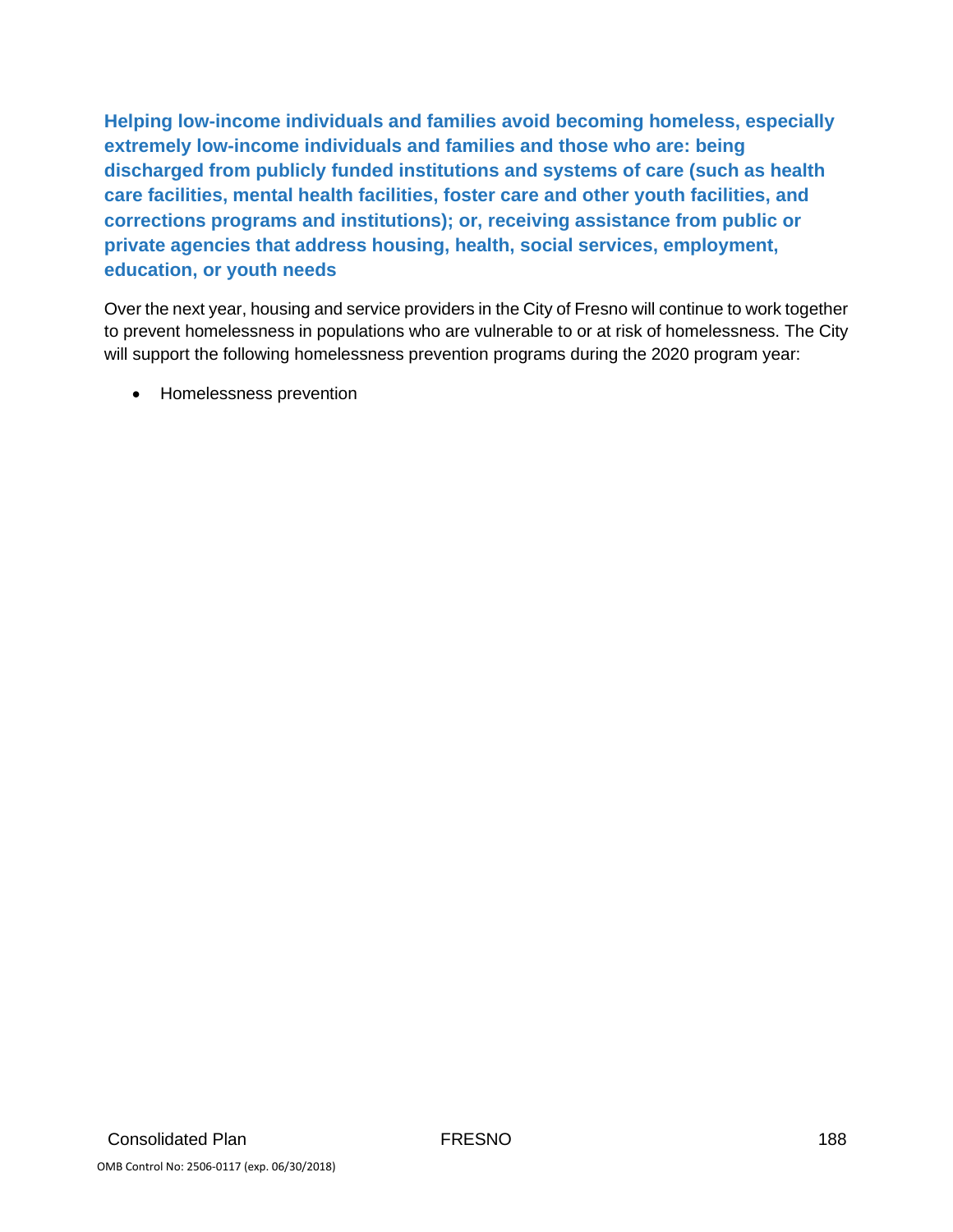# **AP-70 HOPWA Goals - 91.220 (l)(3)**

The City will continue to prioritize short-term rent, mortgage, and utility assistance; tenant-based rental assistance; and transitional housing throughout the 5-year period covered by this Consolidated Plan. Goals for the number of households to be provided housing through HOPWA funds have increased in proportion with funding increases for the HOPWA program for the 2020 program year.

| One-year goals for the number of households to be provided housing through the<br>use of HOPWA for:             |    |  |
|-----------------------------------------------------------------------------------------------------------------|----|--|
| Short-term rent, mortgage, and utility assistance to prevent                                                    | 26 |  |
| homelessness of the individual or family (STRMU)                                                                |    |  |
| Tenant-based rental assistance (TBRA)                                                                           | 20 |  |
| Units provided in permanent housing facilities developed, leased, or<br>operated with HOPWA funds               | 0  |  |
| Units provided in transitional short-term housing facilities developed,<br>leased, or operated with HOPWA funds | 20 |  |
| Total                                                                                                           | 66 |  |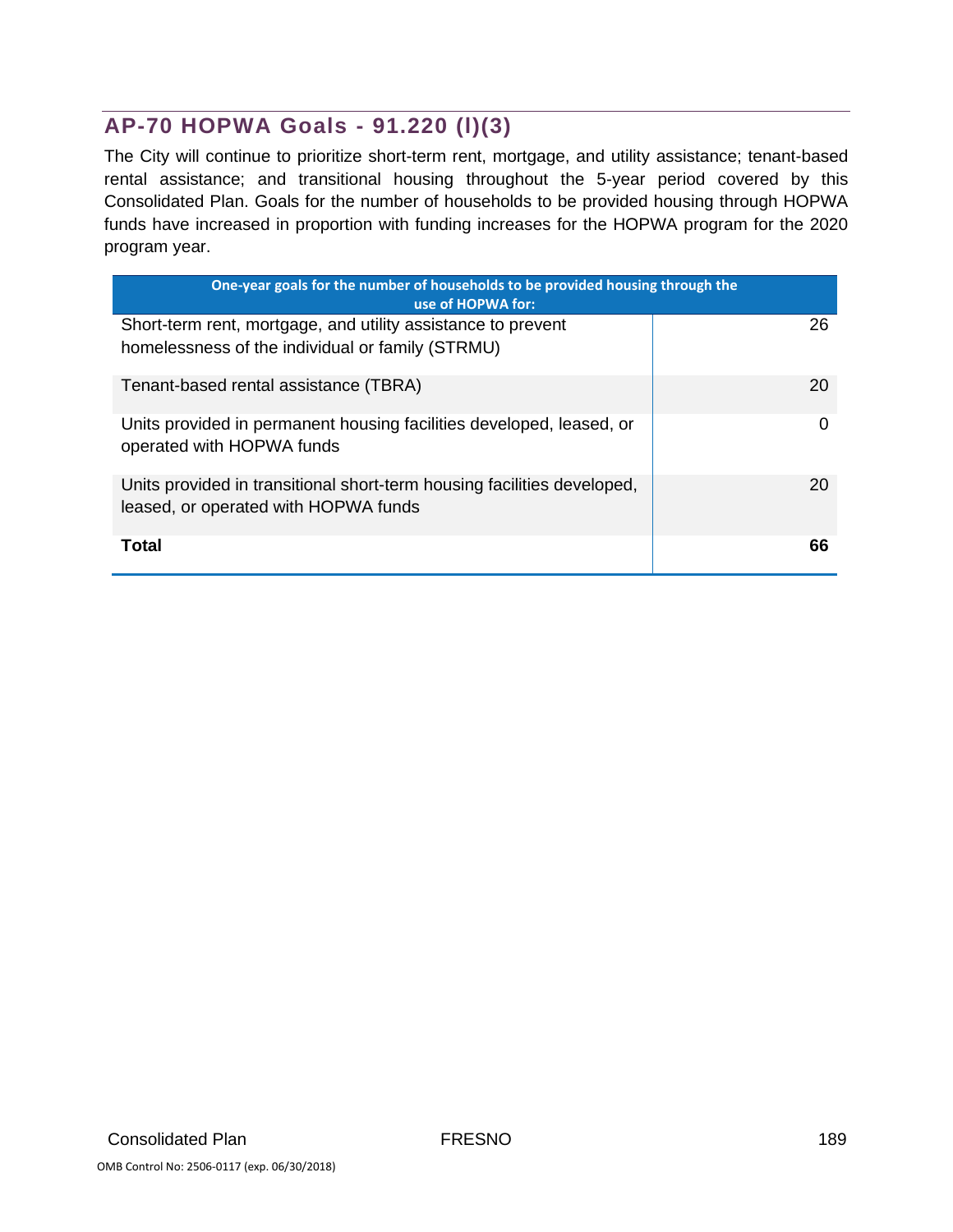# **AP-75 Barriers to affordable housing – 91.220(j)**

**Actions planned to remove or ameliorate the negative effects of public policies that serve as barriers to affordable housing such as land use controls, tax policies affecting land, zoning ordinances, building codes, fees and charges, growth limitations, and policies affecting the return on residential investment:**

The City of Fresno will continue to implement activities that remove barriers to affordable housing, such as its 50% permit fee reduction for residential projects in inner city areas, such as Highway City, Pinedale and Herndon Townsite. In its 2019 Downtown Displacement Report, the City also acknowledged its current opportunity to help preserve affordable housing in downtown and plans to prevent the displacement of current residents through its Downtown Displacement Program. Finally, the city will strengthen its police services in high crime areas and increase its provision of fair housing services to aid neighborhoods where affordable housing already exists.

# **AP-85 Other Actions – 91.220(k) Introduction**

This section details the City of Fresno's actions planned to ensure safe and affordable housing for its residents, along with plans to meet underserved needs, reduce poverty, develop institutional structure, and enhance coordination between public and private sector housing and community development agencies.

### **Actions planned to address obstacles to meeting underserved needs**

To help remove obstacles to meeting underserved needs and improve service delivery, the City of Fresno supports the continued development of the Fresno Madera Continuum of Care, a comprehensive coordinated homeless housing and services delivery system that assists people experiencing homelessness in making the transition from homelessness to independent or supportive permanent housing, and in accessing education, health and mental health services, employment training, and life skills development. The City will provide funding for the following to address underserved needs:

- Homelessness prevention
- Outreach/ emergency shelter
- Rapid Rehousing
- Housing Opportunities for Persons with AIDS/HIV

# **Actions planned to foster and maintain affordable housing**

The City of Fresno will fund multiple programs to foster housing affordability, including continuing to use HOME funds to support development of affordable housing by a local CHDO. In addition to specific programs designed to foster and maintain affordable housing, the City will review its zoning ordinances for prospective barriers to affordable housing development and make amendments as needed. The City is also currently in the process of developing an updated Analysis of Impediments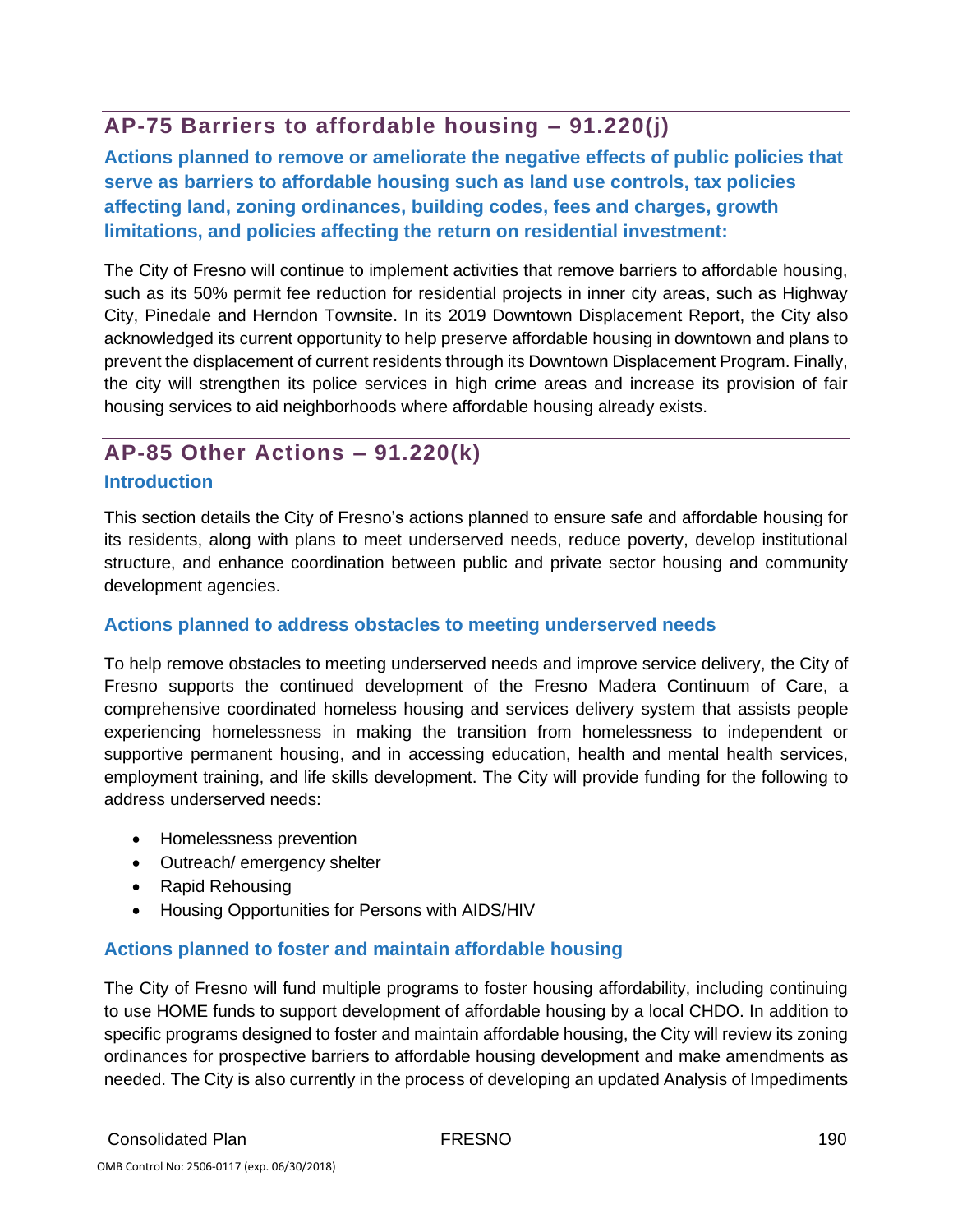to Fair Housing Choice. As a result of this study, the City will undertake additional approaches to fostering fair and affordable housing.

### **Actions planned to reduce lead-based paint hazards**

Over the next year, the City of Fresno will continue to conduct lead-based paint inspections and, if a hazard is found, remediation. These actions will both reduce lead exposure risk and help to maintain the city's older, lower and moderately priced housing. Any housing rehabilitation activities conducted using HOME and CDBG funds will continue to monitor closely for any potential lead exposure.

### **Actions planned to reduce the number of poverty-level families**

Over the 2020 program year, the City of Fresno will continue to collaborate with the Continuum of Care through the ESG program to coordinate with homeless, housing, and service providers. Homeless service providers will continue to offer job search and resume assistance and connections to workforce development opportunities, as well as emergency shelter, transitional housing, and services such as food, clothing, and childcare. A focus on development of affordable housing and permanent housing that is located near transportation will also help poverty-level families access more employment opportunities, while lowering transportation and housing costs.

### **Actions planned to develop institutional structure**

The City of Fresno has developed a robust administrative structure to manage its CDBG, HOME, ESG, and HOPWA funds. The City's Department of Housing and Community Development offers seminars for potential subrecipients, CHDOs, and contractors to learn more about the CDBG and HOME programs. In addition to working with organizations, the City's citizen participation process is designed to make engaged and informed citizens another vital part of the institutional structure. City plans focused on affordable housing, homelessness, and workforce development provide overarching goals and frameworks for collaboration among agencies and the use of federal, state, local, and other funding.

# **Actions planned to enhance coordination between public and private housing and social service agencies**

The City will work to enhance coordination between public and private housing and social service agencies by working to implement the strategies detailed in the *Street2Home Fresno County: A Framework for Action (2018)* plan, including addressing the gaps in the institutional and service delivery systems discussed in section SP-40 of this plan.

Public housing in Fresno is managed by the Fresno Housing Authority. The quasi‐governmental authority is governed by 14 Commissioners – seven of whom are appointed as City Commissioners and seven of whom are appointed as County Commissioners. According to HUD's data on assisted housing, there are 630 public housing units in the city of Fresno. The Fresno Housing Authority will continue to partner with area agencies and organizations to offer opportunities for residents including: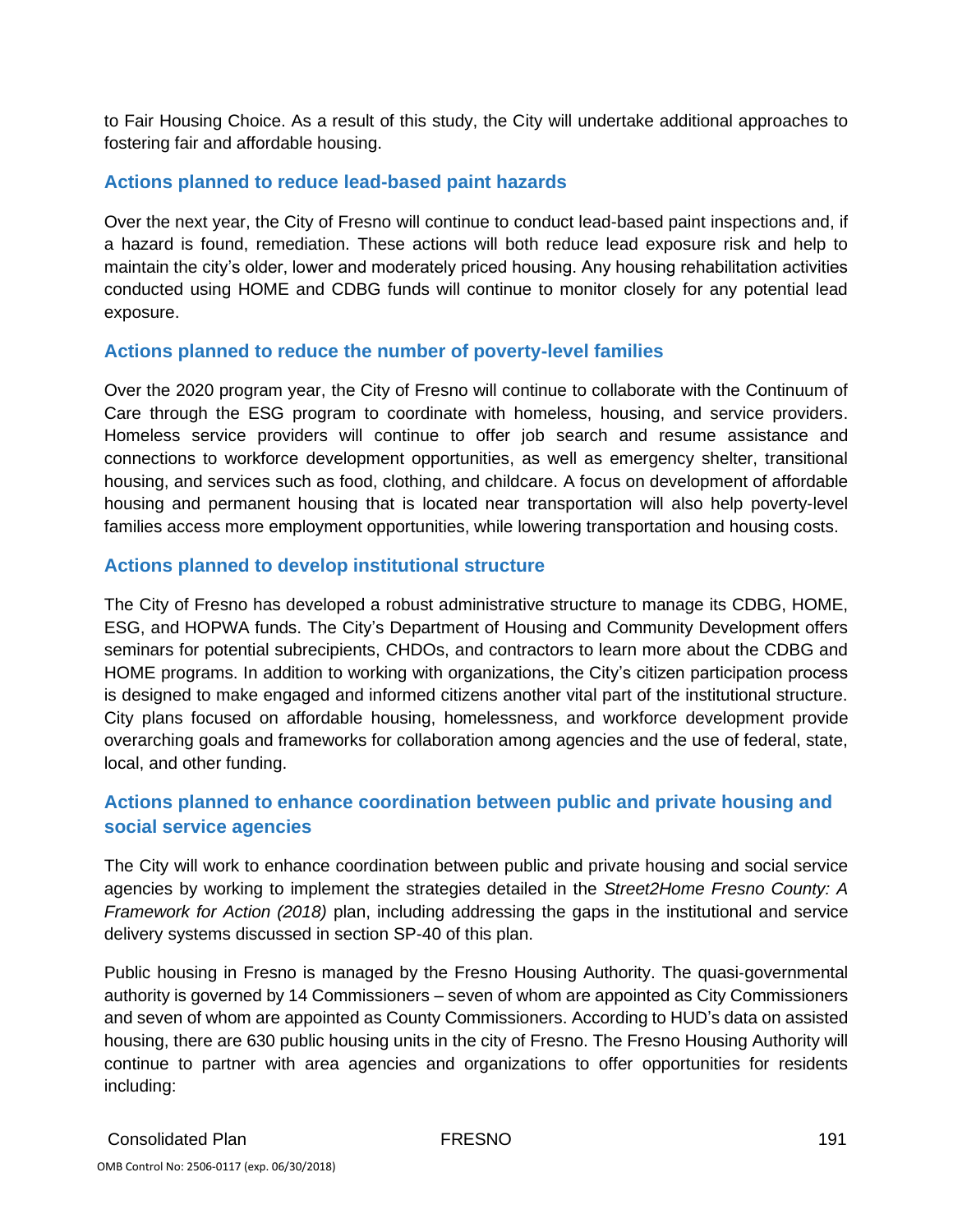- Housing counseling for first-time homebuyers
- Self-sufficiency training
- Services and housing for people experiencing homelessness, through programs such as the Fresno Housing Homeless Pilot Program and rapid rehousing programs
- Homelessness prevention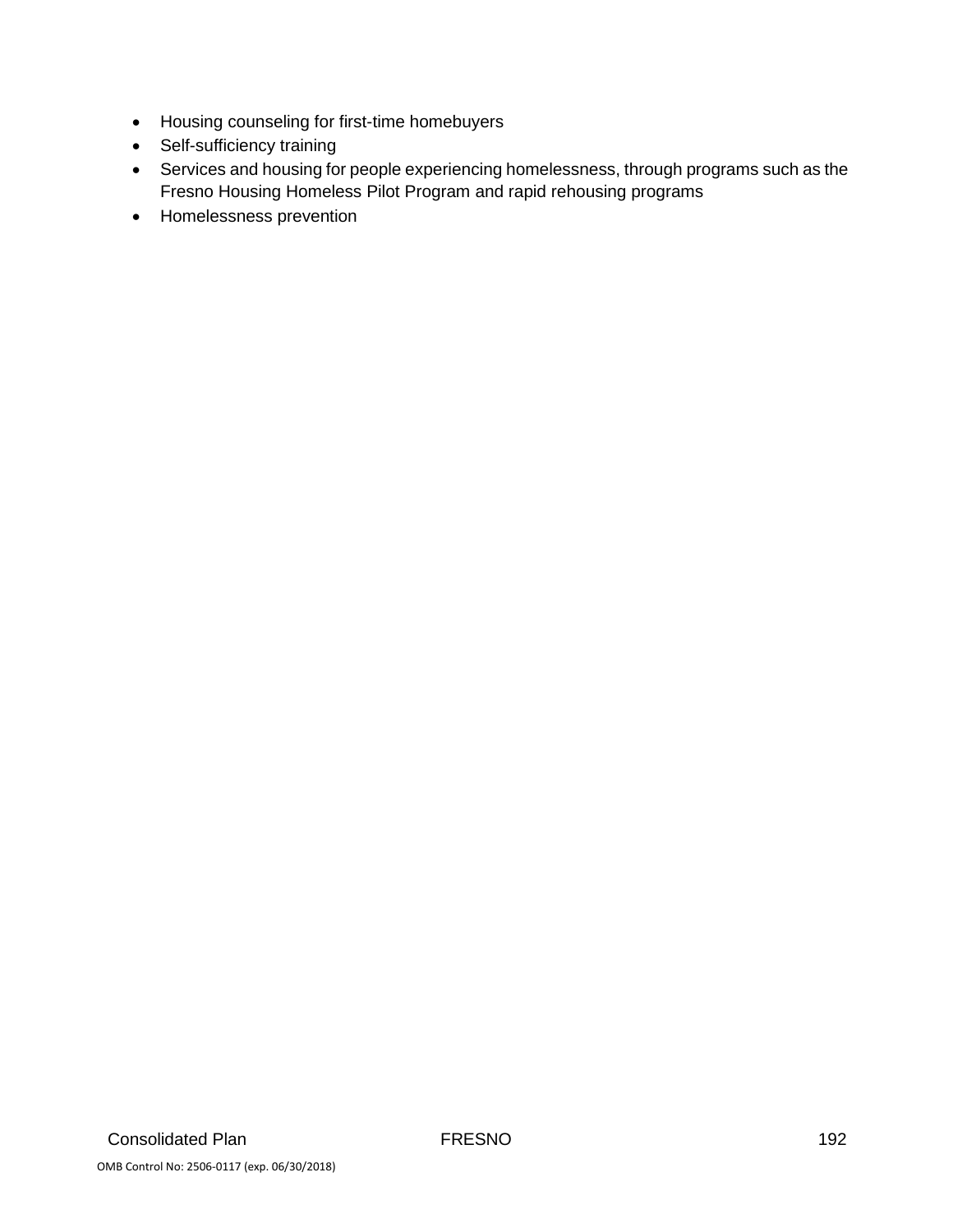# **PROGRAM SPECIFIC REQUIREMENTS**

# **AP-90 Program Specific Requirements – 91.220(l)(1,2,4) Introduction**

Projects planned with CDBG funds expected to be available during the year are identified in the Projects Table (see AP-35). The following identifies program income that is available for use that is included in projects to be carried out.

### **Community Development Block Grant Program (CDBG) Reference 24 CFR 91.220(l)(1)**

Projects planned with all CDBG funds expected to be available during the year are identified in the Projects Table. The following identifies program income that is available for use that is included in projects to be carried out.

| 1. The total amount of program income that will have been received before<br>the start of the next program year and that has not yet been reprogrammed                                              | \$0 |
|-----------------------------------------------------------------------------------------------------------------------------------------------------------------------------------------------------|-----|
| 2. The amount of proceeds from section 108 loan guarantees that will be<br>used during the year to address the priority needs and specific objectives<br>identified in the grantee's strategic plan | \$0 |
| 3. The amount of surplus funds from urban renewal settlements                                                                                                                                       | \$0 |
| 4. The amount of any grant funds returned to the line of credit for which the<br>planned use has not been included in a prior statement or plan.                                                    | \$0 |
| 5. The amount of income from float-funded activities                                                                                                                                                | \$0 |
| <b>Total Program Income</b>                                                                                                                                                                         | \$0 |

#### **Other CDBG Requirements**

| 1. The amount of urgent need activities                                                                                         | \$0     |
|---------------------------------------------------------------------------------------------------------------------------------|---------|
| 2a. The estimated percentage of CDBG funds that will be used for activities<br>that benefit persons of low and moderate income. | 100%    |
| 2b. Specify the years covered that include this Annual Action Plan.                                                             | PY 2020 |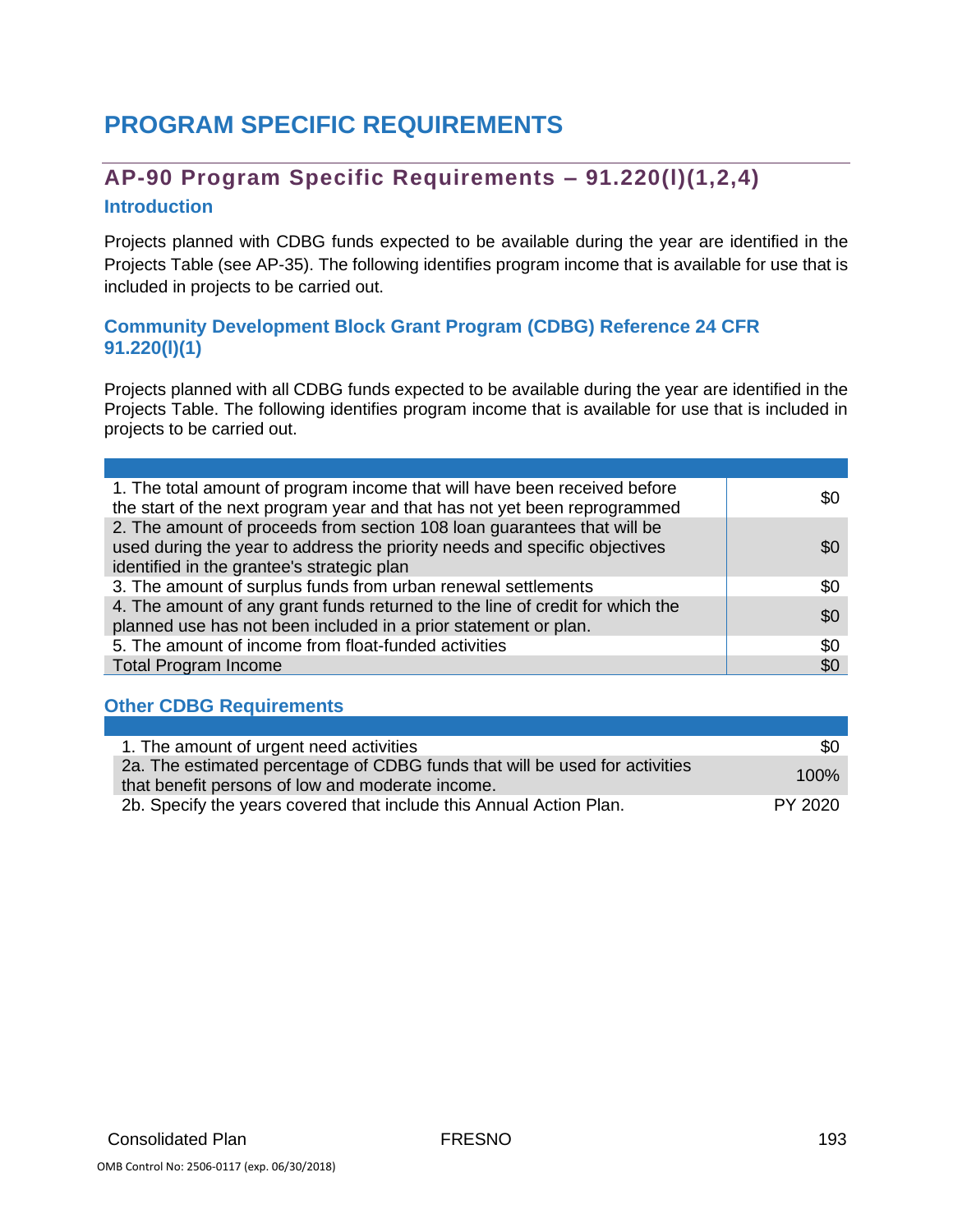# **HOME Investment Partnership Program (HOME) Reference 24 CFR 91.220(l)(2)**

#### **1. A description of other forms of investment being used beyond those identified in Section 92.205 is as follows:**

The City will not employ other forms of investment beyond those identified in Section 92.205.

#### **2. A description of the guidelines that will be used for resale or recapture of HOME funds when used for homebuyer activities as required in 92.254, is as follows:**

The City will use the recapture provisions in all cases where a homebuyer subsidy exists. For HOME-funded homebuyer assistance loans, the Promissory Note, Deed of Trust, Declaration of Restrictions, and the Homebuyer Agreement are the enforcement mechanisms for the City's recapture provisions. The City will enforce minimum periods of affordability based on the amount of homebuyer subsidy provided to the buyer of not less than:

- Five years for less than \$15,000,
- Ten years for between \$15,000-\$40,000, and
- Fifteen years for more than \$40,000.

Recapture provisions are based on 24 CFR 92.254 (a) (5) (ii), which stipulates the conditions for recapture of the HOME investment used to assist low-income families in purchasing a home. Homebuyer recapture provisions are included in, or as a deed restriction rider, to the recorded deed of trust that secures a HOME loan Note, and requires recapture of funds if the home does not continue to be the borrower's principal residence or if all or any part of the property or any interest in it is sold, rented, conveyed or transferred during the duration of the period of affordability. Recapture provisions also stipulate that only the direct subsidy to the homebuyer is subject to recapture, which includes down payment assistance, closing cost, other home assistance provided directly to homebuyer, and the difference between fair market value and the sales price.

The net proceeds are the sale price minus the senior loan repayment (other than HOME funds) and any closing costs. If the net proceeds are not sufficient to recapture the full HOME investment plus enable the homeowner to recover the amount of the homeowner's down payment and any capital improvement investment made by the owner since the purchase, the City may share the net proceeds. The net proceeds may be divided proportionally between the City and the homeowner as set forth in the following mathematical formulas:

 $(HOME$  subsidy x Net proceeds)  $\overline{(HOME \; subsidy + Homeown$  investment) = HOME amount to be recaptured

(Homeowner investment x Net proceeds)  $\overline{(HOME \, subsidy + Homeowner \, investment)}$  $=$  Amount to homeowner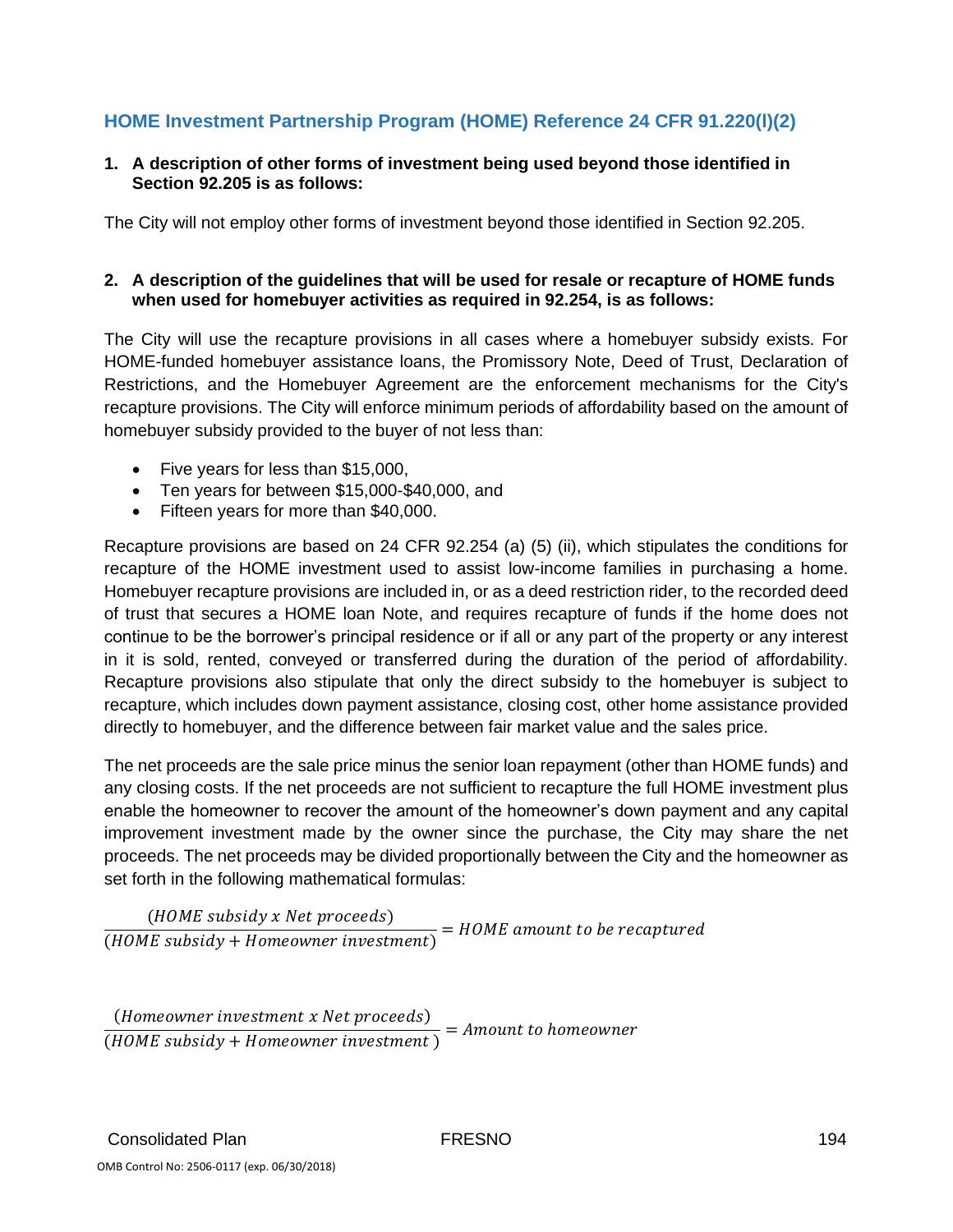In the event of foreclosure, the amount subject to recapture is based on the amount of net proceeds (if any) from the foreclosure sale.

#### **3. A description of the guidelines for resale or recapture that ensures the affordability of units acquired with HOME funds-see 24 CFR 92.254(a)(4)-are as follows:**

The City does not refinance existing debt for multifamily housing projects.

#### **4. Plans for using HOME funds to refinance existing debt secured by multifamily housing that is rehabilitated with HOME funds along with a description of the refinancing guidelines required that will be used under 24 CFR 92.206(b), are as follows:**

As required, a portion of funds will be awarded to a City-certified Community Housing Development Organization (CHDO) and the general development community for the new construction or substantial rehabilitation of affordable housing units available to lower income residents.

The TBRA program will be administered by the Fresno Housing Authority and will be targeted to homeless households as outlined in the Status Update of the City and County of Fresno 10- Year Plan to End Chronic Homelessness. Interested parties apply in person at the Fresno Housing Authority located at 1331 Fulton Street, Monday through Thursday between the hours of 8:00 am and 4:00 pm. An assessment and case management assignments are made in order to determine the level of assistance and program determination.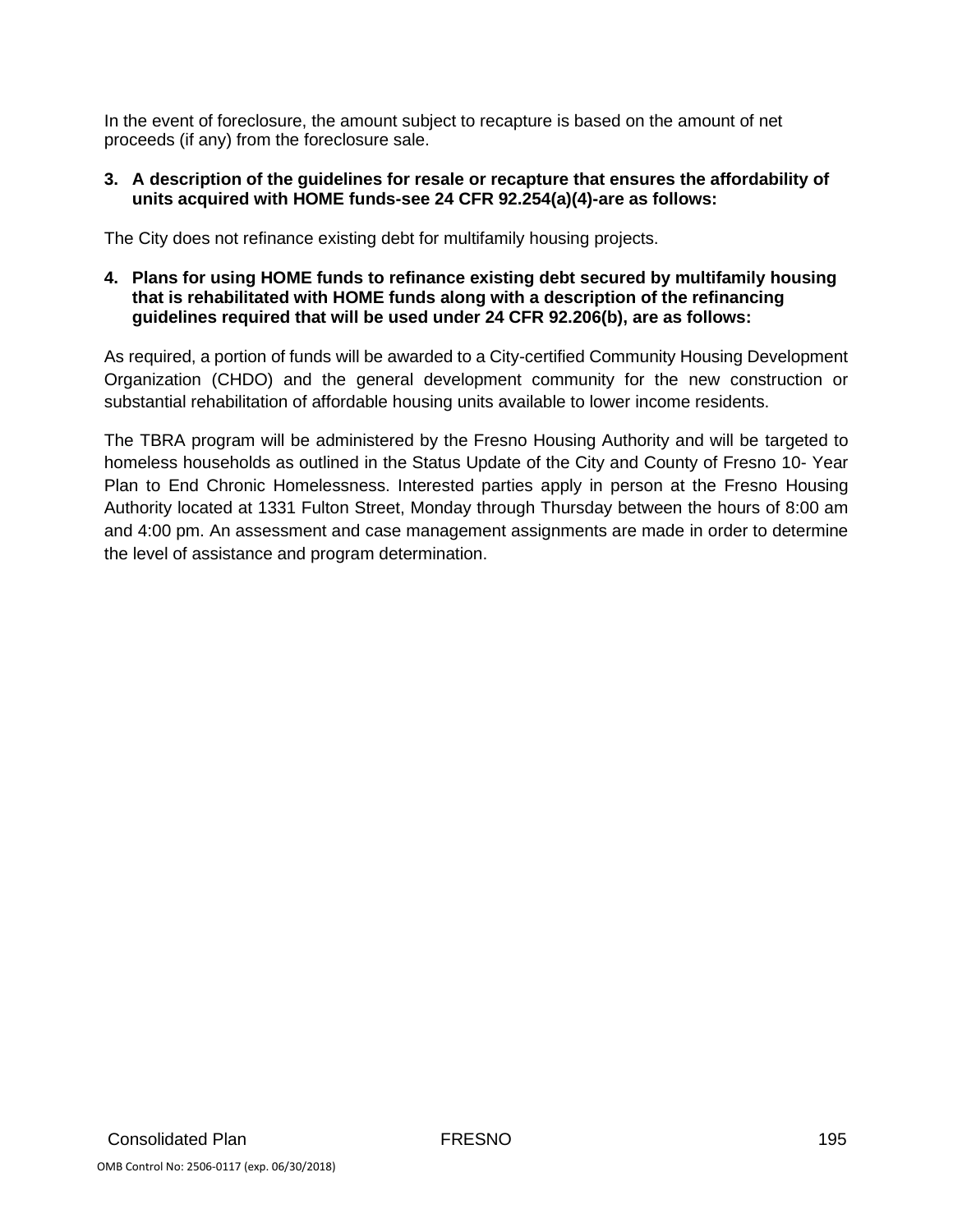# **Emergency Solutions Grant (ESG) Reference 91.220(l)(4)**

#### **1. Include written standards for providing ESG assistance (may include as attachment)**

The City will continue to work cooperatively with Fresno County and the Fresno Madera Continuum of Care (FMCoC) to update the ESG Policies and Procedures. A copy of the current document is included in the Appendix. In addition, the City, County and FMCoC are also continuing to update and document written standards.

#### **2. If the Continuum of Care has established centralized or coordinated assessment system that meets HUD requirements, describe that centralized or coordinated assessment system.**

The Homeless Management Information System (HMIS) is used by all local homeless providers participating in the FMCoC. HMIS is a database used to track performance and outcomes for the agencies. As the HMIS Lead of the FMCoC, the Fresno Housing Authority plays a critical role in coordinating the annual Point-in-Time Count (PITC), collecting data, and distributing results from the annual count. The work of the Housing Authority in this regard meets and exceeds HUD requirements for the implementation and compliance of Homeless Management Information System Standards.

The FMCoC's Coordinated Entry System utilizes a common assessment tool – the Vulnerability Index (VI). The VI gave the community a way to identify and triage individuals most at risk. The VI was enhanced to the Vulnerability Index Service Prioritization Decision Assistance Tool (VI-SPDAT), which further triaged individual's priority for housing and other services.

All member agencies of the FMCoC have committed to using both the assessment tool and the Coordinated Entry System managed in partnership by FMCoC members. The assessment system is a client-centered process that streamlines access to the most appropriate housing interventions for individuals or families experiencing homelessness.

The Multi-Agency Access Program (MAP) Point at the Poverello House (Pov) was the first coordinated physical entry point collectively developed by the Community Conversations stakeholder group. The MAP Point at the Pov serves as a physical location of the Coordinated Entry System. The program has proved successful in its first two years and has begun expansion. Main components of this process include:

- 1. Assessment,
- 2. Navigation and Case Conferencing,
- 3. Housing Referral with Choice, and
- 4. Data Collection and Communication.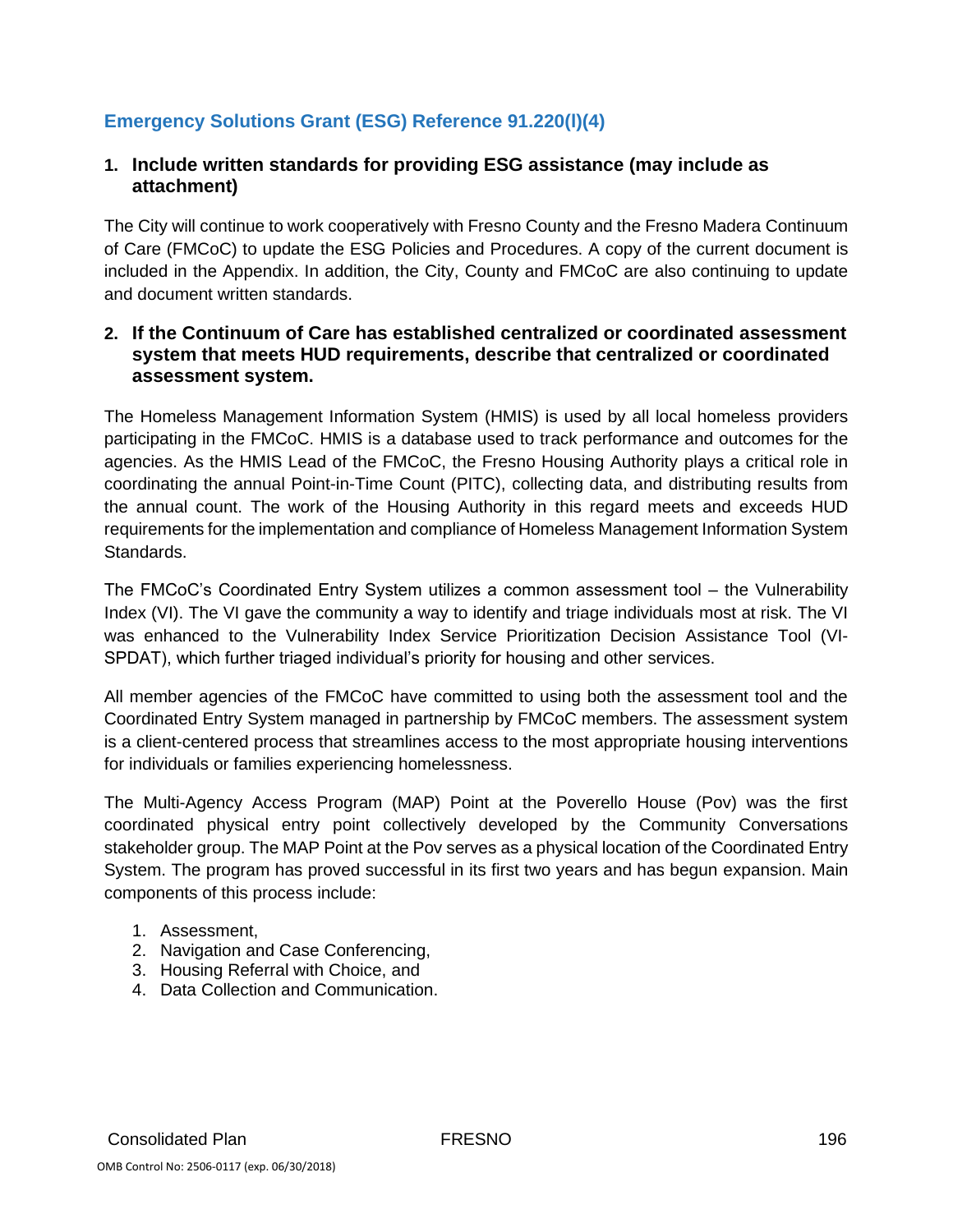### **3. Identify the process for making sub-awards and describe how the ESG allocation is made available to private nonprofit organizations (including community and faith-based organizations).**

The City will issue a request for applications for the 2020- 2021 program year following the adoption of the consolidated plan by City Council. Prior to this release, the City consulted with the FMCoC on the needs of homeless in the community and the best use of ESG funds per category. Within the HUD defined homeless categories, the City of Fresno has determined the following sub-populations are a high priority for ESG services:

- Unsheltered homeless persons who are living outdoors or in other places not intended for human habitation;
- Chronically homeless persons;
- Homeless veterans;
- Victims of domestic violence; and
- Other homeless persons who have been identified as highly vulnerable.

In addition, the following populations are also a priority for ESG services in Fresno:

- Unaccompanied youth under the age of 18;
- Youth aging out of the foster care system; and
- Households with children.

Proposals that propose to serve these populations will be given additional points in the scoring process. Proposals providing ESG services to populations outside of the identified high priority population will be considered for funding.

Bidders may propose to provide all or a portion of the ESG eligible activities stated above. Qualified/eligible vendor(s) are those agencies that are State certified non-profit entities, validly existing in California, with a tax-exempt IRS determination letter, as of the date the bid is submitted, or public agencies that are qualified to receive ESG funds under applicable federal rules. Qualified/eligible vendors are those that have a minimum of two years' experience serving the beneficiary populations and a minimum of two years' experience utilizing federal, state and/or local funding. Requests for applications will be widely distributed to an electronic distribution list of over 500 e-mail addresses.